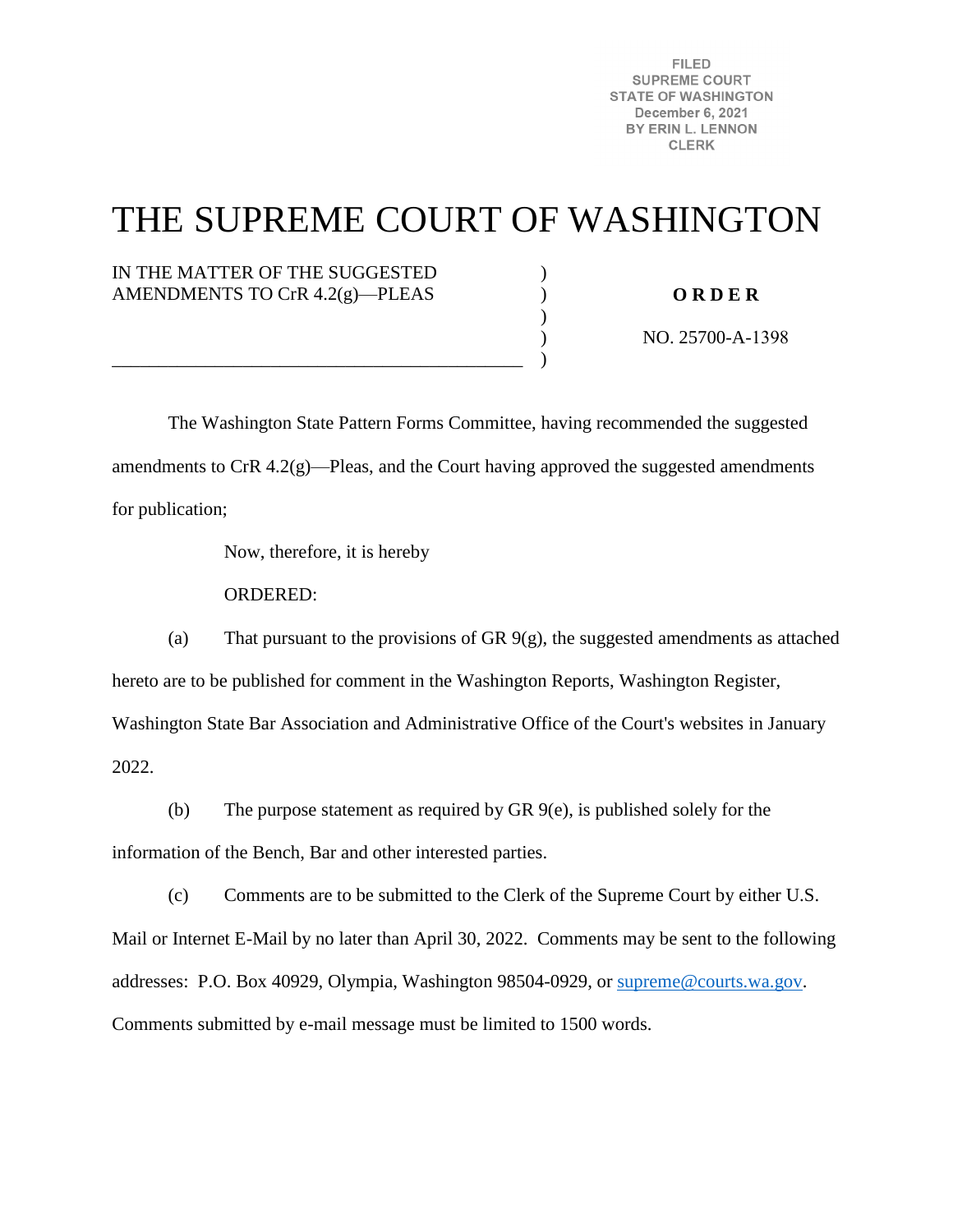DATED at Olympia, Washington this 6th day of December, 2021.

For the Court

Conzález C.J.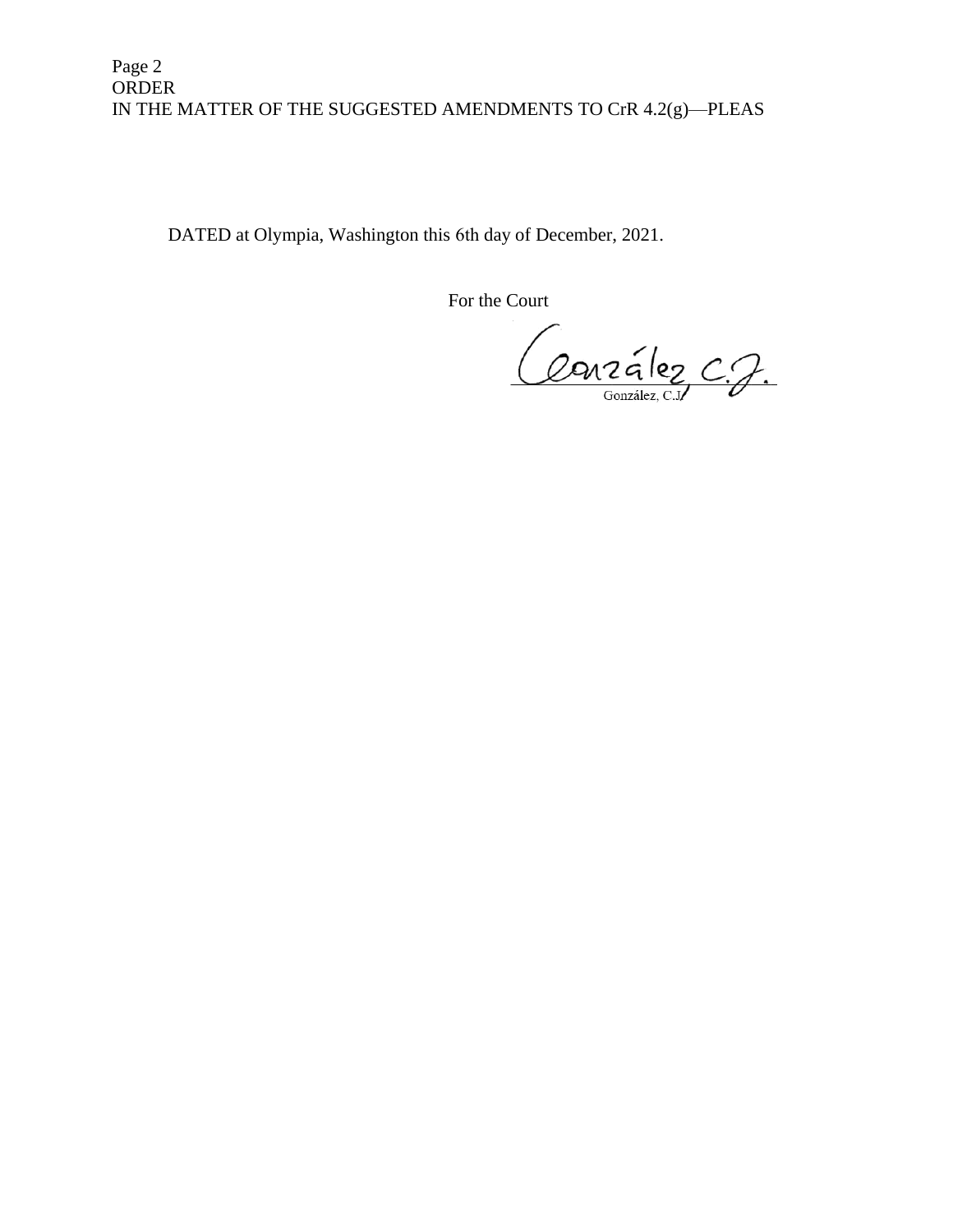#### GENERAL RULE 9

#### RULE AMENDMENT COVER SHEET

#### PROPOSED AMENDMENT TO RULE CR 4.2(g)

- 1. Washington Pattern Forms Committee
- 2. Commissioner Rebekah Zinn, Pattern Forms Committee Chair
- 3. The purpose of this amendment is to incorporate the changes to  $CrR4.2(g)$  Statement of Defendant on Plea of Guilty (non-sex offense and sex offense) forms. The Plea forms were audited for clarity of language, legal accuracy, and a focus on direct consequences. The goal of the audit was the average defendant could read this form, understand what it says and be advised of all direct consequences of the guilty plea. Currently, the form contains inaccurate and repetitive information that impedes the readers understanding of the underlying legal concepts. Additionally, the form contains various collateral consequences that contribute to the overall complexity and length of the form. In an effort to improve these forms, a detailed review was conducted to ensure accuracy and identify areas that could be removed or rewritten.

The following areas of the plea forms were addressed because they contained inaccurate information. First, the obligation of the defendant to tell the judge about a new conviction prior to sentencing. The community custody advisement re: failure to register as a sex offender. The advisement regarding the defendant's ineligibility for assistance. The advisement regarding DOC sanctions for community custody violations. The statutory reference for first time offender sentencing option and the portion dealing with offender registration in the non-sex plea form.

The defendant must be informed of the direct consequences of a guilty plea or the plea may be deemed involuntary. State v. Buckman, 190 Wn.2d 51, 59, 409 P.3d 193 (2018). A "direct consequence" is one with a "definite, immediate and automatic effect on a defendant's range of punishment." State v. Ross, 129 Wn.2d 279, 284, 916 P.2d 405 (1996). An advisement of all possible "collateral consequences" of a guilty plea is not required. State v. McDermond, 112 Wn. App. 239, 245, 47 P.3d 60 (2002). Collateral consequences do not "alter the standard of punishment" and involve "ancillary or consequential results which are peculiar to the individual." State v. Ward, 123 Wn.2d 488, 513–14, 869 P.2d 1062 (1994).

The guilty plea form contains various advisements that have been (or likely would be) categorized as collateral. Lengthy advisements discussing collateral consequences is one of the primary reasons why this form is so daunting. Yet, certain collateral consequences can have a devastating impact on a defendant's life. Instead of not providing an advisement at all about some of the collateral consequences that are currently in the plea form, a brief and more general advisement on collateral consequences should be considered. A proposed general advisement concerning collateral consequences was added to Section 6.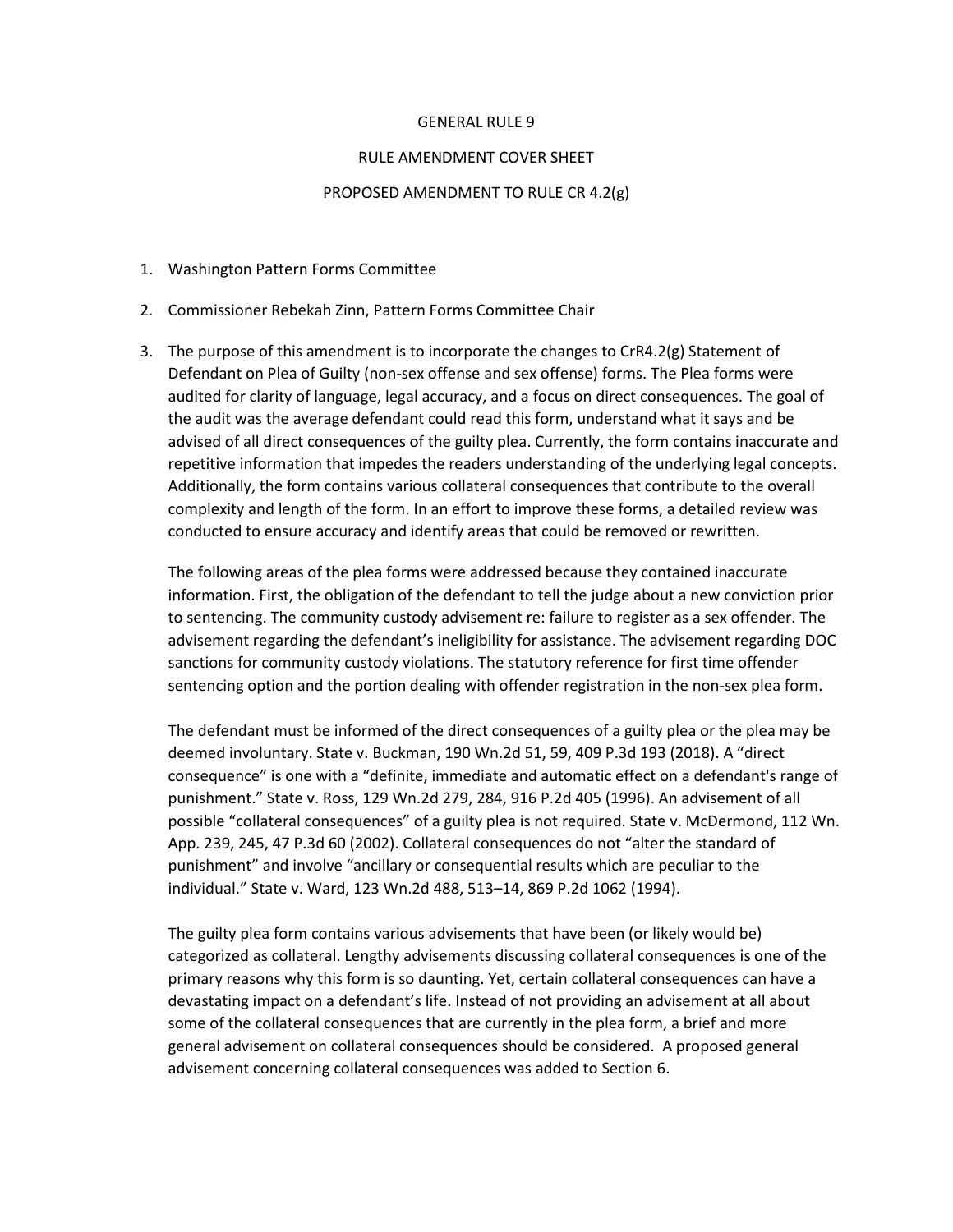"The clerk of the court is required to report this conviction to various administrative entities will result in civil consequences. I will lose the right to vote. Also, I may be ineligible to hold a driver's license or receive government assistance. Other consequences may apply based on my specific circumstances."

The following sections were identified as collateral consequences that are not otherwise required by statute or case law: Firearm prohibition, voter eligibility, government assistance, parts of the DOSA advisement, participation in rehabilitative programs, education benefits, firearm rights, felony firearm offender registration, work ethic camp, and the judge's signature block. All other changes made to the form were to reduce duplicative statements and remove unnecessary language.

After the audit the Felony Judgment and Sentence Subcommittee reviewed the forms and approved them before sending them to the Pattern Forms Committee (PFC). The PFC published the forms for comment during the summer of 2021. The comments were reviewed by the Subcommittee and the larger PFC and worked into the current form.

- 4. Is Expedited Consideration Requested? Yes, the PFC would like to publish the new form on January 1, 2022 with the larger forms update.
- 5. Is a Public Hearing Recommended? No.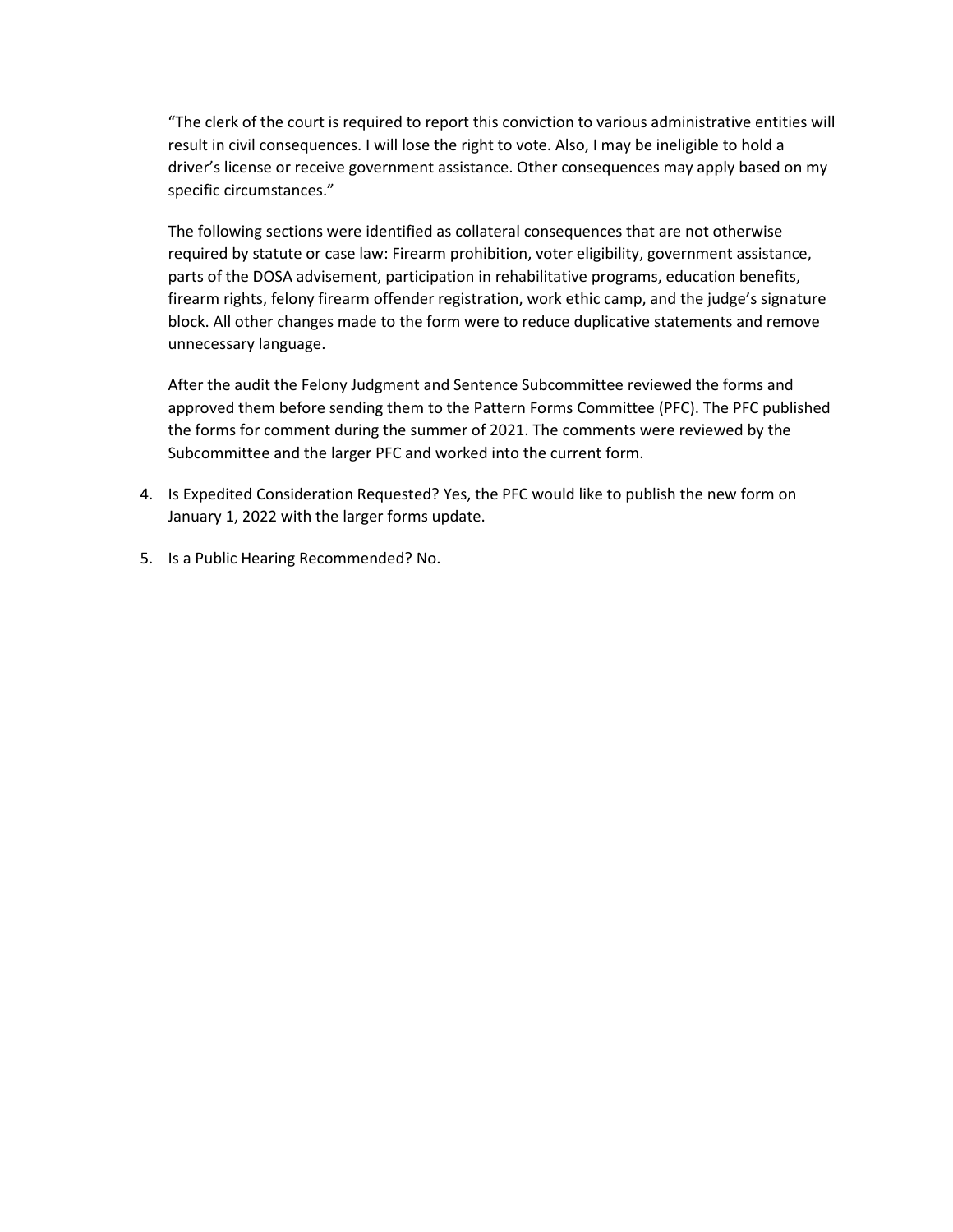#### **CrR 4.2 Pleas**

 $(a) - (f)$  No changes

**(g) Written Statement.** A written statement of the defendant in substantially the form set forth below shall be filed on a plea of guilty:

| <b>Superior Court of Washington</b><br>for |                                                                                                                                                                     |                                                                                                             |  |  |
|--------------------------------------------|---------------------------------------------------------------------------------------------------------------------------------------------------------------------|-------------------------------------------------------------------------------------------------------------|--|--|
| v.                                         | <b>State of Washington</b><br><b>Plaintiff</b>                                                                                                                      | No.<br><b>Statement of Defendant on Plea of</b><br><b>Guilty to Non-Sex Offense</b><br>(Felony)<br>(STTDFG) |  |  |
|                                            | Defendant                                                                                                                                                           |                                                                                                             |  |  |
| 1.<br>2.<br>3.<br>4.<br>(a)                | My true name is:<br>My age is: $\_\_\_\_\_\_\_\_\_\_\_\_\_\_\.\$<br>The last level of education I completed was:<br>I Have Been Informed and Fully Understand That: | I have the right to representation by a lawyer and if I cannot afford to pay for a lawyer, one              |  |  |

(b) I am charged with: \_\_\_\_\_\_\_\_\_\_\_\_\_\_\_\_\_\_\_\_\_\_\_\_\_\_\_\_\_\_\_\_\_\_\_\_\_\_\_\_\_\_\_\_\_\_\_\_\_\_\_\_\_\_\_\_\_

The elements are:

# 5. **I Understand I Have the Following Important Rights and I Give Them Up the Following Important Rights by Pleading Guilty:**

(a) The right to a speedy and public trial by an impartial jury in the county where the crime was allegedly committed;

\_\_\_\_\_\_\_\_\_\_\_\_\_\_\_\_\_\_\_\_\_\_\_\_\_\_\_\_\_\_\_\_\_\_\_\_\_\_\_\_\_\_\_\_\_\_\_\_\_\_\_\_\_\_\_\_\_\_\_\_\_\_\_\_\_\_\_\_\_\_\_\_.

.

- (b) The right to remain silent before and during trial, and the right to refuse to testify against myself;
- (c) The right at trial to hear and question the witnesses who testify against me;
- (d) The right at trial to testify and to have witnesses testify  $\frac{1}{2}$  m my defense. for me. These witnesses can be made to appear at no expense to me;
- (e) The right to be presumed innocent unless the State proves the charge beyond a reasonable doubt or I enter a plea of guilty; and
- (f) The right to appeal a finding of guilt after a trial.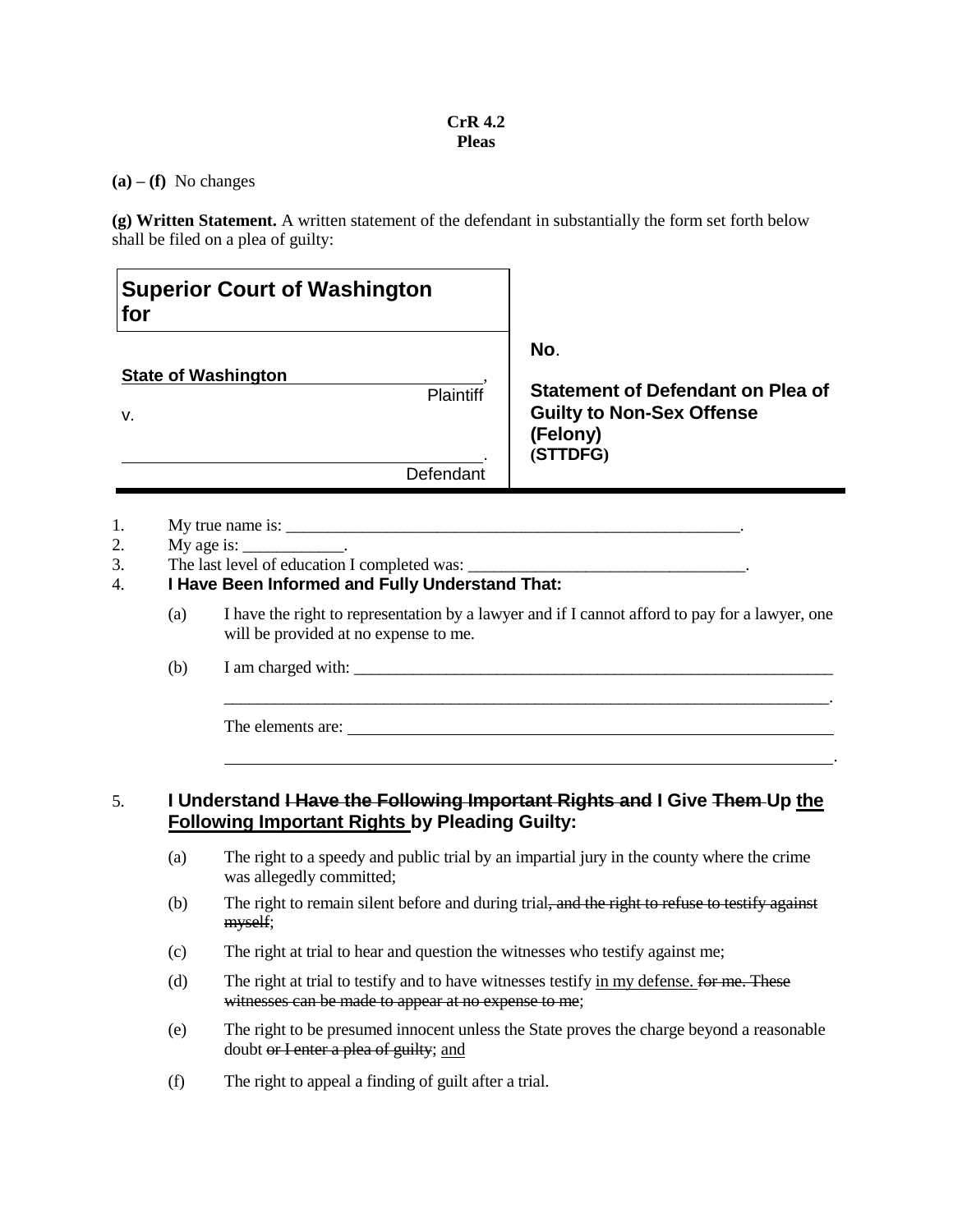# 6. **In Considering the Consequences of My Guilty Plea, I Understand That:**

(a) My right to appeal is limited.

#### (b) Each crime with which I am charged carries a maximum sentence, a fine, and a *Standard Sentence Range, as follows:*

| COUNT NO. | <b>OFFENDER</b><br><b>SCORE</b> | STANDARD RANGE<br><b>ACTUAL CONFINEMENT</b><br>(not including enhancements) | <b>PLUS</b><br>Enhancements* | <b>COMMUNITY</b><br><b>CUSTODY</b> | <b>MAXIMUM TERM AND</b><br><b>FINE</b> |
|-----------|---------------------------------|-----------------------------------------------------------------------------|------------------------------|------------------------------------|----------------------------------------|
|           |                                 |                                                                             |                              |                                    |                                        |
|           |                                 |                                                                             |                              |                                    |                                        |
|           |                                 |                                                                             |                              |                                    |                                        |

\*The sentencing enhancement codes are: (RPh) robbery of a pharmacy, (CSG) criminal street gang involving a minor, (AE) endangerment while attempting to elude. The following enhancements will run consecutively to all other parts of my entire sentence, including other enhancements and other counts: (F) firearm, (D) other deadly weapon, (V) VUCSA in protected zone, (JP) juvenile present, (VH) vehicular homicide, see RCW 9.94A.533(7), (P16) passenger(s) under age 16.

- (c) The standard sentence range is based on the crime charged and my criminal history. Criminal history includes prior convictions and juvenile adjudications or convictions, whether in this state, in federal court, or elsewhere.
- (d) The prosecuting attorney's statement of my criminal history is attached to this agreement. Unless I have attached a different statement, I agree that the prosecuting attorney's statement is correct and complete. If I have attached my own statement, I assert that it is correct and complete. If I am convicted of any additional crimes between now and the time I am sentenced, I am obligated to tell the sentencing judge about those convictions. If I have attached my own statement, I assert that it is correct and complete.
- (e) If I committed the above crime(s) while under age 18 and am sentenced to more than 20 years of confinement:
	- *(i)* As long as my conviction is not for aggravated first degree murder or certain sex crimes, and I have not been convicted of any crime committed after I turned 18 or committed a disqualifying serious infraction as defined by the Department of Corrections (DOC) in the 12 months before the petition is filed, I may petition the Indeterminate Sentence Review Board (Board) for early release after I have served 20 years.
	- *(ii)* If I am released early because my petition was granted or by other action of the Board, I will be subject to community custody under the supervision of the DOC for a period of time determined by the Board, up to the length of the court-imposed term of incarceration. I will be required to comply with any conditions imposed by the Board.
	- *(iii)*If I violate the conditions of community custody, the Board may return me to confinement for up to the remainder of the court-imposed term of incarceration.
- (f) If I committed aggravated murder in the first degree and I was under the age of 18 at the time of the offense: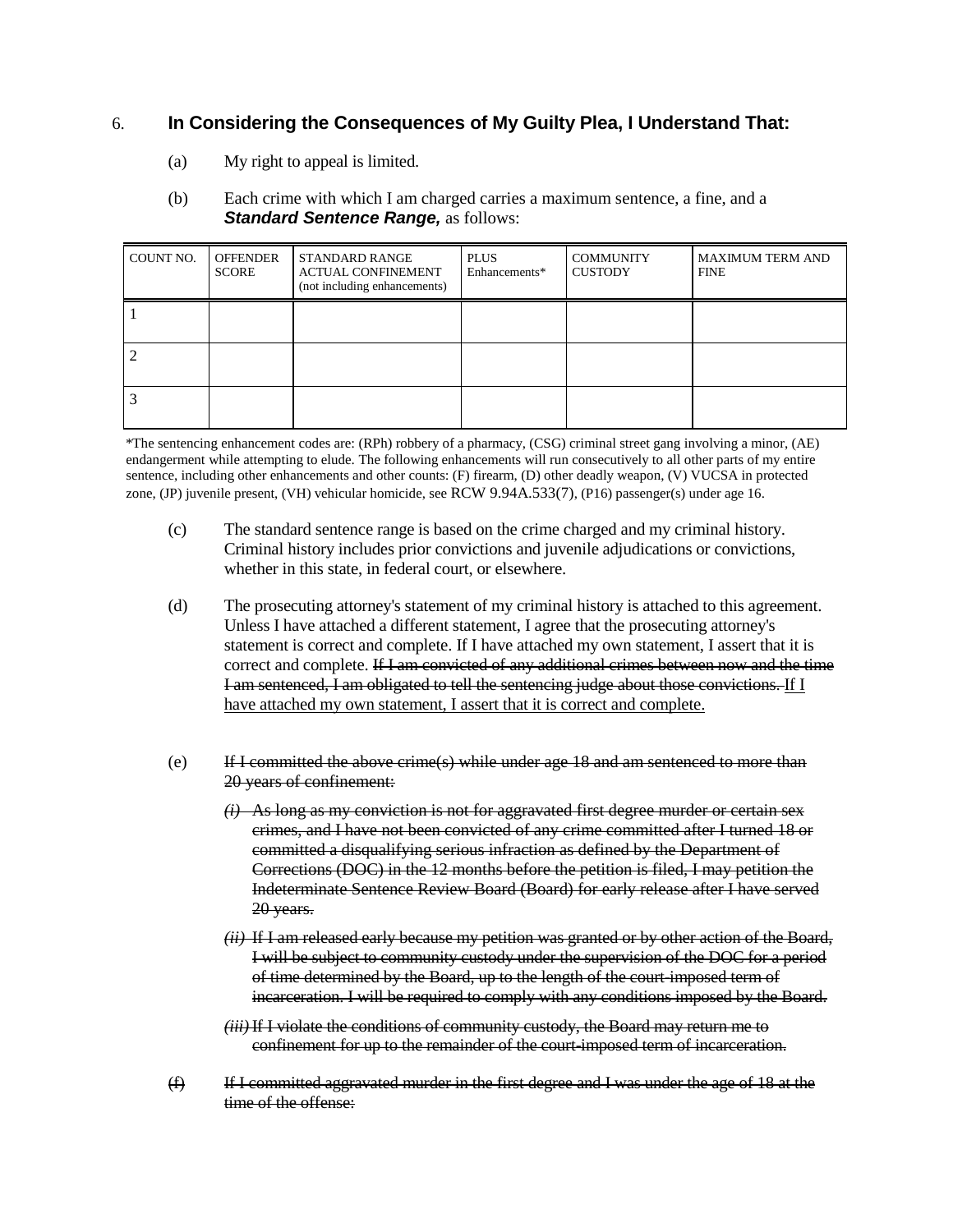- *(i)* If I was under the age of 16 at the time of the offense, the judge will impose a maximum term of life and impose a minimum term of total confinement of 25 years for that crime.
- *(ii)* If I was at least 16 but less than 18 years old at the time of the offense, the judge will impose a maximum term of life and will impose a minimum term of total confinement that is at least 25 years.
- *(iii)* During the minimum term, I will not be eligible for earned early release time, home detention, partial confinement, work release, or any form of early release.
- *(iv)* After the minimum term, if I am released by the Board, I will be subject to community custody under the supervision of the DOC for a period of time determined by the Board, and must comply with conditions imposed.
- *(v)* If I violate the conditions of community custody, the Board may return me to confinement.
- $\left(\frac{\Theta}{\Theta}\right)$  If I am convicted of any new crimes before sentencing, or if any additional criminal history is discovered, both the standard sentence range and the prosecuting attorney's recommendation may increase. Even so, my plea of guilty to this charge is binding. If this occurs, I cannot change my mind and withdraw this guilty plea. if additional criminal history is discovered, even if the standard sentencing range and the prosecuting attorney's recommendation increases, or a mandatory sentence of life imprisonment without the possibility of parole is required by law.
- (fh) In addition to sentencing me to confinement, the judge will order me to pay \$500.00 as a victim's compensation fund assessment and any mandatory fines or penalties that apply to my case. If this crime resulted in injury to any person or damage to or loss of property, the judge will order me to make restitution. , unless extraordinary circumstances exist which make restitution inappropriate. The amount of restitution may be up to double my gain or double the victim's loss. The judge may also order that I pay a fine, court costs, attorney fees, and the costs of incarceration.
- (i) For crimes committed prior to July 1, 2000: In addition to sentencing me to confinement, the judge may order me to serve up to 1 year of community custody, if the total period of confinement ordered is not more than 12 months. If the total period of confinement is more than 12 months, and if this crime is a drug offense, assault in the second degree, assault of a child in the second degree, or any crime against a person in which a specific finding was made that I or an accomplice was armed with a deadly weapon, the judge will order me to serve at least 1 year of community custody. If this crime is a vehicular homicide, vehicular assault, or a serious violent offense, the judge will order me to serve at least 2 years of community custody. The actual period of community custody may be longer than my earned early release period. During the period of community custody, I will be under the supervision of the DOC, and I will have restrictions and requirements placed upon me.

For crimes committed on or after July 1, 2000: In addition to sentencing me to confinement, under certain circumstances the judge may order me to serve up to 1 year of community custody if the total period of confinement ordered is not more than 12 months, but only if the crime I have been convicted of falls into one of the offense types listed in the following chart. For the offense of failure to register as a sex offender, regardless of the length of confinement, the judge will sentence me for up to 12 months of community custody. If the total period of confinement ordered is more than 12 months, and if the crime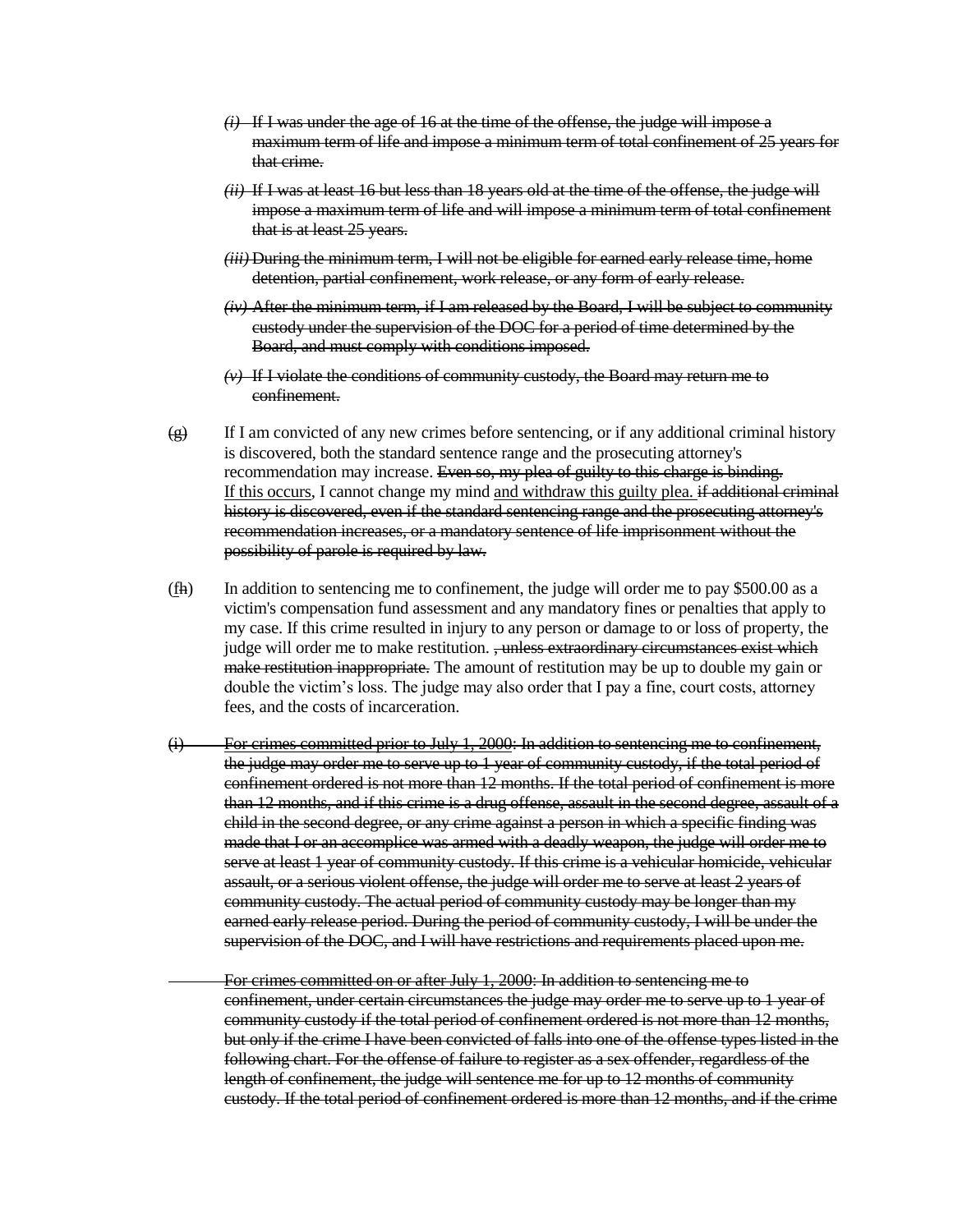I have been convicted of falls into one of the offense types listed in the following chart, the court will sentence me to community custody for the term established for that offense type, unless the judge finds substantial and compelling reasons not to do so. If the period of earned release awarded per RCW 9.94A.729 is longer, that will be the term of my community custody. If the crime I have been convicted of falls into more than one category of offense types listed in the following chart, then the community custody term will be based on the offense type that dictates the longest term of community custody.

| AFFFNSF TVDF                                                                                                                   | MUNITY CHETODY TE        |
|--------------------------------------------------------------------------------------------------------------------------------|--------------------------|
| <b>Serious Violent Offenses</b>                                                                                                | <del>36 months</del>     |
| <del>Violent Offenses</del>                                                                                                    | 18 months                |
| Crimes Against Persons as defined by<br>RCW 9.94A.411(2)                                                                       | $2$ months               |
| Offenses under Chapter 69.50 or 69.52 RCW<br>(not sentenced under RCW 9.94A.660)                                               | monthe<br>. <del>.</del> |
| Offenses involving the unlawful possession of<br>a firearm where the offender is a criminal<br>street gang member or associate | <del>2 months</del>      |

Certain sentencing alternatives may also include community custody.

During the period of community custody, I will be under the supervision of the Department of Corrections (DOC). For crimes occurring on or after June 28, 2016, the supervision of the DOC cannot exceed the times specified in this paragraph. I may have restrictions and requirements placed upon me, including additional conditions of community custody that may be imposed by the DOC. My failure to comply with these conditions will render me ineligible for general assistance, RCW 74.04.005(6)(h), and may result in the DOC transferring me to a more restrictive confinement status or other sanctions. (g) I understand that a conviction for the crime(s) listed above will result in a term of community custody for \_\_\_\_\_\_\_\_\_\_\_\_\_\_\_\_\_\_\_ months under RCW \_\_\_\_\_\_\_\_\_\_\_\_\_\_\_\_\_\_\_\_\_\_\_\_. During the period of community custody, I will be under the supervision of the Department of Corrections (DOC). I may have restrictions and requirements placed upon me by the court and by the Department of Corrections, depending on the crime and my individual circumstances. The conditions and requirements may include no drug or alcohol use without a valid prescription, treatment for a substance use disorder, urinalysis testing, treatment for mental health conditions, and compliance with a no contact order.

> If I violate the conditions of my community custody, the DOC court may sanction me up to 60 days of confinement per violation. and/or revoke my earned early release, or The DOC may sanction me up to 30 days' confinement per violation and/or revoke my earned early release, or the DOC may impose additional conditions or other stipulated penalties. The court also has the authority to impose sanctions for any violation.

 $(h<sub>i</sub>)$  The prosecuting attorney will make the following recommendation to the judge:

.

<sup>[ ]</sup> The prosecutor will recommend as stated in the plea agreement, which is incorporated by reference.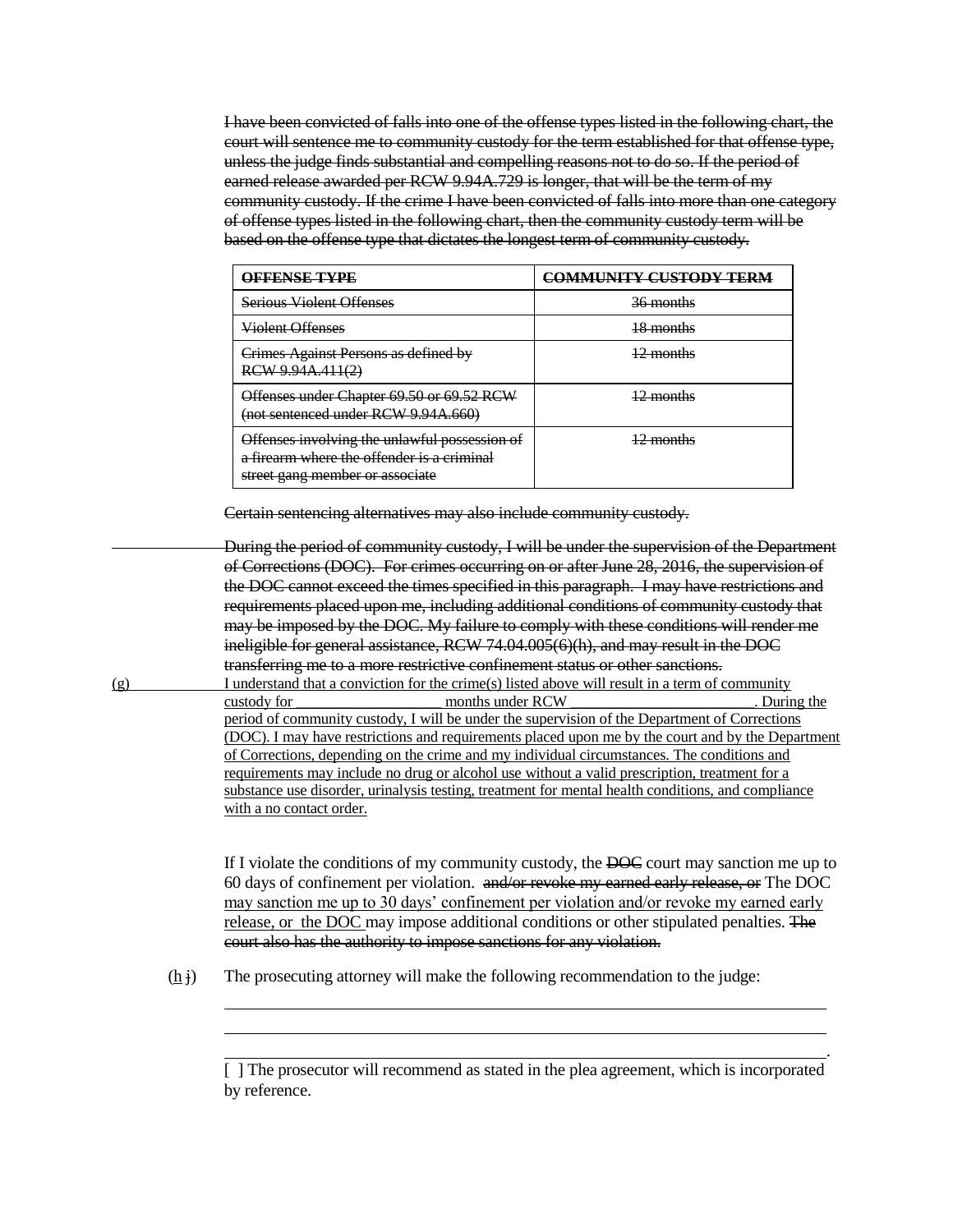- (ik) The judge does not have to follow anyone's recommendation as to sentence. The judge must impose a sentence within the standard range unless the judge finds substantial and compelling reasons not to do so or was under the age of 18 when I committed this crime. If I was over the age of 18 when I committed this crime, the judge must impose a sentence within the standard range unless the judge finds substantial and compelling reasons not to do so. If I was under the age of 18 when I committed this crime, the judge has the discretion to impose an exceptional sentence downward. I understand the following regarding exceptional sentences:
	- (*i*) The judge may impose an exceptional sentence below the standard range if the judge finds mitigating circumstances supporting an exceptional sentence.
	- (*ii*) The judge may impose an exceptional sentence above the standard range if I am being sentenced for more than 1 crime and I have an offender score of more than 9.
	- (*iii*) The judge may also impose an exceptional sentence above the standard range if the State and I stipulate that justice is best served by imposition of an to an exceptional sentence and the judge agrees that an exceptional sentence is consistent with and in furtherance of the interests of justice and the purposes of the Sentencing Reform Act.
	- (*iv*) The judge may also impose an exceptional sentence above the standard range if the State has given notice that it will seek an exceptional sentence, the notice states aggravating circumstances upon which the requested sentence will be based, and facts supporting an exceptional sentence are proven beyond a reasonable doubt to a unanimous jury, to a judge if I waive a jury, or by stipulated facts.
	- $(iv)$  If I committed this of a crime and sentencing enhancement that occurred when I was under the age of 18, the judge must consider mitigating circumstances related to my youth. <del>, including, but not limited to, immaturity, impetuosity and</del> failure to appreciate risks and consequences, the nature of my surrounding environment and family circumstances, the extent of my participation in the crime, the way familial and peer pressures may have affected me, how youth impacted any legal defense, and any factors suggesting that I might be successfully rehabilitated. If I am convicted of a sentencing enhancement, the court has full discretion to depart from mandatory sentencing enhancements and to take the particular circumstances surrounding my youth into account.

If the court imposes a standard range sentence, then no one may appeal the sentence. If the court imposes an exceptional sentence after a hearing, either the State or I can appeal the sentence.

- $\frac{d^2}{dx^2}$  If I am not a citizen of the United States, a plea of guilty to an offense punishable as a crime under state law is grounds for deportation, exclusion from admission to the United States, or denial of naturalization, pursuant to the laws of the under United States law.
- (km) I may not possess, own, or have under my control any firearm, and under federal law any firearm or ammunition, unless my right to do so is restored by the court in which I am convicted or the superior court in Washington State where I live, and by a federal court if required. As a result of this conviction, I must immediately surrender any concealed pistol license(s) and I may not possess a firearm or ammunition unless the right to do so is restored by a court of record.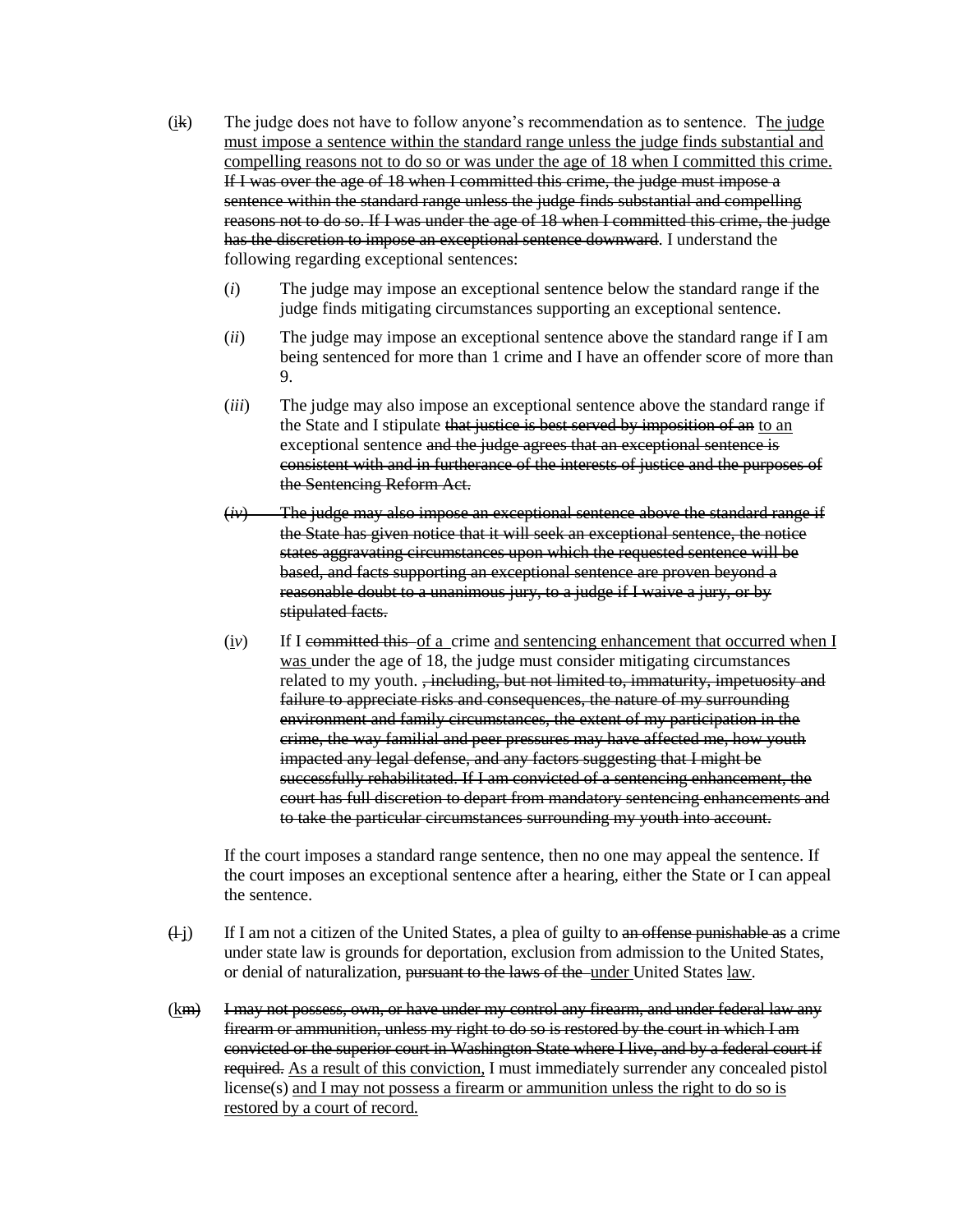- $(n)$  I will be ineligible to vote until that right is restored in a manner provided by law. If I am registered to vote, my voter registration will be cancelled. Wash. Const. art VI, § 3; RCW 29A.04.079; RCW 29A.08.520.
- (o) Government assistance may be suspended during any period of confinement.
- $(\frac{\varphi}{\psi})$  I will be required to have a biological sample collected for purposes of DNA identification analysis. I will be required to pay a \$100.00 DNA collection fee, unless a DNA collection fee has previously been ordered.
- (m) The clerk of the court is required to report this conviction to various administrative entities and will result in civil consequences. I will lose the right to vote until the right is restored in the manner provided by law. Also, I may be ineligible to hold a driver's license or receive government assistance. Other consequences may apply based on my specific circumstances.

#### **Notification Relating to Specific Crimes:**  *If any of the following paragraphs DO NOT APPLY, counsel and the defendant shall strike them out. The defendant and the judge shall initial all paragraphs that DO APPLY.*

- $(qn)$  This offense is a most serious offense or "strike" as defined by RCW 9.94A.030, and if I have at least 2 prior convictions for most serious offenses, whether in this state, in federal court, or elsewhere, the crime for which I am charged carries a mandatory sentence of life imprisonment without the possibility of parole.
- $(r \Omega)$  The judge may sentence me as a first-time offender instead of giving a sentence within the standard range if I qualify under RCW 9.94A.030. This sentence could include as much as 90 days' confinement and up to 1 year of community custody.  $\frac{1}{2}$  plus all of the conditions described in paragraph 6(h). Additionally, the judge could require me to undergo treatment, to devote time to a specific occupation, and to pursue a prescribed course of study or occupational training.
- $\Box$  (s  $p$ ) The judge may sentence me under the Parenting Sentencing Alternative, if I qualify under RCW 9.94A.655. If I am eligible, the judge may order the DOC to complete a risk assessment report, including a family impact statement, a chemical dependency screening report, or both. If the judge decides to impose the Parenting Sentencing Alternative, The sentence will consist of 12 months of community custody and include conditions imposed by the court and by the DOC. I will be required to comply with the conditions imposed by the court and by the DOC. At any time during community custody, the court may schedule a hearing to evaluate my progress in treatment or to determine if I have violated the conditions of the sentence. I have the right to assistance of counsel at this hearing and the court will appoint counsel if I am indigent. The court may modify the conditions of community custody or impose sanctions, including extending the length of participation in the alternative program by no more than of the program by 6 months. If the court finds that I violated the conditions or requirements of the sentence or I failed to make satisfactory progress in treatment, The court may order me to serve a term of total confinement within the standard range for my offense if I violate a condition or requirement of the sentence.

.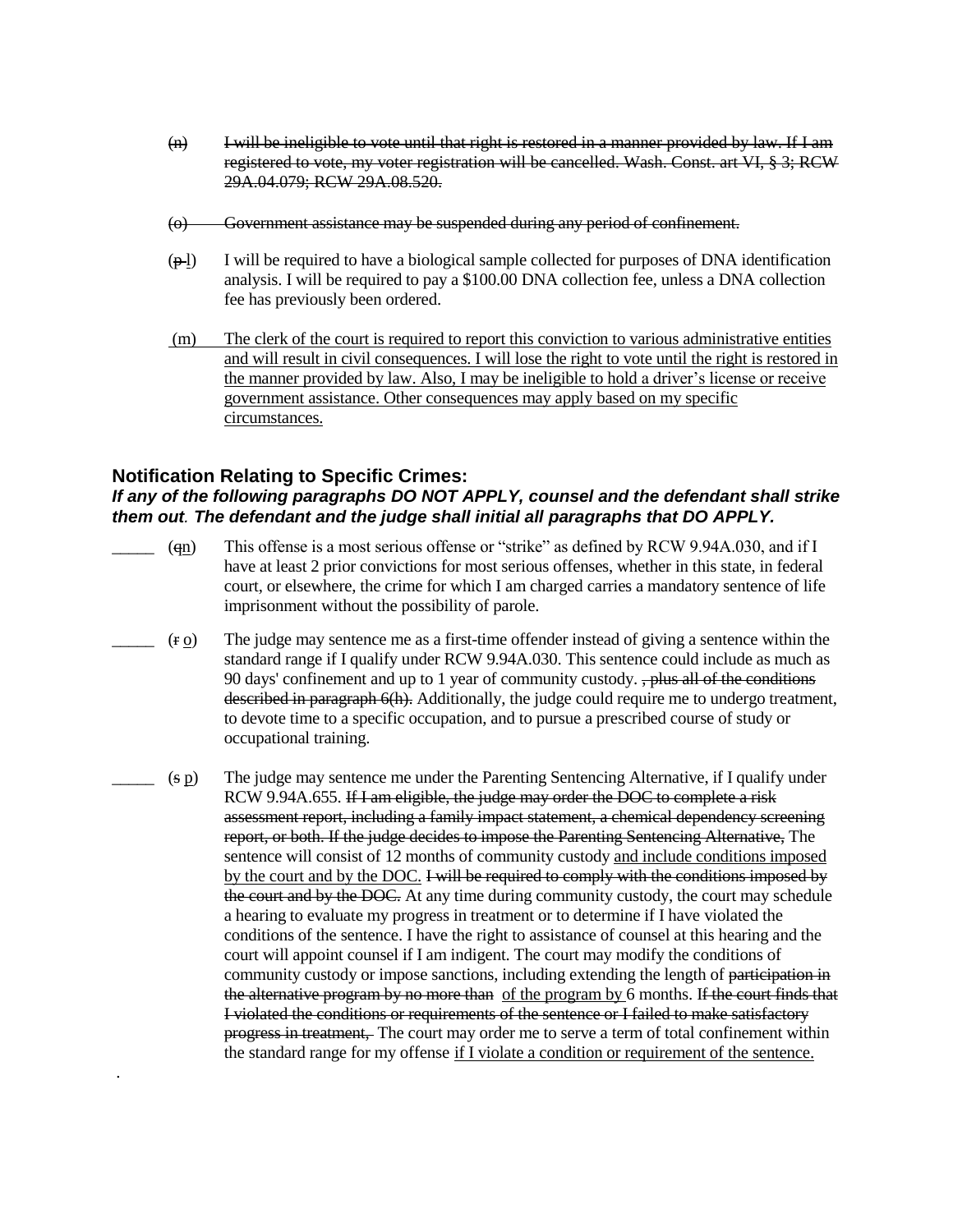$(qt)$  If this crime involves kidnapping or unlawful imprisonment involving a minor, including unlawful imprisonment involving a minor who is not my child, or if this crime is promoting prostitution in the first or second degree and I have at least one prior conviction for promoting prostitution in the first or second degree, or if this crime is (human) trafficking in the first degree under

RCW 9A.40.100(1)(a)(i)(A)(III) or (IV) or (1)(a)(i)(B) (relating to sexually explicit acts or commercial sex acts), I will be required to register where I reside, study, or work. The specific registration requirements are set forth in the Offender Registration attachment.

- $(r +)$  If this is a crime of domestic violence, I may be ordered to pay a domestic violence assessment of up to \$115.00. If I, or the victim of the offense, have a minor child, the court may order me to participate in a domestic violence perpetrator program approved under RCW 26.50.150. If I am convicted under RCW 26.50.110 for a violation of a domestic violence protection order issued under chapter 26.50 RCW, the court shall impose a mandatory fine of \$15.00.
	- $(sv)$  The judge may sentence me under the drug offender sentencing alternative (DOSA) if I qualify under RCW 9.94A.660. If I qualify and the judge is considering a residential substance use disorder treatment-based alternative. The judge may order that I be examined by the DOC before deciding to impose a DOSA sentence. If the judge decides to impose a DOSA sentence, the judge may order me to participate in necessary treatment to address substance use disorder and domestic violence issues related to this offense. A DOSA sentence could be either a prison-based alternative or a residential substance use disorder treatment-based alternative. If the judge decides to impose a DOSA sentence, it could be either a prison-based alternative or a residential substance use disorder treatment-based alternative.

During the term of community custody, the judge could order that I comply with conditions reasonably related to the offense. Additional costs could be imposed depending on the conditions ordered by the judge. The judge may order me to appear in court at any time during the term of community custody to determine if I have violated any of the conditions of my sentence.

If the judge imposes the **prison-based alternative**, the sentence will consist of a period of total confinement in a state facility for one-half of the midpoint of the standard range, or 12 months, whichever is greater. <del>During confinement, I will be required to undergo a</del> comprehensive substance use disorder assessment and to participate in treatment. If this crime involves domestic violence, I also will be required to undergo a comprehensive domestic violence assessment and to participate in a domestic violence treatment program provided by a state-certified treatment provider during the term of community eustody. The judge will also impose a term of community custody of one-half of the midpoint of the standard range. If the judge finds that I have violated the conditions of the sentence or that I have failed to make satisfactory progress in treatment, the court may modify the terms of my community custody or order me to serve a term of total confinement within the standard range.

If the judge imposes the **residential substance use disorder treatment-based alternative**, the sentence will consist of a 2-year term of community custody and I will have to enter and remain in a certified residential substance use disorder treatment program for *up to 6 months*, as set by the court. The sentence may also include an indeterminate term of confinement of no more than 30 days while I wait for a direct transfer to a residential substance use disorder treatment facility. If the judge finds the I have failed to comply with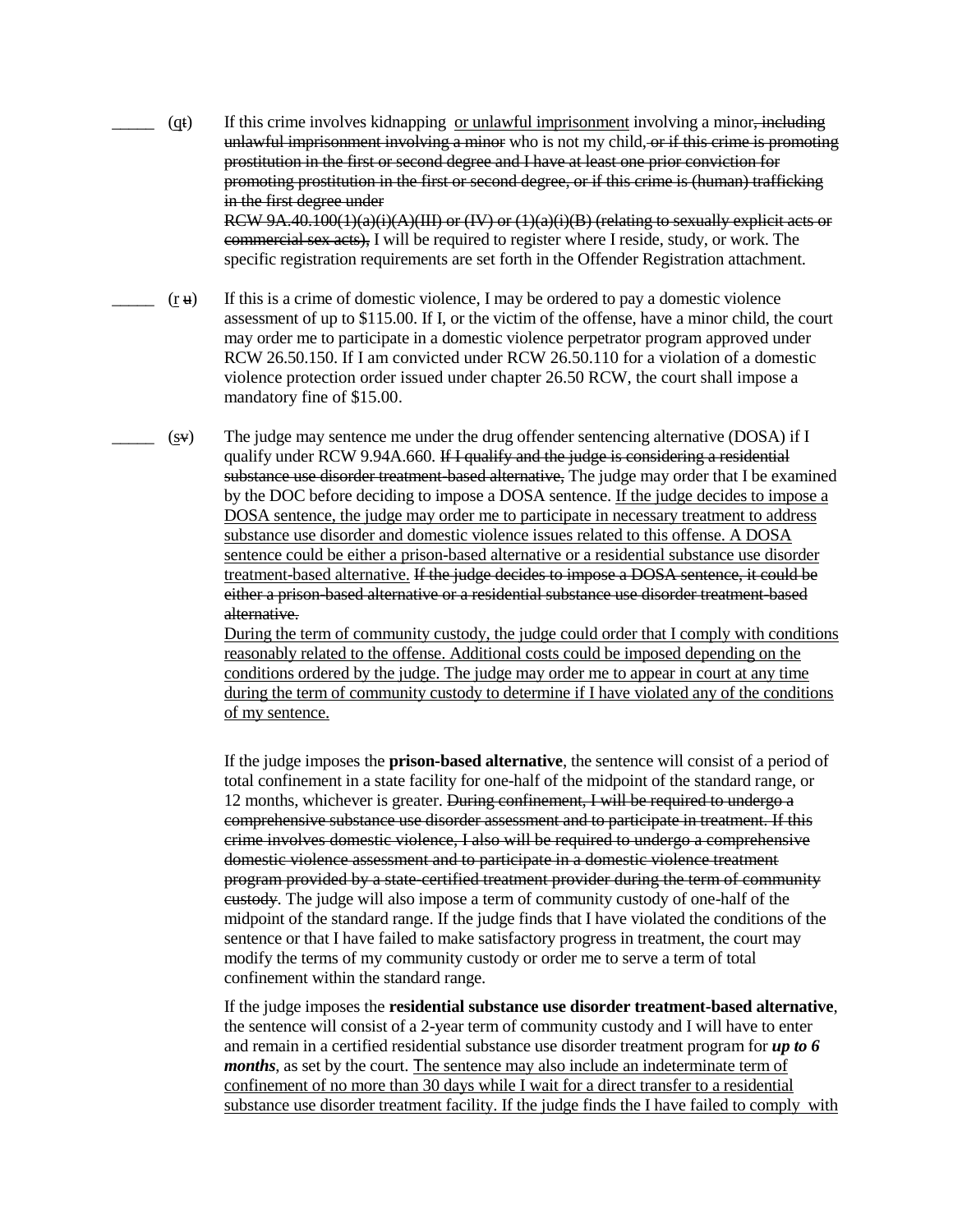treatment and monitoring requirements, the judge may modify the conditions of my community custody or order me to serve a term of total confinement equal to one-half of the midpoint of the standard sentence range, followed by a term of community custody under RCW 9.94A.701. If this crime involves domestic violence, I will be required to undergo a comprehensive domestic violence assessment and to participate in a domestic violence treatment program provided by a state-certified treatment provider. The sentence may also include an indeterminate term of confinement of no more than 30 days in a facility operated under contract by the county in order to facilitate direct transfer to a residential substance use disorder treatment facility.

As part of this sentencing alternative, the court is required to schedule a progress hearing during the period of residential substance use disorder treatment and a treatment termination hearing scheduled 3 months before the expiration of the term of community custody. At either hearing, based upon reports by my treatment provider and the DOC, on my compliance with treatment and monitoring requirements, and recommendations regarding termination from treatment, the judge may modify the conditions of my community custody or order me to serve a term of total confinement equal to one-half of the midpoint of the standard sentence range, followed by a term of community custody under RCW 9.94A.701.

During the term of community custody for either sentencing alternative, the judge could prohibit me from using alcohol or controlled substances, require me to submit to urinalysis or other testing to monitor that status, require me to devote time to a specific employment or training, stay out of certain areas, pay \$30.00 per month to offset the cost of monitoring or, in cases of domestic violence, for monitoring with global positioning system technology for compliance with a no-contact order and require other conditions, such as affirmative conditions, and the conditions described in paragraph 6(h). On the judge's own initiative, they may order me to appear in court at any time during the period of community custody to evaluate my progress in treatment or to determine if I have violated the conditions of the sentence. If the court finds that I have violated the conditions of the sentence or that I have failed to make satisfactory progress in treatment, the court may modify the terms of my community custody or order me to serve a term of total confinement within the standard range.

- $(tw)$  The judge may sentence me under the mental health sentencing alternative (MHSA) if I qualify under Laws of 2021, Ch. 242 RCW 9.94A.695. The sentence will be between 12 and 36 months of community custody and include conditions imposed by the court and by DOC. At any time during community custody, the court may schedule a hearing to evaluate my progress in treatment or to determine if I have violated the conditions of the sentence. At the review or termination hearing, the court may impose different or additional conditions upon me, require me to serve a term of total or partial confinement, or revoke the sentencing alternative and impose a term of total or partial confinement.
	- $(u, \mathbf{v})$  If I am subject to community custody and the judge finds that I have a chemical dependency substance use disorder that has contributed to the offense, the judge may order me to participate in rehabilitative programs or otherwise to perform affirmative conduct reasonably related to the circumstances of the crime for which I am pleading guilty. Rehabilitative programs may include an order to obtain an evaluation for alcohol or controlled substance chemical dependency treatment. The court may also prohibit me from possessing or consuming alcohol or controlled substances without a valid prescription.
	- $(v_y)$  If this crime involves the manufacture, delivery, or possession with the intent to deliver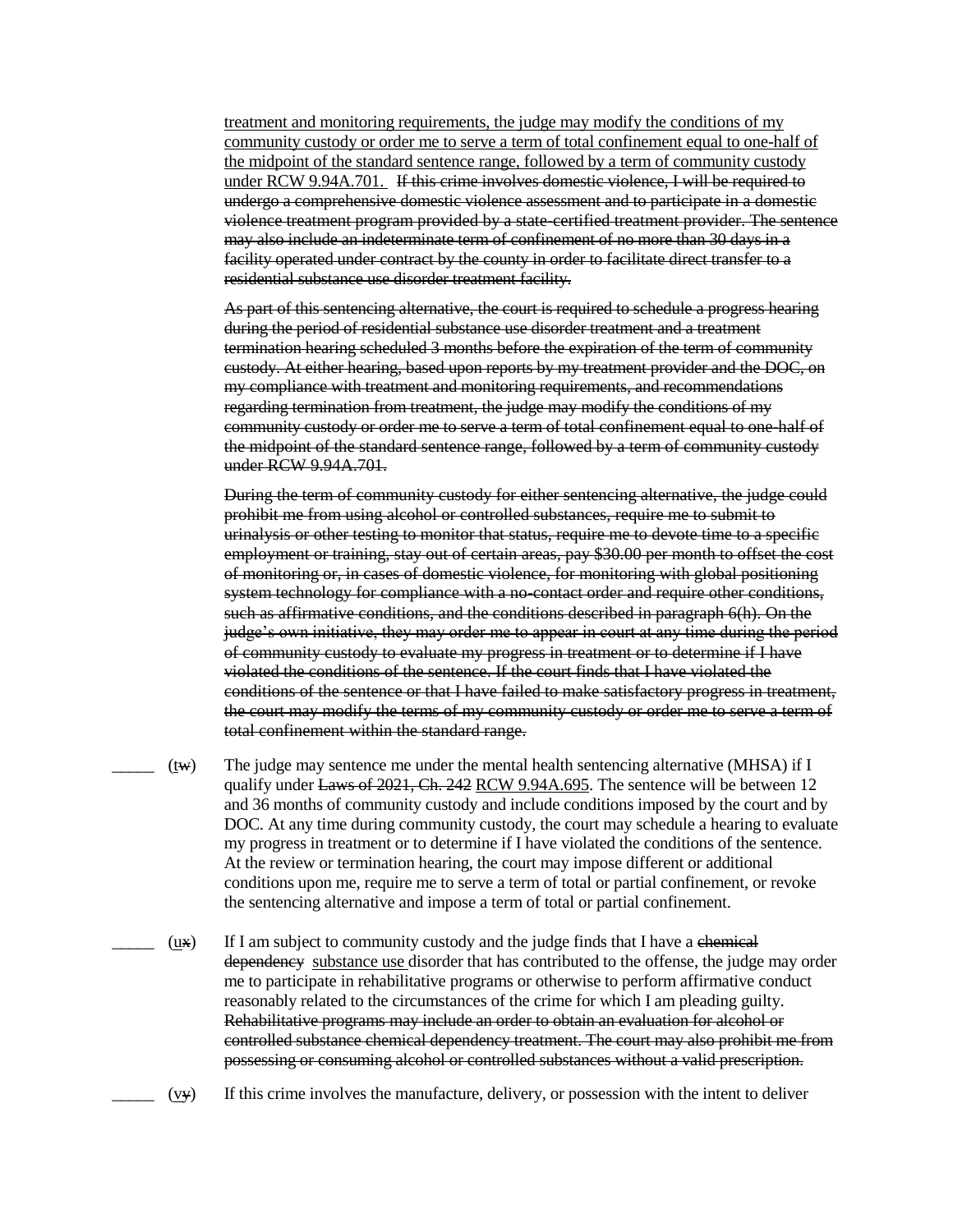methamphetamine, including its salts, isomers, and salts of isomers, or amphetamine, including its salts, isomers, and salts of isomers, and if a fine is imposed, \$3,000 of the fine may not be suspended. RCW 69.50.401(2)(b).

- \_\_\_\_\_(w) I understand that I am pleading guilty to \_\_\_\_\_\_\_\_\_\_\_\_\_\_\_\_, which is a sentence enhancement under RCW This enhancement adds months onto the end of my standard range sentence listed in Section 6(b). I understand that enhancements are mandatory, shall be served in total confinement (except for protected zone enhancements under RCW 9.94A.533(6)), and shall run consecutively to all other sentencing provisions.  $(z)$  If this crime involves a violation of the state drug laws, my eligibility for state and federal education benefits may be affected. 20 U.S.C. § 1091(r). (aa) I understand that RCW 46.20.285(4) requires that my driver's license be revoked if the judge finds that I used a motor vehicle in the commission of this felony. (bb) I understand that RCW 46.20.265 requires that my driver's license be revoked if (a) the current offense is a violation under chapters 69.41 [legend drug], 69.50 [violation of the Uniform Controlled Substances Act], or 69.52 [imitation drugs] RCW, and I was under the age of 21 at the time of the offense, or (b) the current offense is a violation under RCW 9.41.040 (unlawful possession of firearm) and I was under the age of 18 at the time of the offense, or (c) the current offense is a violation under chapter 66.44 RCW [alcohol] and I was under the age of 18 at the time of the offense, and if  $(a)$ ,  $(b)$ , or  $(c)$  applies, the court finds that I previously committed an offense while armed with a firearm, an unlawful possession of a firearm offense, or an offense in violation of chapter 66.44, 69.41, 69.50, or 69.52 RCW. (cc) If this crime involves the offense of vehicular homicide while under the influence of intoxicating liquor, or any drug as defined by RCW 46.61.520, an impaired driving enhancement of an additional 2 years shall be added to the standard sentence range for vehicular homicide for each prior offense as defined in RCW 46.61.5055(14). All impaired driving enhancements are mandatory, shall be served in total confinement, and shall run consecutively to all other sentencing provisions, including other impaired driving enhancements, for all offenses sentenced under chapter 9.94A RCW.  $(x\ddot{\theta})$  If I am pleading guilty to felony driving under the influence of intoxicating liquor, or any drugs, or felony actual physical control of a motor vehicle while under the influence of intoxicating liquor, or any drug, in addition to the provisions of chapter 9.94A RCW, I will be required to undergo alcohol or chemical dependency treatment services during incarceration. I will may be required to pay the costs of treatment. unless the court finds that I am indigent. My driving privileges will be suspended, revoked, or denied. Following the period of suspension, revocation or denial, I must comply with the Department of Licensing ignition interlock device requirements. In addition to any other costs of the ignition interlock device, I will be required to pay an additional fee of \$20 per month. (ee) For the crimes of vehicular homicide committed while under the influence of intoxicating
	- liquor, or any drug as defined by RCW 46.61.520, or for vehicular assault committed while under the influence of intoxicating liquor, or any drug as defined by RCW 46.61.522, or for any felony driving under the influence (RCW 46.61.502(6)), or felony physical control under the influence (RCW 46.61.504(6)), the court shall add 12 months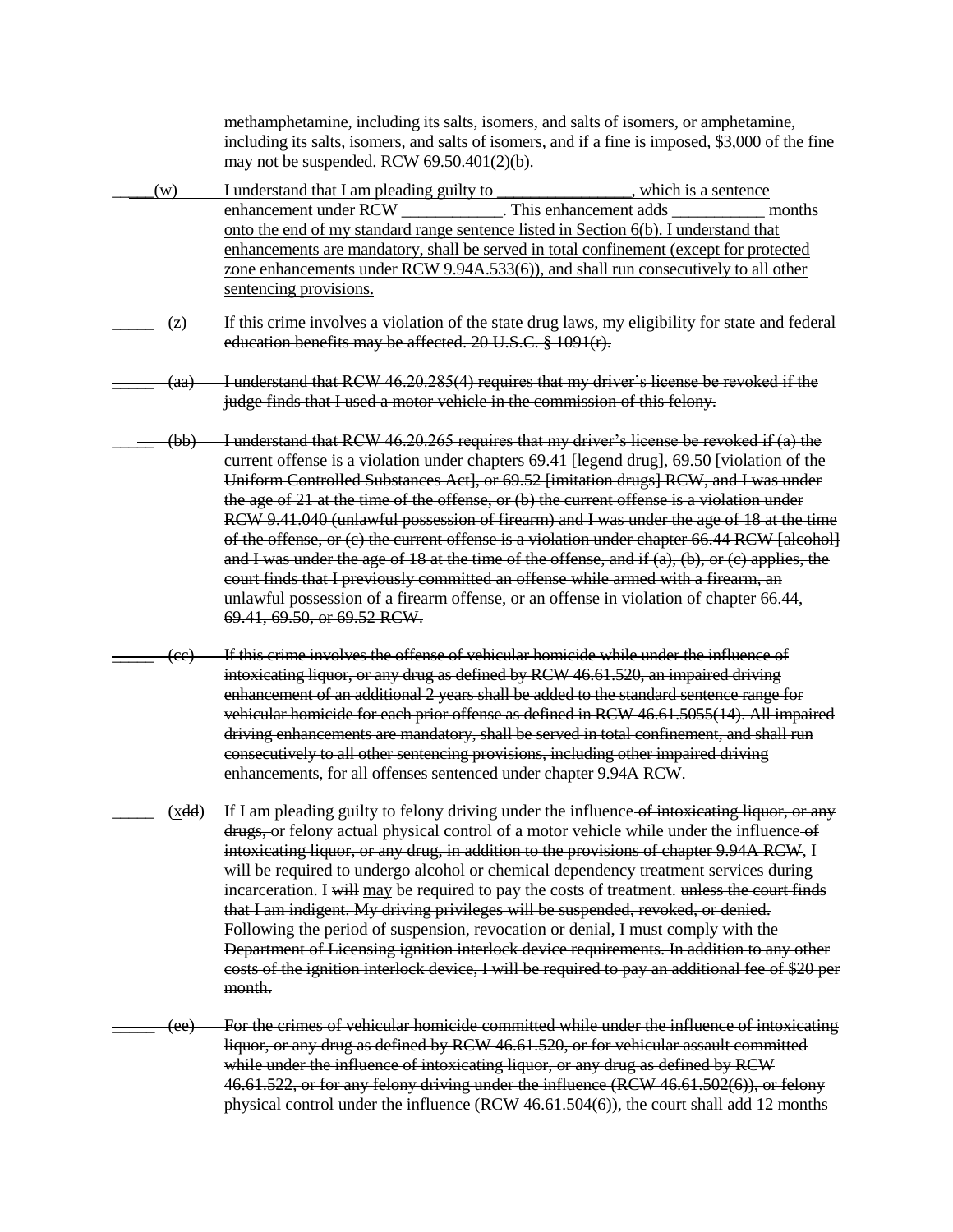to the standard sentence range for each child passenger under the age of 16 who was an occupant in the defendant's vehicle. These enhancements shall be mandatory, shall be served in total confinement, and shall run consecutively to all other sentencing provisions, including other minor child enhancements, for all offenses sentenced under chapter 9.94A RCW.

 $(yff)$  I am pleading guilty to the crime of driving without a required ignition interlock device (RCW 46.20.740), or the crime of circumventing or tampering with a required ignition interlock device (RCW 46.20.750(1)), and the offense occurred on or after September 26, 2015. The sentence for that offense must be served consecutively with any other sentence imposed for violations of either of those statutes and with any sentence imposed under RCW 46.61.502 (DUI), RCW 46.61.504 (physical control under the influence), or RCW 46.61.5055. The sentence for violation of RCW 46.20.750(1) must also be served consecutively with any sentence imposed under RCW 46.61.520(1)(a) or 46.61.522(1)(b) (vehicular homicide/assault while under the influence of alcohol/drugs).

 $(zggg)$  For the crimes of felony driving under the influence of intoxicating liquor, or any drug, for vehicular homicide while under the influence of intoxicating liquor, or any drug, or vehicular assault while under the influence of intoxicating liquor, or any drug, the court may order me to reimburse reasonable emergency response costs up to \$2,500 per incident.

(aah) The crime of  $\Box$ minimum sentence of at least vears of total confinement. This law does not apply to crimes committed on or after July 24, 2005 by a juvenile who was tried as an adult after decline of juvenile court jurisdiction. The law does not allow any reduction of this sentence. This mandatory minimum sentence is not the same as the mandatory sentence of life imprisonment without the possibility of parole described in paragraph 6(q).

(bbii) I am being sentenced for 2 or more serious violent offenses arising from separate and distinct criminal conduct and the sentences imposed on counts \_\_\_\_\_ and \_\_\_\_\_ will run consecutively unless the judge finds substantial and compelling reasons to do otherwise.

 $\langle ij \rangle$  The offense(s) I am pleading guilty to include(s) a violation of the Uniform Controlled Substances Act in a protected zone enhancement or manufacture of methamphetamine when a juvenile was present in or upon the premises of manufacture enhancement. I understand these enhancements are mandatory and that they must run consecutively to all other sentencing provisions.

- \_\_\_\_\_ (kk) The offense(s) I am pleading guilty to include(s) a deadly weapon, firearm, or sexual motivation enhancement. Deadly weapon, firearm, or sexual motivation enhancements are mandatory, they must be served in total confinement, and they must run consecutively to any other sentence and to any other deadly weapon, firearm, or sexual motivation enhancements.
- $(ccH)$  If I am pleading guilty to  $(1)$  unlawful possession of a firearm(s) in the first or second degree and (2) felony theft of a firearm or possession of a stolen firearm, I am required to serve the sentences for these crimes consecutively to one another. If I am pleading guilty to unlawful possession of more than 1 unlawful possession of a firearm, I must serve each of the sentences for unlawful possession consecutively to each other.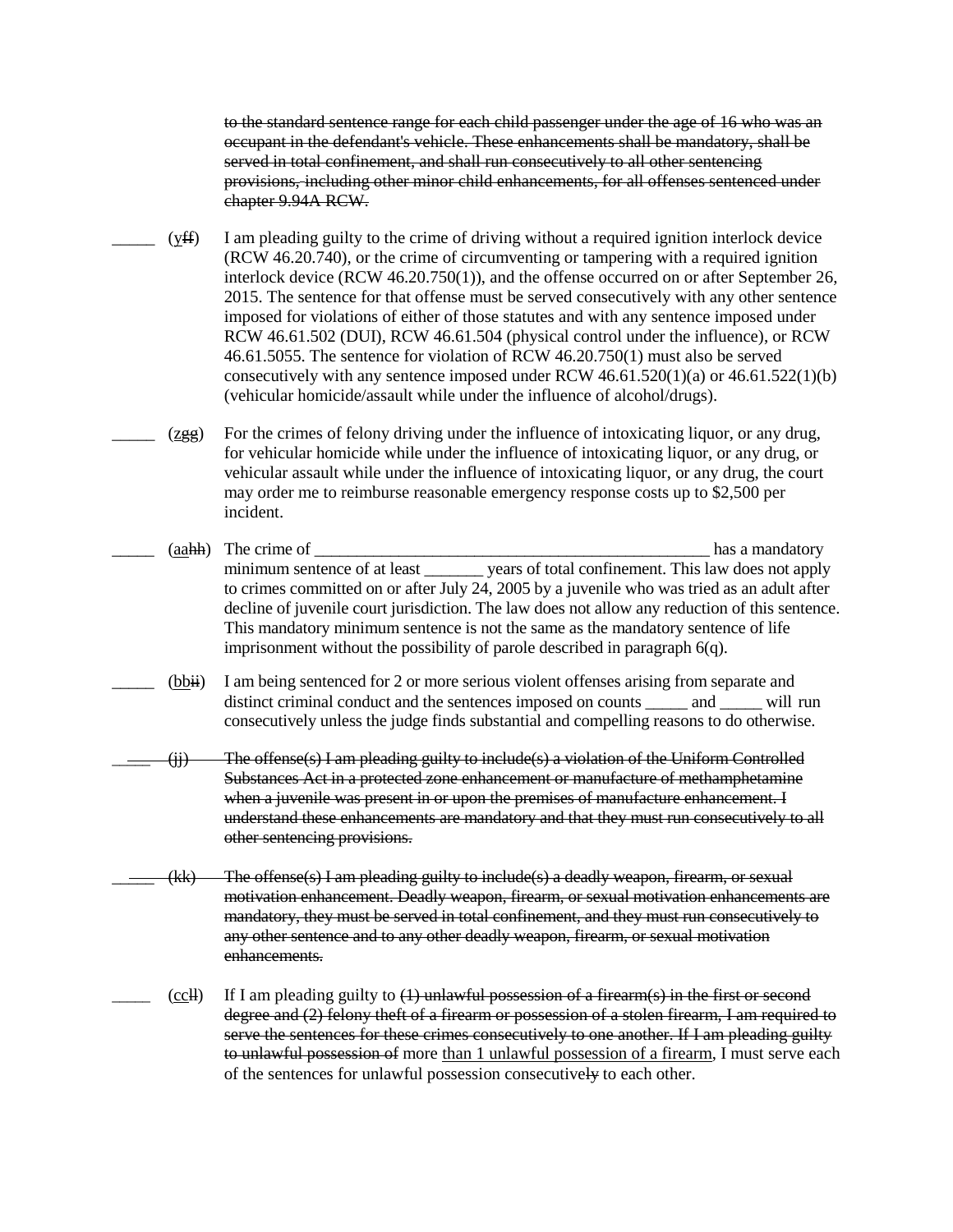(mm) If I am pleading guilty to a felony firearm offense as defined in RCW 9.41.010, I may be required to register as a felony firearm offender under RCW 9.41.330. I will be required to register as a felony firearm offender if I committed the felony firearm offense in conjunction with an offense committed against a person under age 18, or a serious violent offense or offense involving sexual motivation as defined in RCW 9.94A.030. The specific registration requirements are in the "Felony Firearm Offender Registration" attachment. (ddnn) If I am pleading guilty to the crime of unlawful practices in obtaining assistance as defined in RCW 74.08.331, no assistance payment shall be made for at least 6 months, if this is my first conviction, and for at least 12 months if this is my second or subsequent conviction. This suspension of benefits will apply even if I am not incarcerated. RCW 74.08.290. The judge may authorize work ethic camp. To qualify for work ethic authorization, my term of total confinement must be more than 12 months and less than 36 months, I cannot currently be either pending prosecution or serving a sentence for violation of the Uniform Controlled Substances Act, and I cannot have a current or prior conviction for a sex or violent offense. (eepp) The judge may sentence me under the theft or taking of a motor vehicle sentencing option, RCW 9.94A.711, if I am pleading guilty to one of the following a qualifying crime. committed on or after July 28, 2019, and the midpoint of the standard sentence range is greater than 1 year: Theft of a motor vehicle (RCW 9A.56.065) or an attempt; Possession of a stolen vehicle (RCW 9A.56.068) or an attempt; Taking a motor vehicle without permission in the first degree (RCW 9A.56.070); or Taking a motor vehicle without permission in the second degree (RCW 9A.56.075). My sentence would include 6 to 12 months of community custody and the sentence of confinement could not exceed the midpoint of the standard range reduced by one-third of the community custody term.  $(f f_{\text{eq}})$  If I am pleading guilty to Animal Cruelty in the First Degree I will be permanently prohibited from owning, caring for, or residing with any animal. RCW 16.52.200.

\_\_\_\_\_ (gg) If I am pleading guilty to aggravated murder in the first degree and I was under the age of 16 at the time of the offense, the judge will impose a maximum term of life and impose a minimum term of total confinement of 25 years for that crime. If I was at least 16 but less than 18 years old at the time of the offense, the judge will impose a maximum term of life and will impose a minimum term of total confinement that is at least 25 years.

7. I plead guilty to:

count <u>second</u> count and contain the count of the count of the count of the count of the count of the count of the count of the count of the count of the count of the count of the count of the count of the count of the cou count count in the \_\_\_\_\_\_\_\_\_\_\_\_\_\_\_\_\_\_\_\_\_\_\_\_ information. I have received a copy of that Information.

8. I make this plea freely and voluntarily.

9. No one has threatened harm of any kind to me or to any other person to cause me to make this plea.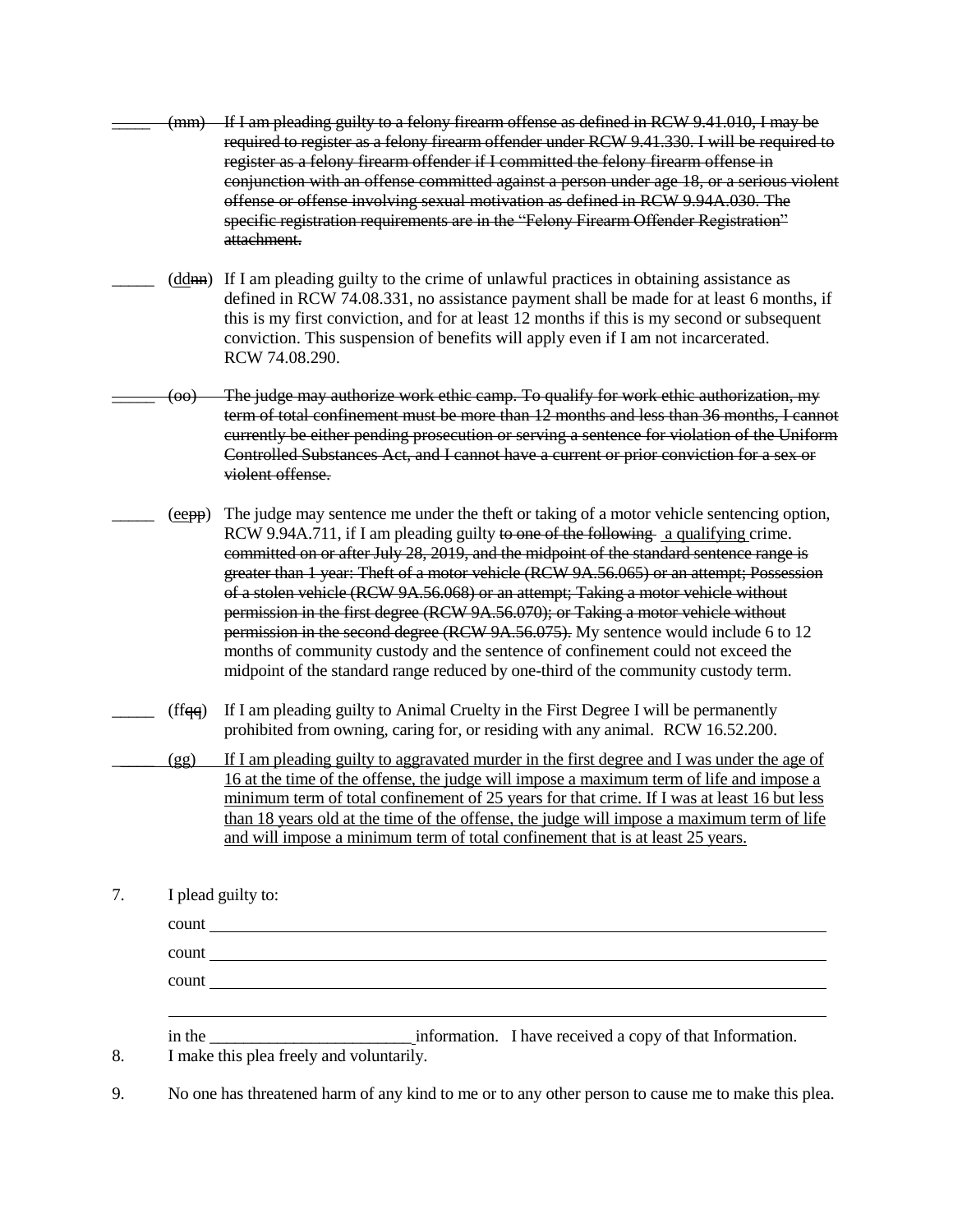- 10. No person has made promises of any kind to cause me to enter this plea, except as set forth in this statement.
- 11. The judge has asked me to state what I did in my own words that makes me guilty of this crime, including enhancements and domestic violence relationships, if they apply. This is my statement:

[ ] Instead of making a statement, I agree that the court may review the police reports and/or a statement of probable cause supplied by the prosecution to establish a factual basis for the plea.

12. My lawyer has explained to me, and we have fully discussed, all of the above paragraphs, the "Offender Registration" attachment, and the "Felony Firearm Registration" attachment, if applicable. I understand them all. I have been given a copy of this "Statement of Defendant on Plea of Guilty." I understand the above paragraphs and the "Offender Registration" attachment, if applicable. I have no further questions to ask the judge.

Defendant

I have read and discussed this statement with the defendant. I believe that the defendant is competent and fully understands the statement.

Prosecuting Attorney Defendant's Lawyer

Print Name WSBA No. Print Name WSBA No.

.

The defendant signed the foregoing statement in open court in the presence of the defendant's lawyer and the undersigned judge. The defendant asserted that [check appropriate box]:

- [ ] (a) The defendant had previously read the entire statement above and that the defendant understood it in full;
- [ ] (b) The defendant's lawyer had previously read to him or her the entire statement above and that the defendant understood it in full; or
- [ ] (c) An interpreter had previously read to the defendant the entire statement above and that the defendant understood it in full. The Interpreter's Declaration is included below.

**Interpreter's Declaration:** I am a certified or registered interpreter, or have been found otherwise qualified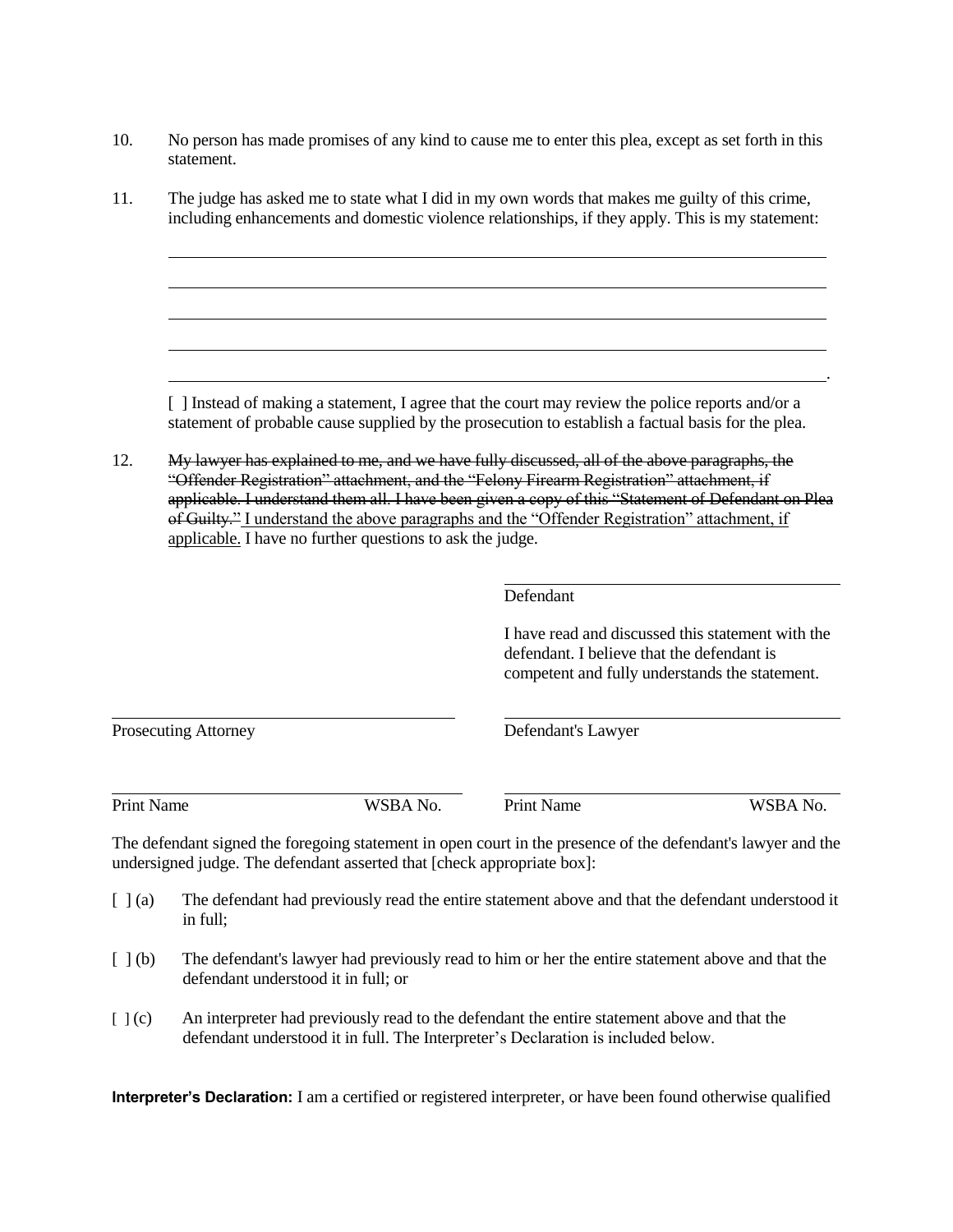by the court to interpret in the \_\_\_\_\_\_\_\_\_\_\_\_\_\_\_\_\_\_\_\_\_\_\_\_\_\_\_\_\_\_\_\_\_ language, which the defendant understands. I have interpreted this document for the defendant from English into that language. I certify under penalty of perjury under the laws of the state of Washington that the foregoing is true and correct.

|  | $\left($ , (state) $\right)$ , on (date) |  |
|--|------------------------------------------|--|
|  |                                          |  |
|  |                                          |  |

Interpreter Print Name

I find the defendant's plea of guilty to be knowingly, intelligently, and voluntarily made. Defendant understands the charges and the direct consequences of the plea. There is a factual basis for the plea. The defendant is guilty as charged.

Dated:

**Judge**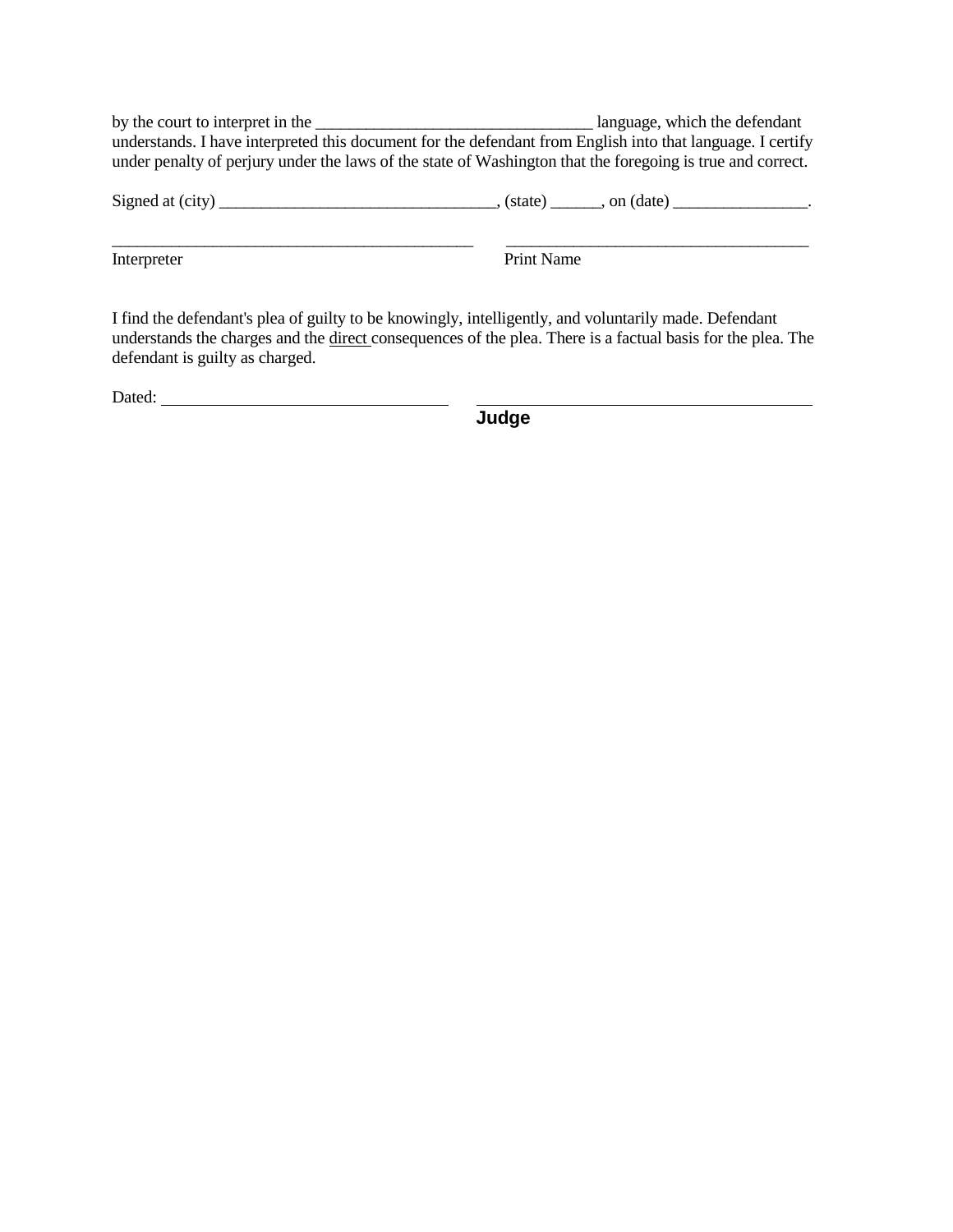| for |     | <b>Superior Court of Washington</b>                                           |                                                                                                                                                                                                                                                                                                     |  |
|-----|-----|-------------------------------------------------------------------------------|-----------------------------------------------------------------------------------------------------------------------------------------------------------------------------------------------------------------------------------------------------------------------------------------------------|--|
|     |     |                                                                               | No.                                                                                                                                                                                                                                                                                                 |  |
|     |     | <b>State of Washington</b><br>Plaintiff                                       | <b>Statement of Defendant on Plea of</b>                                                                                                                                                                                                                                                            |  |
| V.  |     |                                                                               | <b>Guilty to Sex Offense</b><br>(Felony)<br>(STTDFG)                                                                                                                                                                                                                                                |  |
|     |     | Defendant                                                                     |                                                                                                                                                                                                                                                                                                     |  |
| 1.  |     |                                                                               |                                                                                                                                                                                                                                                                                                     |  |
| 2.  |     |                                                                               |                                                                                                                                                                                                                                                                                                     |  |
| 3.  |     | The last level of education I completed was: ________________.                |                                                                                                                                                                                                                                                                                                     |  |
| 4.  |     | I Have Been Informed and Fully Understand That:                               |                                                                                                                                                                                                                                                                                                     |  |
|     | (a) | will be provided at no expense to me.                                         | I have the right to representation by a lawyer and if I cannot afford to pay for a lawyer, one                                                                                                                                                                                                      |  |
|     | (b) |                                                                               |                                                                                                                                                                                                                                                                                                     |  |
|     |     |                                                                               | <u> 1989 - Johann Stoff, amerikansk politiker (d. 1989)</u><br>The elements are: <u>and the set of the set of the set of the set of the set of the set of the set of the set of the set of the set of the set of the set of the set of the set of the set of the set of the set of the set of t</u> |  |
| 5.  |     | <b>Following Important Rights by Pleading Guilty:</b>                         | I Understand Have the Following Important Rights and I Give Them Up the                                                                                                                                                                                                                             |  |
|     | (a) | was allegedly committed;                                                      | The right to a speedy and public trial by an impartial jury in the county where the crime                                                                                                                                                                                                           |  |
|     | (b) | myself;                                                                       | The right to remain silent before and during trial, and the right to refuse to testify against                                                                                                                                                                                                      |  |
|     | (c) | The right at trial to hear and question the witnesses who testify against me; |                                                                                                                                                                                                                                                                                                     |  |
|     | (d) | witnesses can be made to appear at no expense to me;                          | The right at trial to testify and to have witnesses testify in my defense; for me. These                                                                                                                                                                                                            |  |
|     | (e) | doubt or I enter a plea of guilty; and                                        | The right to be presumed innocent unless the State proves the charge beyond a reasonable                                                                                                                                                                                                            |  |

(f) The right to appeal a finding of guilt after a trial.

6. **In Considering the Consequences of My Guilty Plea, I Understand That:**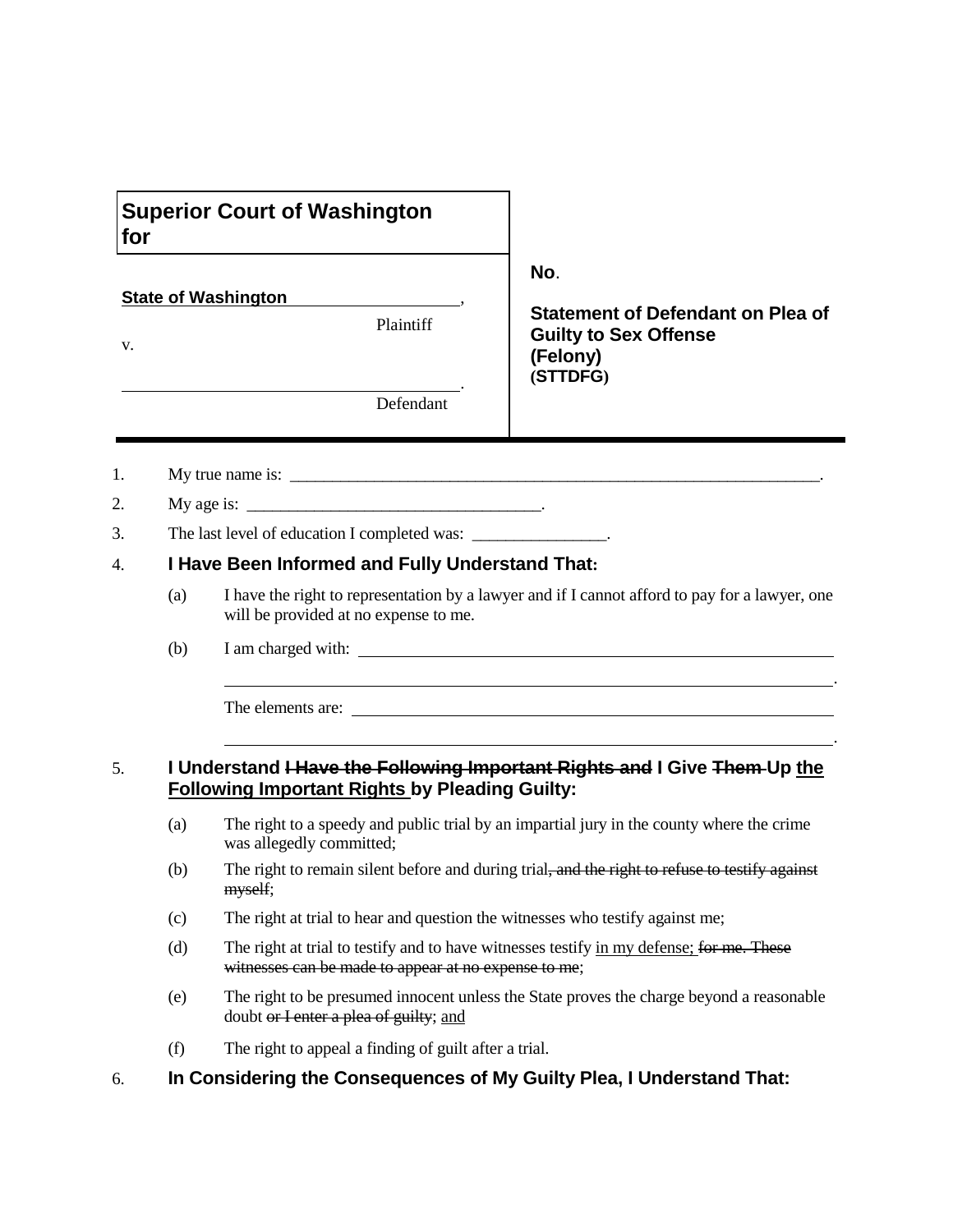(a) My right to appeal is limited.

#### (b) Each crime with which I am charged carries a maximum sentence, a fine, and a *Standard Sentence Range as follows:*

| <b>COUNT</b><br>NO. | <b>SCORE</b> | OFFENDER STANDARD RANGE<br><b>ACTUAL CONFINEMENT</b><br>(not including enhancements) | <b>PLUS</b><br>Enhancements* | <b>COMMUNITY CUSTODY</b> | <b>MAXIMUM TERM AND</b><br><b>FINE</b> |
|---------------------|--------------|--------------------------------------------------------------------------------------|------------------------------|--------------------------|----------------------------------------|
|                     |              |                                                                                      |                              |                          |                                        |
|                     |              |                                                                                      |                              |                          |                                        |
|                     |              |                                                                                      |                              |                          |                                        |

\*The sentencing enhancement codes are: (RPh) Robbery of a pharmacy, (CSG) Criminal street gang involving minor, (AE) Endangerment while attempting to elude. The following enhancements will run consecutively to all other parts of my entire sentence, including other enhancements and other counts: (F) Firearm, (D) Other deadly weapon, (SM) Sexual Motivation, RCW 9.94A.533(8), (SCF) Sexual conduct with a child for a fee, RCW 9.94A.533(9), (P16) Passenger(s) under age 16.

- (c) The standard sentence range is based on the crime charged and my criminal history. Criminal history includes prior convictions and juvenile adjudications or convictions, whether in this state, in federal court, or elsewhere.
- (d) The prosecuting attorney's statement of my criminal history is attached to this agreement. Unless I have attached a different statement, I agree that the prosecuting attorney's statement is correct and complete. If I have attached my own statement, I assert that it is correct and complete. If I am convicted of any additional crimes between now and the time I am sentenced, I am obligated to tell the sentencing judge about those convictions. If I have attached my own statement, I assert that it is correct and complete.
- (e) If I committed the above crime(s) while under age 18 and am sentenced to more than 20 years of confinement:
	- As long as my conviction is not for aggravated first degree murder or certain sex crimes, and I have not been convicted of any crime committed after I turned 18 or committed a major disqualifying serious infraction as defined by DOC in the 12 months before the petition is filed, I may petition the Indeterminate Sentence Review Board (Board) for early release after I have served 20 years.
	- *(ii)* If I am released early because my petition was granted or by other action of the Board, I will be subject to community custody under the supervision of the DOC for a period of time determined by the Board, up to the length of the court-imposed term of incarceration. I will be required to comply with any conditions imposed by the Board.
	- *(iii)* If I violate the conditions of community custody, the Board may return me to confinement for up to the remainder of the court-imposed term of incarceration.
- $(f)$  If I committed aggravated murder in the first degree and I was under the age of 18 at the time of the offense:
	- *(vi)* If I was under the age of 16 at the time of the offense, the judge will impose a maximum term of life and impose a minimum term of total confinement of 25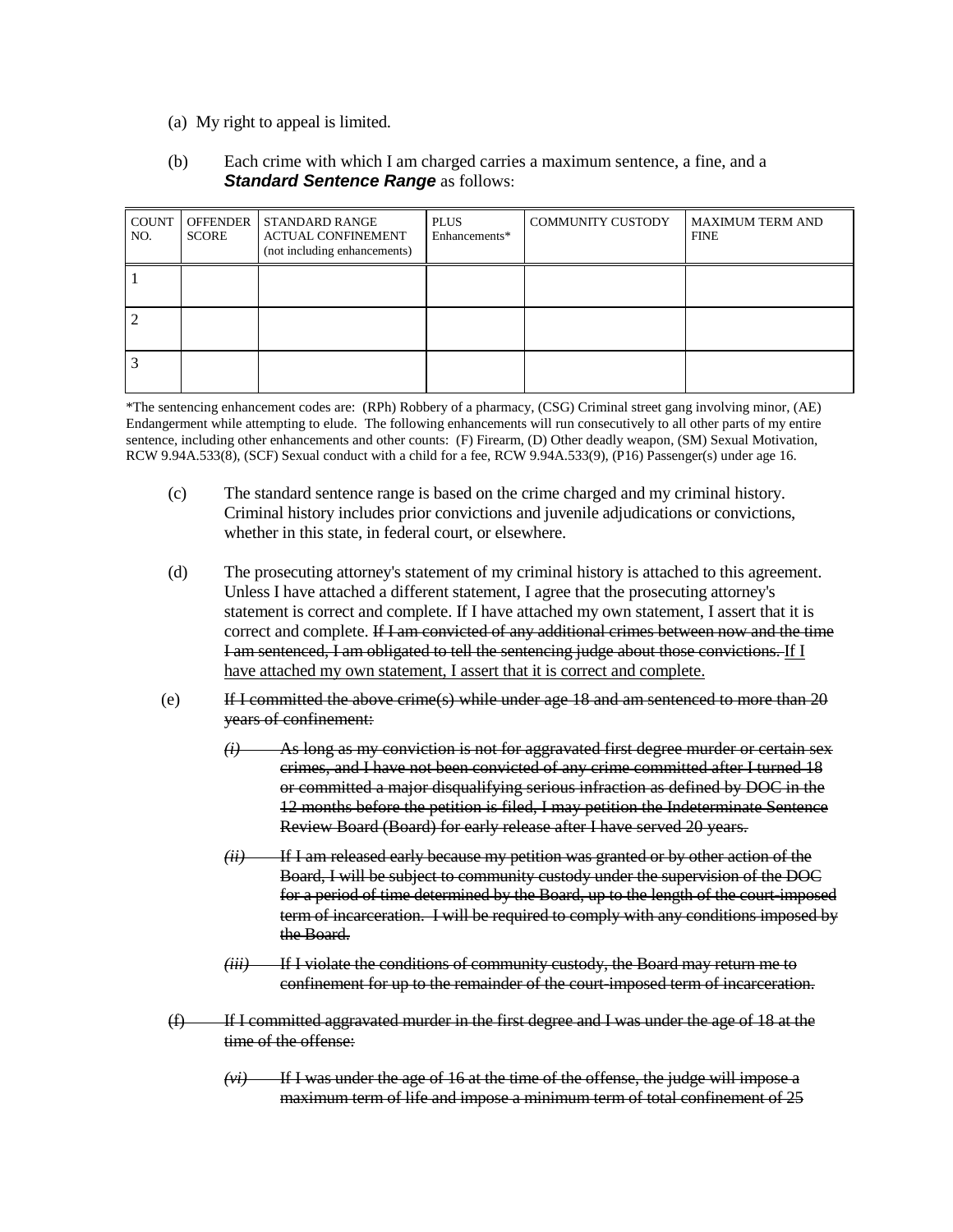years for that crime.

- *(vii)* If I was at least 16 but less than 18 years old at the time of the offense, the judge will impose a maximum term of life and will impose a minimum term of total confinement that is at least 25 years.
- *(viii)* During the minimum term, I will not be eligible for earned early release time, home detention, partial confinement, work release, or any form of early release.
- *(ix)* After the minimum term, if I am released by the Sentence Review Board (Board), I will be subject to community custody under the supervision of the DOC for a period of time determined by the board, and must comply with conditions imposed.
- *(x)* If I violate the conditions of community custody, the Board may return me to confinement.
- $\frac{1}{2}$  If I am convicted of any new crimes before sentencing, or if any additional criminal history is discovered, both the standard sentence range and the prosecuting attorney's recommendation may increase. Even so, my plea of guilty to this charge is binding. If this occurs, I cannot change my mind and withdraw this guilty plea. if additional criminal history is discovered, even if the standard sentencing range and the prosecuting attorney's recommendation increases, or a mandatory sentence of life imprisonment without the possibility of parole is required by law.
- (fh) In addition to sentencing me to confinement, the judge will order me to pay \$500.00 as a victim's compensation fund assessment and any mandatory fines or penalties that apply to my case. If this crime resulted in injury to any person or damage to or loss of property, the judge will order me to make restitution. <del>, unless extraordinary circumstances exist which</del> make restitution inappropriate. The amount of restitution may be up to double my gain or double the victim's loss. The judge may also order that I pay a fine, court costs, attorney fees, and the costs of incarceration.
- (hi) For sex offenses committed prior to September 1, 2001: In addition to sentencing me to confinement, the judge may order me to serve up to one year of community custody if the total period of confinement ordered is not more than 12 months. If the period of confinement is over one year, the judge will sentence me to community custody for 36 months. During the period of community custody to which I am sentenced, I will be under the supervision of the Department of Corrections, and I will have restrictions and requirements placed upon me.

For sex offenses committed on or after September 1, 2001: *(i)* Sentencing under RCW 9.94A.507: If this offense is any of the offenses listed in subsections *(aa)* or *(bb)* below, the judge will impose a maximum term of confinement consisting of the statutory maximum sentence of the offense and a minimum term of confinement either within the standard range for the offense or outside the standard range if an exceptional sentence is appropriate. The minimum term of confinement that is imposed may be increased by the Indeterminate Sentence Review Board if the Board determines by a preponderance of the evidence that it is more likely than not that I will commit sex offenses if released from custody. In addition to the period of confinement, I will be sentenced to community custody for any period of time I am released from total confinement before the expiration of the maximum sentence. During the period of community custody I will be under the supervision of the Department of Corrections and I will have restrictions and requirements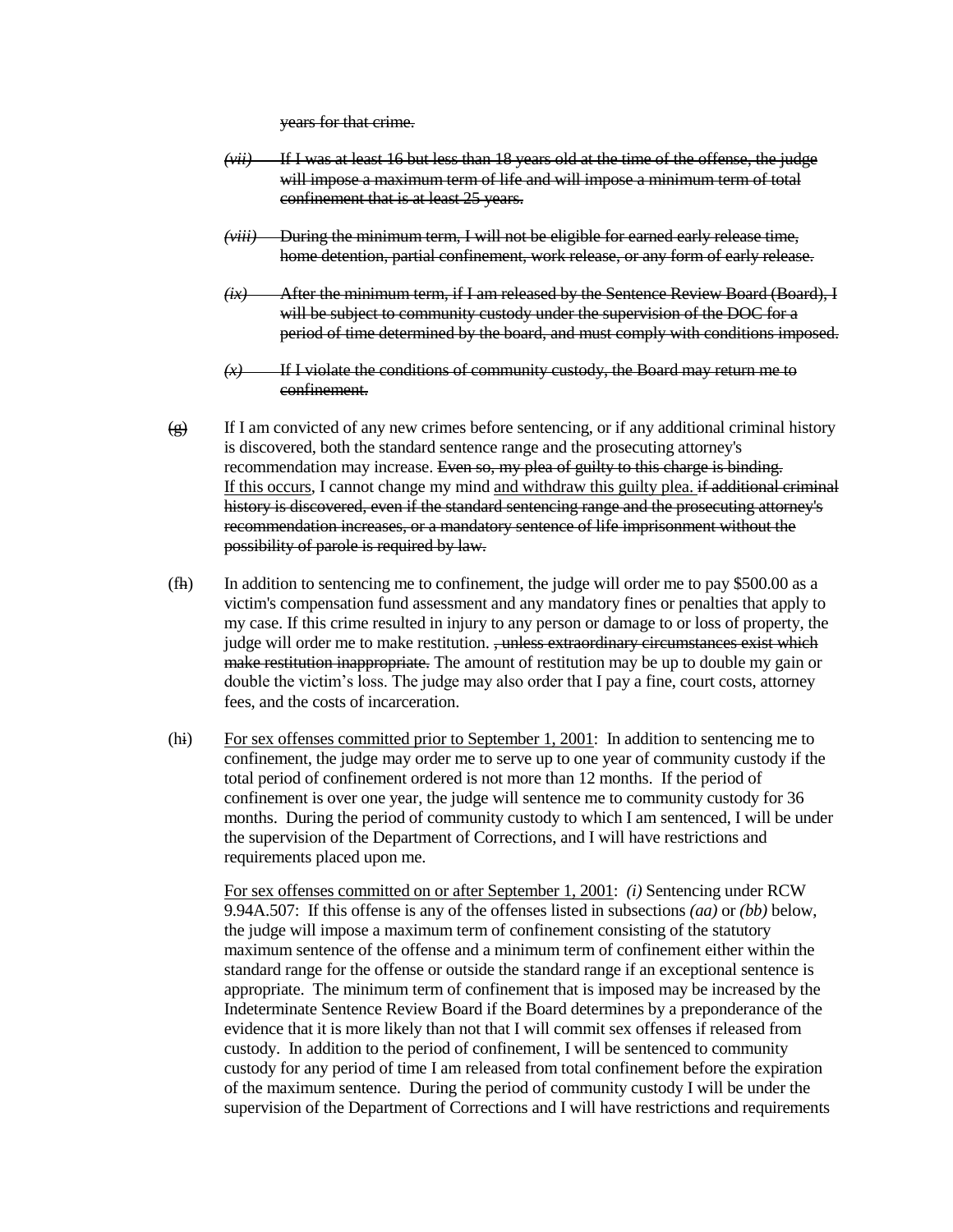placed upon me, which may include electronic monitoring, and I may be required to participate in rehabilitative programs.

*(aa)* If the current offense is any of these offenses or attempt to commit any of these offenses:

| Rape in the first degree                                           | Rape in the second degree                  |
|--------------------------------------------------------------------|--------------------------------------------|
| Rape of a child in the first degree                                | Rape of a child in the second degree       |
| committed when I was at least 18 years old                         | committed when I was at least 18 years old |
| Child molestation in the first degree                              | Indecent liberties by forcible compulsion  |
| committed when I was at least 18 years old                         |                                            |
| Any of the following offenses with a finding of sexual motivation: |                                            |
| Murder in the first degree                                         | Murder in the second degree                |
| Homicide by abuse                                                  | Kidnapping in the first degree             |
| Kidnapping in the second degree                                    | Assault in the first degree                |
| Assault in the second degree                                       | Assault of a child in the first degree     |
| Assault of a child in the second degree                            | Burglary in the first degree               |

*(bb)* If the current offense is any sex offense and I have a prior conviction for any of these offenses or attempt to commit any of these offenses:

| Rape in the first degree                                           | Rape in the second degree                 |  |
|--------------------------------------------------------------------|-------------------------------------------|--|
| Rape of a child in the first degree                                | Rape of a child in the second degree      |  |
| Child molestation in the first degree                              | Indecent liberties by forcible compulsion |  |
| Any of the following offenses with a finding of sexual motivation: |                                           |  |
| Murder in the first degree                                         | Murder in the second degree               |  |
| Homicide by abuse                                                  | Kidnapping in the first degree            |  |
| Kidnapping in the second degree                                    | Assault in the first degree               |  |
| Assault in the second degree                                       | Assault of a child in the first degree    |  |
| Assault of a child in the second degree                            | Burglary in the first degree              |  |
|                                                                    |                                           |  |

*(ii)* If this offense is a sex offense that is not listed in paragraph  $6(i)/i$  then, in addition to sentencing me to a term of confinement, the judge may order me to serve up to one year of community custody if the total period of confinement ordered is not more than 12 months. If the period of confinement is over one year, or if my crime is failure to register as a sex offender, and this is my second or subsequent conviction of that crime, the judge will sentence me to community custody for 36 months. During the period of community custody to which I am sentenced, I will be under the supervision of the Department of Corrections, and I will have restrictions and requirements placed upon me, which may include electronic monitoring.

For sex offenses committed on or after March 20, 2006: For the following offenses and special allegations, the minimum term shall be either the maximum of the standard sentence range for the offense or 25 years, whichever is greater:

 1) If the offense is rape of a child in the first degree, rape of a child in the second degree, or child molestation in the first degree and the offense includes a special allegation that the offense was predatory.

 2) If the offense is rape in the first degree, rape in the second degree, indecent liberties by forcible compulsion, or kidnapping in the first degree with sexual motivation and the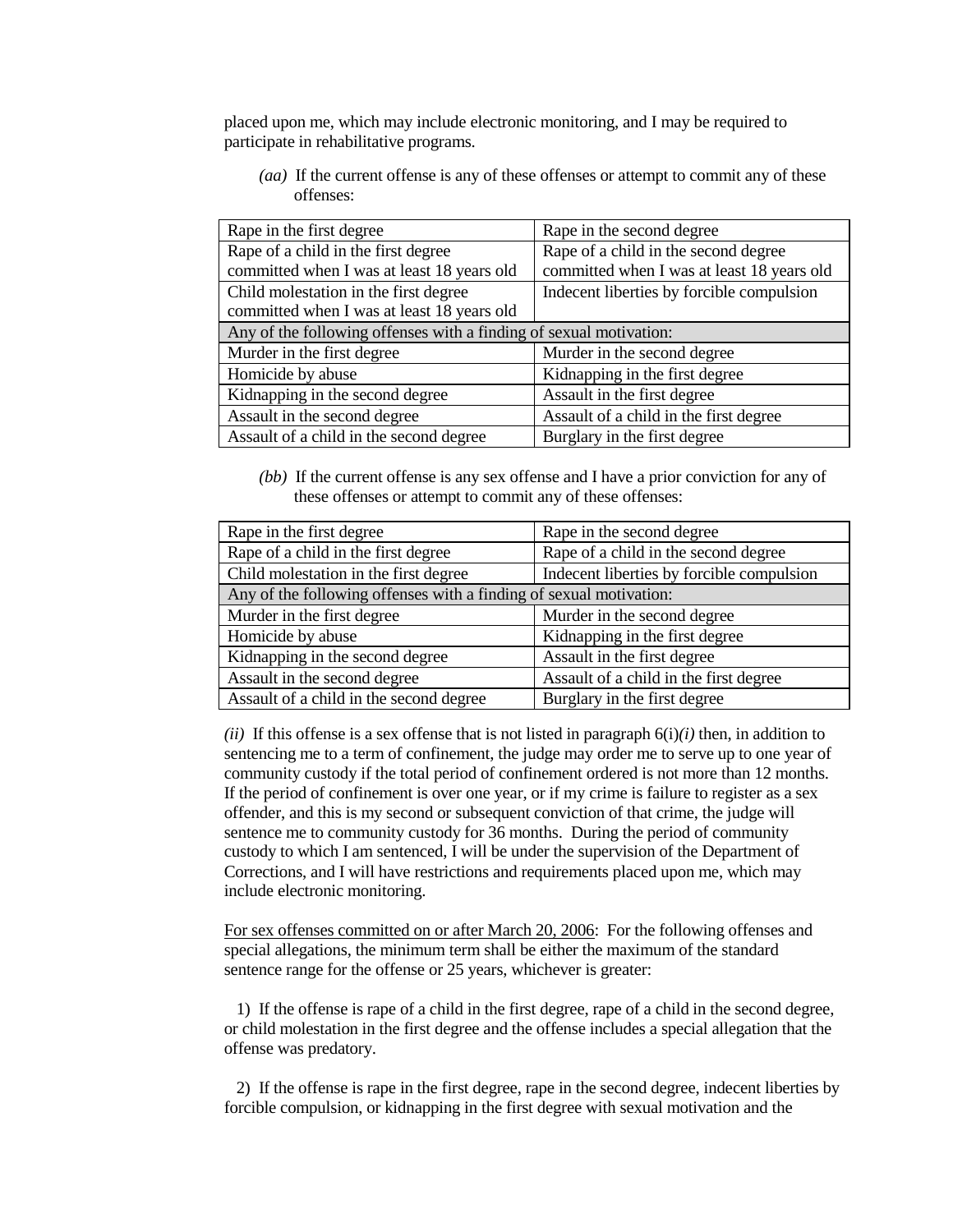offense includes a special allegation that the victim of the offense was under 15 years of age at the time of the offense.

 3) If the offense is rape in the first degree, rape in the second degree with forcible compulsion, indecent liberties with forcible compulsion, or kidnapping in the first degree with sexual motivation and this offense includes a special allegation that the victim of the offense was, at the time of the offense, developmentally disabled, mentally disordered, or a frail elder or vulnerable adult.

Community Custody Violation: If I violate the conditions of my community custody, the DOC court may sanction me up to 60 days of confinement per violation. and/or revoke my earned early release, or The DOC may sanction me up to 30 days' confinement per violation and/or revoke my earned early release, or the DOC may impose additional conditions or other stipulated penalties. The court also has the authority to impose sanctions for any violation.

 $(i)$  The prosecuting attorney will make the following recommendation to the judge:

\_\_\_\_\_\_\_\_\_\_\_\_\_\_\_\_\_\_\_\_\_\_\_\_\_\_\_\_\_\_\_\_\_\_\_\_\_\_\_\_\_\_\_\_\_\_\_\_\_\_\_\_\_\_\_\_\_\_\_\_\_\_\_\_\_\_\_\_\_\_\_. [ ] The prosecutor will recommend, as stated in the plea agreement, which is incorporated by reference.

\_\_\_\_\_\_\_\_\_\_\_\_\_\_\_\_\_\_\_\_\_\_\_\_\_\_\_\_\_\_\_\_\_\_\_\_\_\_\_\_\_\_\_\_\_\_\_\_\_\_\_\_\_\_\_\_\_\_\_\_\_\_\_\_\_\_\_\_\_\_\_ \_\_\_\_\_\_\_\_\_\_\_\_\_\_\_\_\_\_\_\_\_\_\_\_\_\_\_\_\_\_\_\_\_\_\_\_\_\_\_\_\_\_\_\_\_\_\_\_\_\_\_\_\_\_\_\_\_\_\_\_\_\_\_\_\_\_\_\_\_\_\_ \_\_\_\_\_\_\_\_\_\_\_\_\_\_\_\_\_\_\_\_\_\_\_\_\_\_\_\_\_\_\_\_\_\_\_\_\_\_\_\_\_\_\_\_\_\_\_\_\_\_\_\_\_\_\_\_\_\_\_\_\_\_\_\_\_\_\_\_\_\_\_

- $(k)$  The judge does not have to follow anyone's recommendation as to sentence. The judge must impose a sentence within the standard range unless the judge finds substantial and compelling reasons not to do so or was under the age of 18 when I committed this crime. If I was over the age of 18 when I committed this crime, the judge must impose a sentence within the standard range unless the judge finds substantial and compelling reasons not to do so. If I was under the age of 18 when I committed this crime, the judge has the discretion to impose an exceptional sentence downward. I understand the following regarding exceptional sentences:
	- (*i*) The judge may impose an exceptional sentence below the standard range if the judge finds mitigating circumstances supporting an exceptional sentence.
	- (*ii*) The judge may impose an exceptional sentence above the standard range if I am being sentenced for more than 1 crime and I have an offender score of more than 9.
	- (*iii*) The judge may also impose an exceptional sentence above the standard range if the State and I stipulate that justice is best served by imposition of an to an exceptional sentence and the judge agrees that an exceptional sentence is consistent with and in furtherance of the interests of justice and the purposes of the Sentencing Reform Act.
	- (*iv*) The judge may also impose an exceptional sentence above the standard range if the State has given notice that it will seek an exceptional sentence, the notice states aggravating circumstances upon which the requested sentence will be based, and facts supporting an exceptional sentence are proven beyond a reasonable doubt to a unanimous jury, to a judge if I waive a jury, or by stipulated facts.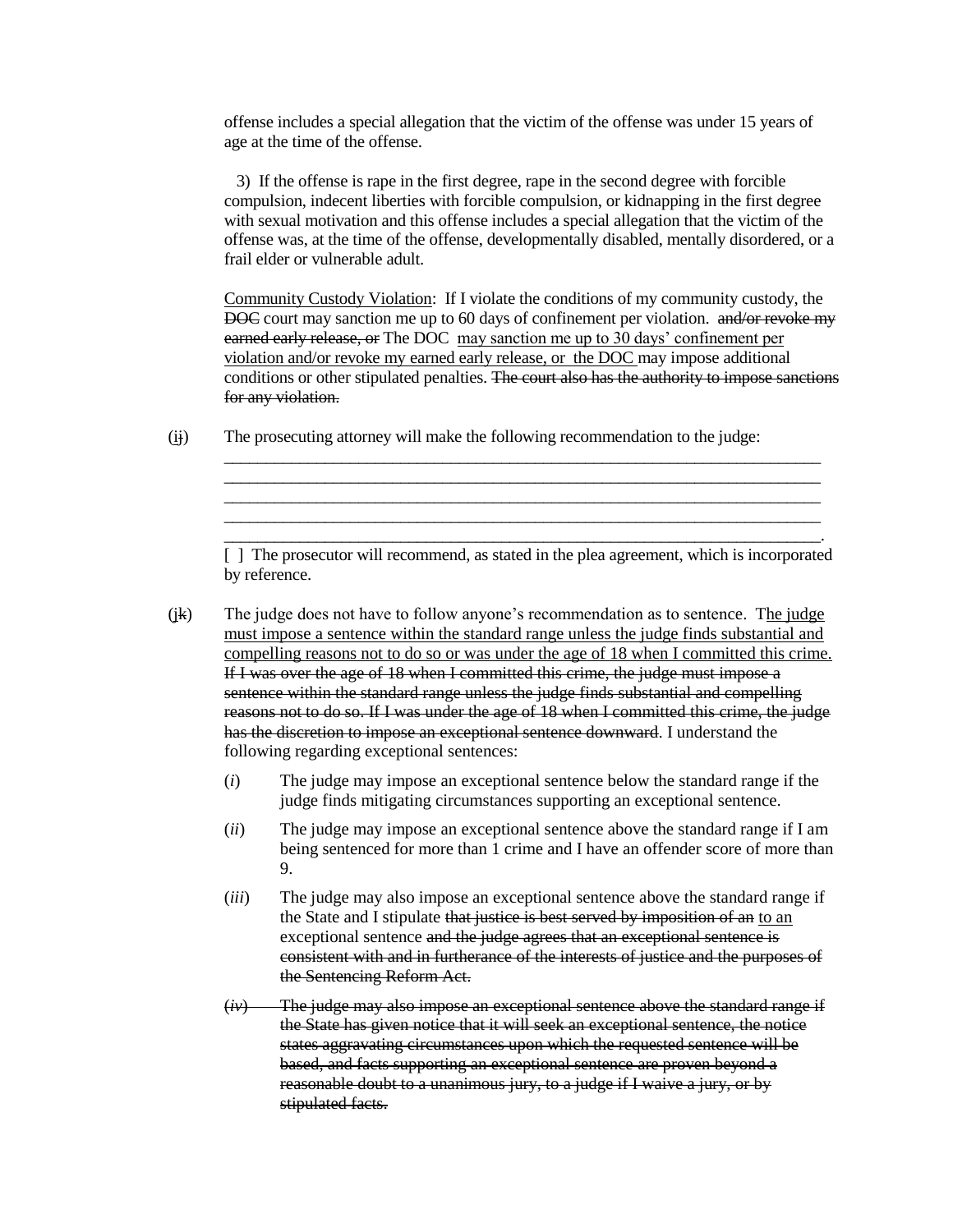(i*v*) If I committed this of a crime and sentencing enhancement that occurred when I was under the age of 18, the judge must consider mitigating circumstances related to my youth. , including, but not limited to, immaturity, impetuosity and failure to appreciate risks and consequences, the nature of my surrounding environment and family circumstances, the extent of my participation in the crime, the way familial and peer pressures may have affected me, how youth impacted any legal defense, and any factors suggesting that I might be successfully rehabilitated. If I am convicted of a sentencing enhancement, the court has full discretion to depart from mandatory sentencing enhancements and to take the particular circumstances surrounding my youth into account.

If the court imposes a standard range sentence, then no one may appeal the sentence. If the court imposes an exceptional sentence after a hearing, either the State or I can appeal the sentence.

- $(k)$  If I am not a citizen of the United States, a plea of guilty to an offense punishable as a crime under state law is grounds for deportation, exclusion from admission to the United States, or denial of naturalization, pursuant to the laws of the under United States law.
- (lm) I may not possess, own, or have under my control any firearm, and under federal law any firearm or ammunition, unless my right to do so is restored by the court in which I am convicted or the superior court in Washington State where I live, and by a federal court if required. As a result of this conviction, I must immediately surrender any concealed pistol license(s) and I may not possess a firearm or ammunition unless the right to do so is restored by a court of record.
- $(n)$  I will be ineligible to vote until that right is restored in a manner provided by law. If I am registered to vote, my voter registration will be cancelled. Wash. Const. art. VI, § 3; RCW 29A.04.079; RCW 29A.08.520.
- (o) Government assistance may be suspended during any period of confinement.
- $(m<sub>p</sub>)$  I will be required to register where I reside, study, or work. The specific registration requirements are described in the "Offender Registration" Attachment.
- $(n<sub>θ</sub>)$  I will be required to have a biological sample collected for purposes of DNA identification analysis. I will be required to pay a \$100.00 DNA collection fee, unless a DNA collection fee has previously been ordered.
- (o) The clerk of the court is required to report this conviction to various administrative entities and will result in civil consequences. I will lose the right to vote until the right is restored in the manner provided by law. Also, I may be ineligible to hold a driver's license or receive government assistance. Other consequences may apply based on my specific circumstances.

# **Notification Relating to Specific Crimes**: **If any of the following paragraphs** *DO NOT APPLY,* **counsel and the defendant shall strike them out**. **The defendant and the judge shall initial all paragraphs that** *DO APPLY*.

\_\_\_\_\_ (pr) This offense is a most serious offense or "strike" as defined by RCW 9.94A.030, and if I have at least two 2 prior convictions for most serious offenses, whether in this state, in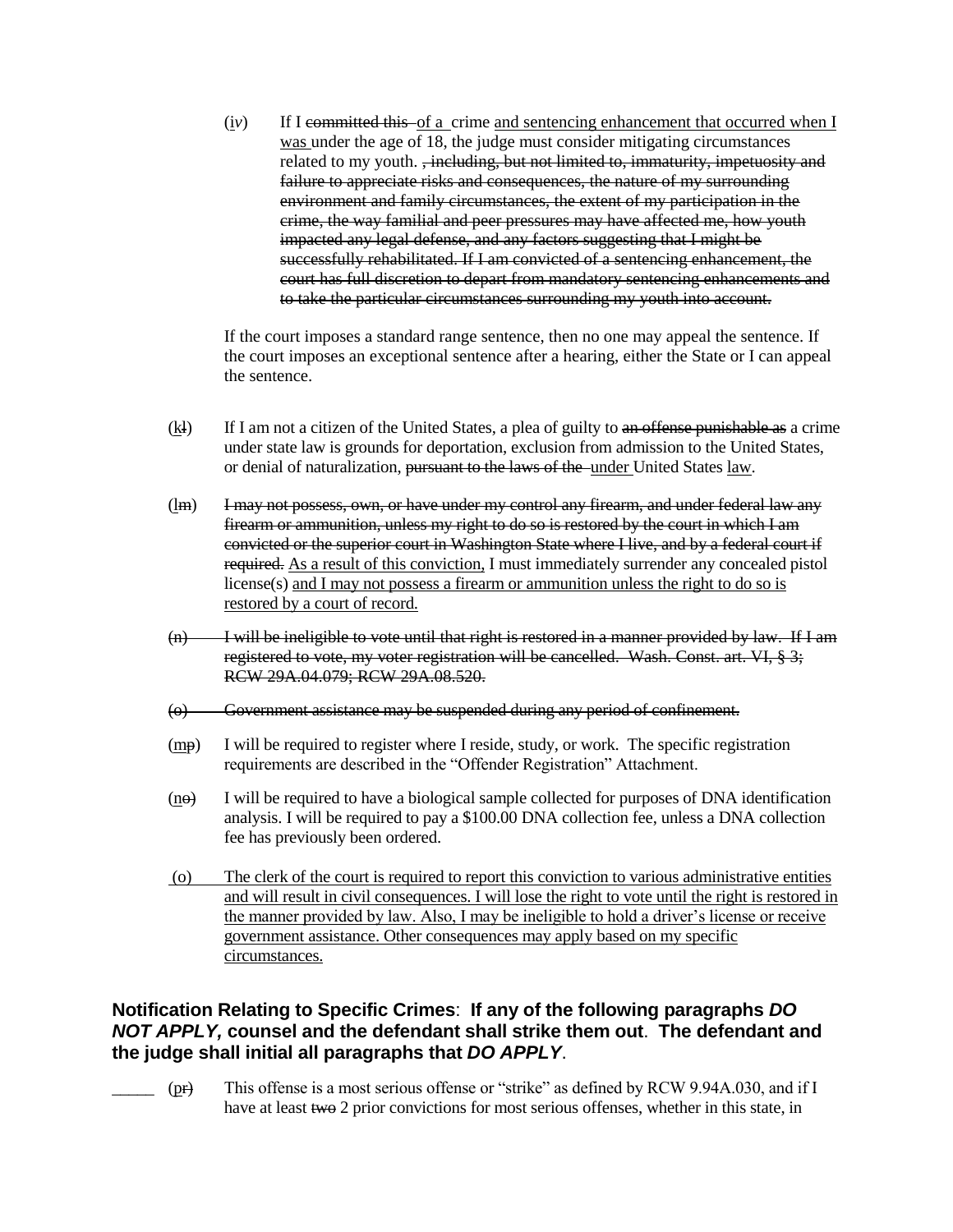federal court, or elsewhere, the offense for which I am charged carries a mandatory sentence of life imprisonment without the possibility of parole. In addition, if this offense is *(i)* rape in the first degree, rape of a child in the first degree, rape in the second degree, rape of a child in the second degree, indecent liberties by forcible compulsion, or child molestation in the first degree; or *(ii)* murder in the first degree, murder in the second degree, homicide by abuse, kidnapping in the first degree, kidnapping in the second degree, assault in the first degree, assault in the second degree, assault of a child in the first degree, assault of a child in the second degree, or burglary in the first degree, with a finding of sexual motivation; or *(iii)* any attempt to commit any of the offenses listed in this sentence and I have at least one prior conviction for one of these listed offenses in this state, in federal court, or elsewhere, the offense for which I am charged carries a mandatory sentence of life imprisonment without the possibility of parole.

\_\_\_\_\_ (qs) **Special sex offender sentencing alternative:** In addition to other eligibility requirements under RCW 9.94A.670, to be eligible for the special sex offender sentencing alternative, I understand that I must voluntarily and affirmatively admit that I committed all of the elements of the crime(s) to which I am pleading guilty. I make my voluntary and affirmative admission in my statement in paragraph 11.

For offenses committed before September 1, 2001: The judge may suspend execution of the standard range term of confinement under the special sex offender sentencing alternative (SSOSA) if I qualify under former RCW 9.94A.120(8) (for offenses committed before July 1, 2001) or RCW 9.94A.670 (for offenses committed on or after July 1, 2001). If the judge suspends execution of the standard range term of confinement, I will be placed on community custody for the length of the suspended sentence or three years, whichever is greater; I will be ordered to serve up to 180 days of total confinement; I will be ordered to participate in sex offender treatment; I will have restrictions and requirements placed upon me; and I will be subject to all of the conditions described in paragraph 6(h). Additionally, the judge could require me to devote time to a specific occupation and to pursue a prescribed course of study or occupational training. If a violation of the sentence occurs during community custody, the judge may revoke the suspended sentence.

For offenses committed on or after September 1, 2001: The judge may suspend execution of the standard range term of confinement or the minimum term of confinement under the special sex offender sentencing alternative (SSOSA) if I qualify under RCW 9.94A.670. If the judge suspends execution of the standard range term of confinement for a sex offense that is not listed in paragraph  $6(i)/i$ , I will be placed on community custody for the length of the suspended sentence or three years, whichever is greater. If the judge suspends execution of the minimum term of confinement for a sex offense listed in paragraph 6(i)*(i)*, I will be placed on community custody for the length of the statutory maximum sentence of the offense. In addition to the term of community custody, I will be ordered to serve up to 180 days of total confinement if I committed the crime prior to July 1, 2005, or up to 12 months with no early release if I committed the crime on or after July 1, 2005; I will be ordered to participate in sex offender treatment; I will have restrictions and requirements placed upon me, which may include electronic monitoring; and I will be subject to all of the conditions described in paragraph 6(h). Additionally, the judge could require me to devote time to a specific occupation and to pursue a prescribed course of study or occupational training. If a violation of the sentence occurs during community custody, the judge may revoke the suspended sentence.

 $(r<sub>t</sub>)$  If this is a crime of domestic violence, the court may order me to pay a domestic violence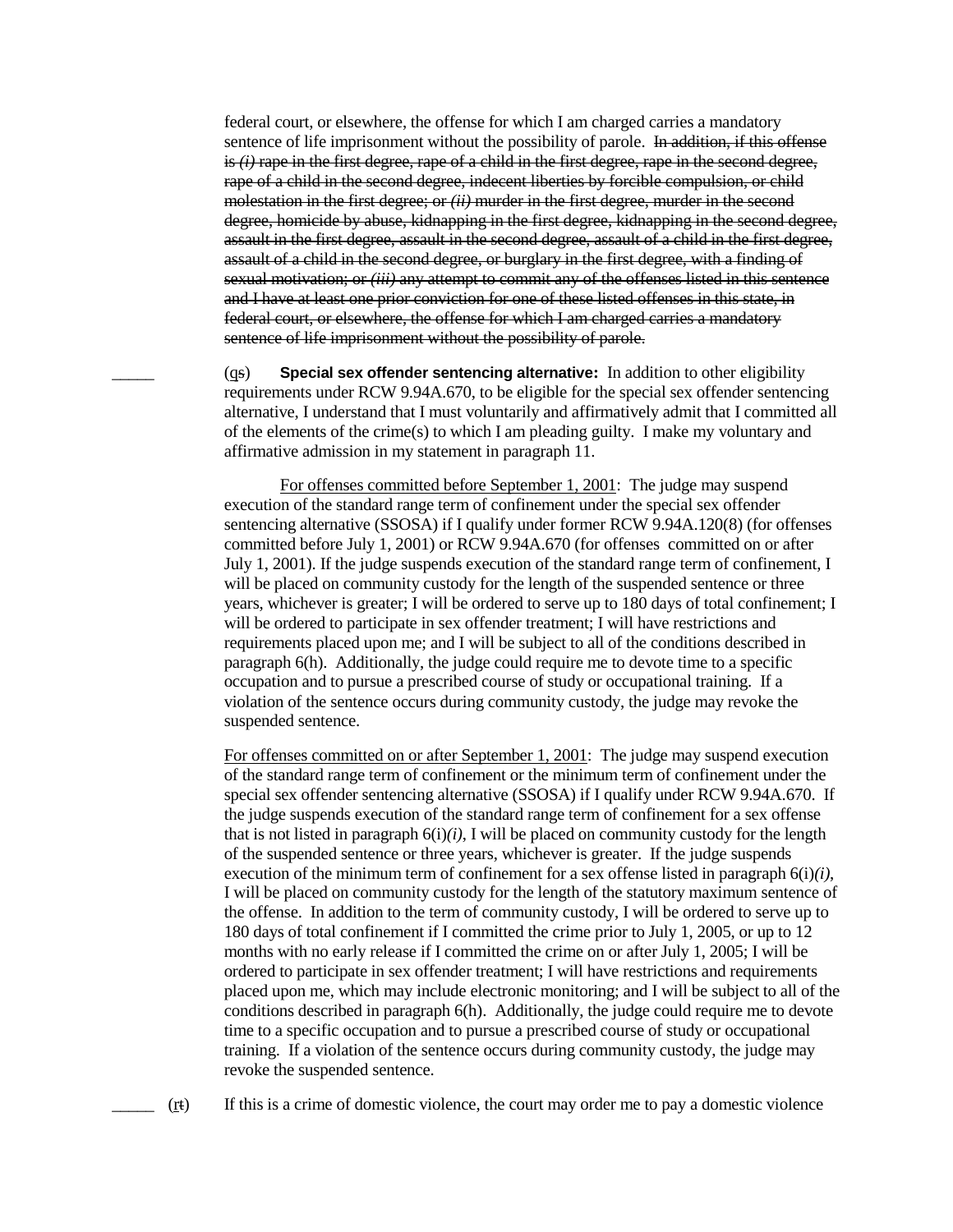assessment of up to \$115.00. If I, or the victim of the offense, have a minor child, the court may order me to participate in a domestic violence perpetrator program approved under RCW 26.50.150. If I am convicted under RCW 26.50.110 for a violation of a domestic violence protection order issued under chapter 26.50 RCW, the court shall impose a mandatory fine of \$15.00.

 $(\underline{\mathbf{S}}\mathbf{u})$  If I am subject to community custody and the judge finds that I have a chemical dependency substance use disorder that has contributed to the offense, the judge may order me to participate in rehabilitative programs or otherwise to perform affirmative conduct reasonably related to the circumstances of the crime for which I am pleading guilty. Rehabilitative programs may include an order to obtain an evaluation for alcohol or controlled substance chemical dependency treatment. The court may also prohibit me from possessing or consuming alcohol or controlled substances without a valid prescription.

> I understand that RCW 46.20.285(4) requires that my driver's license be revoked if the judge finds I used a motor vehicle in the commission of this felony.

 $(w)$  I understand that RCW 46.20.265 requires that my driver's license be revoked if (a) the current offense is a violation under chapters 69.41 [legend drug], 69.50 [Violation of the Uniform Controlled Substances Act], or 69.52 [imitation drugs] RCW, and I was under the age of 21 at the time of the offense **OR** (b) the current offense is a violation under RCW 9.41.040 (unlawful possession of firearm), and I was under the age of 18 at the time of the offense **OR** (c) the current offense is a violation under chapter 66.44 RCW [alcohol], and I was under the age of 18 at the time of the offense, **AND** if (a), (b), or (c) applies, the court finds that I previously committed an offense while armed with a firearm, an unlawful possession of a firearm offense, or an offense in violation of chapter 66.44, 69.41, 69.50, or 69.52 RCW.

> $(tx)$  If I am pleading guilty to felony driving under the influence of intoxicating liquor, or any drugs, or felony actual physical control of a motor vehicle while under the influence of intoxicating liquor, or any drug, in addition to the provisions of chapter 9.94A RCW, I will be required to undergo alcohol or chemical dependency treatment services during incarceration. I will may be required to pay the costs of treatment. unless the court finds that I am indigent. My driving privileges will be suspended, revoked, or denied. Following the period of suspension, revocation, or denial, I must comply with the Department of Licensing ignition interlock device requirements. In addition to any other costs of the ignition interlock device, I will be required to pay an additional fee of \$20 per month.

 $(y)$  For the crimes of vehicular homicide committed while under the influence of intoxicating liquor, or any drug as defined by RCW 46.61.520 or for vehicular assault committed while under the influence of intoxicating liquor, or any drug as defined by RCW 46.61.522, or for any felony driving under the influence (RCW 46.61.502(6)), or felony physical control under the influence (RCW 46.61.504(6)), the court shall add 12 months to the standard sentence range for each child passenger under the age of 16 who is an occupant in the defendant's vehicle. These enhancements shall be mandatory, shall be served in total confinement, and shall run consecutively to all other sentencing provisions, including other minor child enhancements, for all offenses sentenced under chapter 9.94A RCW.

| I understand that I am pleading guilty to | which is a            |
|-------------------------------------------|-----------------------|
| sentence enhancement under RCW            | This enhancement adds |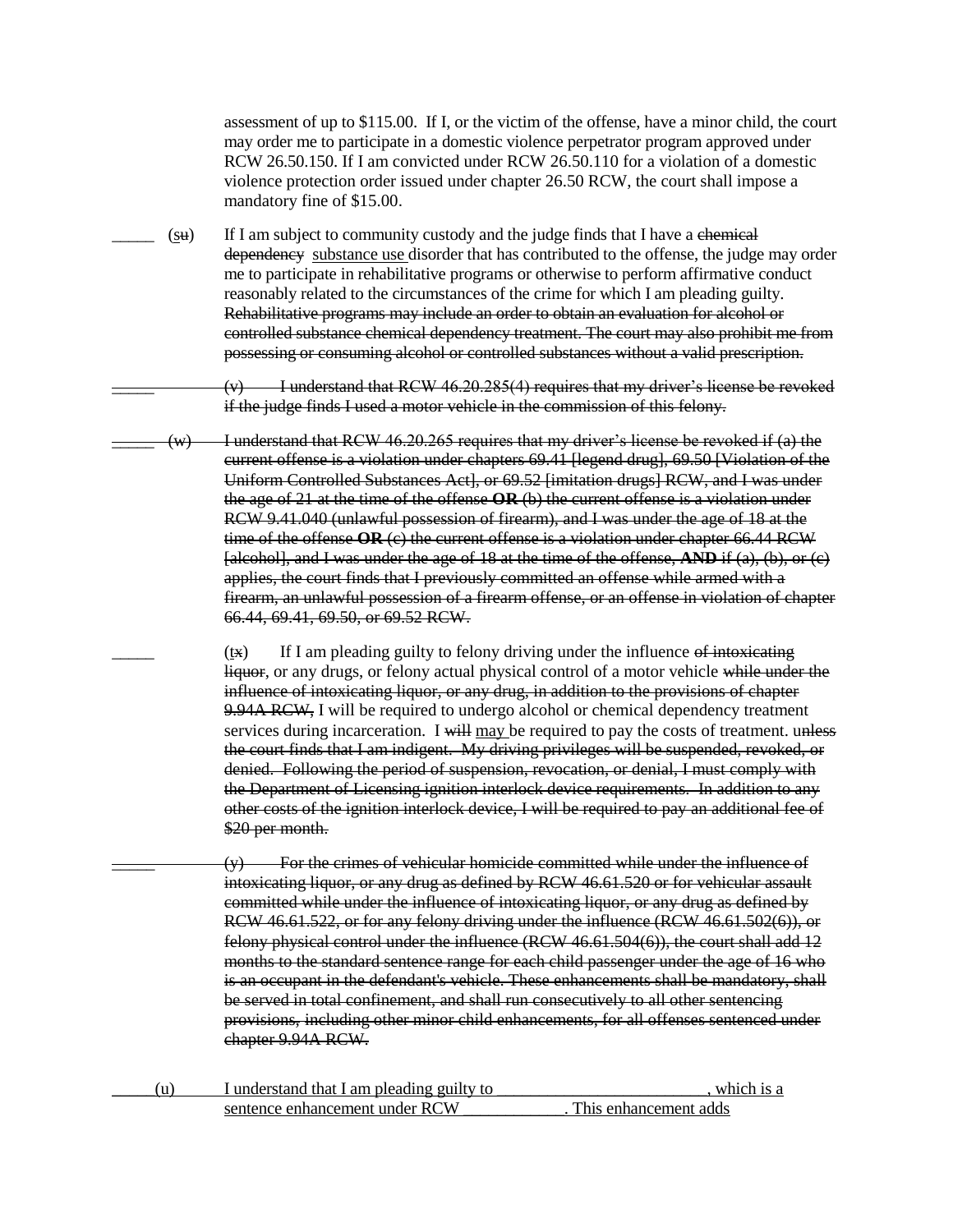months to the end of my standard range sentence listed in Section 6(b). I understand that enhancements are mandatory, shall be served in total confinement (except for protected zone enhancements under RCW 9.94A.533(6)), and shall run consecutively to all other sentencing provisions.

 $(vz)$  I am pleading guilty to the crime of driving without a required ignition interlock device (RCW 46.20.740), or the crime of circumventing or tampering with a required ignition interlock device (RCW 46.20.750(1)), and the offense occurred on or after September 26, 2015. The sentence for that offense must be served consecutively with any other sentence imposed for violations of either of those statutes and with any sentence imposed under RCW 46.61.502 (DUI), RCW 46.61.504 (physical control under the influence), or RCW 46.61.5055. The sentence for violation of RCW 46.20.750(1) also must be served consecutively with any sentence imposed under RCW 46.61.520(1)(a) or 46.61.522(1)(b) (vehicular homicide/assault while under the influence of alcohol/drugs).

 $(waa)$  For the crimes of felony driving under the influence of intoxicating liquor, or any drug, for vehicular homicide while under the influence of intoxicating liquor, or any drug, or vehicular assault while under the influence of intoxicating liquor, or any drug, the court may order me to reimburse reasonable emergency response costs up to \$2,500 per incident.

- \_\_\_\_\_ (xbb) The crime of \_\_\_\_\_\_\_\_\_\_\_\_\_\_\_\_\_\_\_\_\_\_\_\_\_\_\_\_\_\_\_\_\_\_\_\_\_\_\_\_\_\_\_\_\_\_\_ has a mandatory minimum sentence of at least vears of total confinement. This law does not apply to crimes committed on or after July 24, 2005, by a juvenile who was tried as an adult after decline of juvenile court jurisdiction. The law does not allow any reduction of this sentence. This mandatory minimum sentence is not the same as the mandatory sentence of life imprisonment without the possibility of parole described in paragraph 6(s).
	- \_\_\_\_\_ (ycc) I am being sentenced for two or more serious violent offenses arising from separate and distinct criminal conduct and the sentences imposed on counts and  $\qquad$  will run consecutively unless the judge finds substantial and compelling reasons to do otherwise.
- \_\_\_\_\_ (dd) If I am pleading guilty to a felony firearm offense as defined in RCW 9.41.010, I may be required to register as a felony firearm offender under RCW 9.41.330. I will be required to register as a felony firearm offender if I committed the felony firearm offense in conjunction with an offense committed against a person under age 18, or a serious violent offense or offense involving sexual motivation as defined in RCW 9.94A.030. The specific registration requirements are in the "Felony Firearm Offender Registration" Attachment.
- (zee) The offense(s) I am pleading guilty to include a deadly weapon, firearm, or sexual motivation enhancement. Deadly weapon, firearm, or sexual motivation enhancements are mandatory, they must be served in total confinement, and they must run consecutively to any other sentence and to any other deadly weapon, firearm, or sexual motivation enhancements.
- $(f)$  For crimes committed on or after July 22, 2007: If I am pleading guilty to rape of a child in the first, second, or third degree or child molestation in the first, second, or third degree, and I engaged, agreed, or offered to engage the victim in sexual intercourse or sexual contact for a fee, or if I attempted, solicited another, or conspired to engage, agree, or offer to engage the victim in sexual intercourse or sexual contact for a fee, then a one-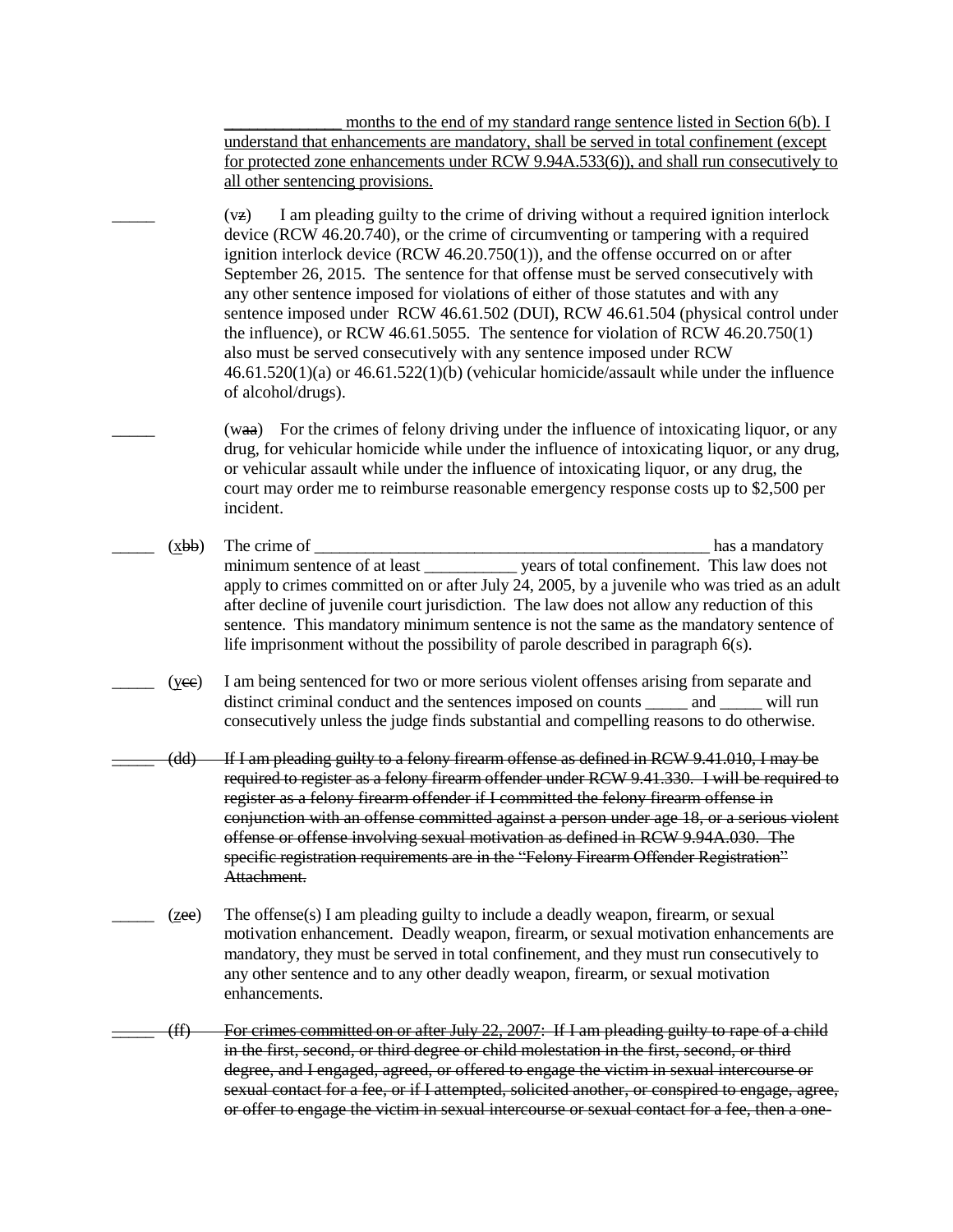year enhancement shall be added to the standard sentence range. If I am pleading guilty to more than one offense, the one-year enhancement must be added to the total period of total confinement for all offenses, regardless of which underlying offense is subject to the enhancement.

- (aagg) If I am pleading guilty to patronizing a prostitute or commercial sexual abuse of a minor, a condition of my sentence will be that I not be subsequently arrested for patronizing a prostitute or commercial sexual abuse of a minor. The court will impose crime-related geographical restrictions on me, unless the court finds they are not feasible. If this is my first offense, the court will order me to attend a program designed to educate me about the negative costs of prostitution.
	- (bbhh) If I am pleading guilty to possession of depictions of a minor engaged in sexually explicit conduct in the first or second degree, the court will impose a fee of \$1,000 for each depiction or image that is a separate conviction.
- \_\_\_\_\_ (cc) If I am pleading guilty to aggravated murder in the first degree and I was under the age of 16 at the time of the offense, the judge will impose a maximum term of life and impose a minimum term of total confinement of 25 years for that crime. If I was at least 16 but less than 18 years old at the time of the offense, the judge will impose a maximum term of life and will impose a minimum term of total confinement that is at least 25 years.
- 7. I plead guilty to:

| count  | <u> 1980 - Jan Salaman, markanista politikari (h. 1980).</u>                                                        |
|--------|---------------------------------------------------------------------------------------------------------------------|
| count  | <u> 1980 - Jan Samuel Barbara, margaret e populazion del control de la provincia de la provincia del control de</u> |
|        |                                                                                                                     |
| count  |                                                                                                                     |
| count  |                                                                                                                     |
| in the | Information. I have received a copy of that Information.                                                            |
|        |                                                                                                                     |

- 8. I make this plea freely and voluntarily.
- 9. No one has threatened harm of any kind to me or to any other person to cause me to make this plea.
- 10. No person has made promises of any kind to cause me to enter this plea except as set forth in this statement.
- 11. The judge has asked me to state what I did in my own words that makes me guilty of this crime, including enhancements and domestic violence relationships if they apply. This is my statement:

\_\_\_\_\_\_\_\_\_\_\_\_\_\_\_\_\_\_\_\_\_\_\_\_\_\_\_\_\_\_\_\_\_\_\_\_\_\_\_\_\_\_\_\_\_\_\_\_\_\_\_\_\_\_\_\_\_\_\_\_\_\_\_\_\_\_\_\_\_\_\_\_\_\_\_\_\_\_ \_\_\_\_\_\_\_\_\_\_\_\_\_\_\_\_\_\_\_\_\_\_\_\_\_\_\_\_\_\_\_\_\_\_\_\_\_\_\_\_\_\_\_\_\_\_\_\_\_\_\_\_\_\_\_\_\_\_\_\_\_\_\_\_\_\_\_\_\_\_\_\_\_\_\_\_\_\_ \_\_\_\_\_\_\_\_\_\_\_\_\_\_\_\_\_\_\_\_\_\_\_\_\_\_\_\_\_\_\_\_\_\_\_\_\_\_\_\_\_\_\_\_\_\_\_\_\_\_\_\_\_\_\_\_\_\_\_\_\_\_\_\_\_\_\_\_\_\_\_\_\_\_\_\_\_\_ \_\_\_\_\_\_\_\_\_\_\_\_\_\_\_\_\_\_\_\_\_\_\_\_\_\_\_\_\_\_\_\_\_\_\_\_\_\_\_\_\_\_\_\_\_\_\_\_\_\_\_\_\_\_\_\_\_\_\_\_\_\_\_\_\_\_\_\_\_\_\_\_\_\_\_\_\_\_ \_\_\_\_\_\_\_\_\_\_\_\_\_\_\_\_\_\_\_\_\_\_\_\_\_\_\_\_\_\_\_\_\_\_\_\_\_\_\_\_\_\_\_\_\_\_\_\_\_\_\_\_\_\_\_\_\_\_\_\_\_\_\_\_\_\_\_\_\_\_\_\_\_\_\_\_\_.

[ ] Instead of making a statement, I agree that the court may review the police reports and/or a statement of probable cause supplied by the prosecution to establish a factual basis for the plea.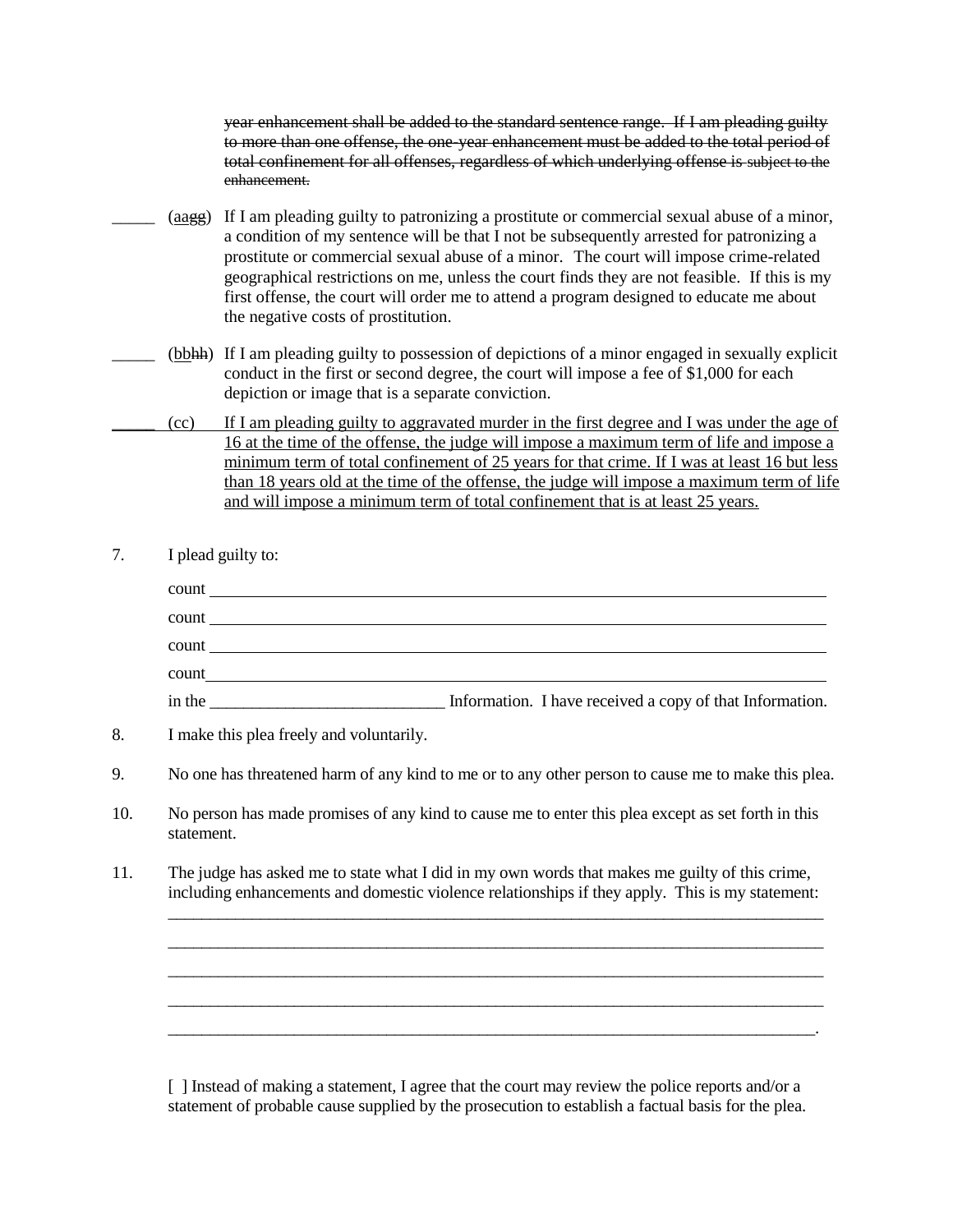12. My lawyer has explained to me, and we have fully discussed, all of the above paragraphs and the I understand the above paragraphs and the "Offender Registration" Attachment and the "Felony Firearm Registration" Attachment, if applicable. I understand them all. I have been given a copy of this "Statement of Defendant on Plea of Guilty." I have no further questions to ask the judge.

Defendant

I have read and discussed this statement with the defendant and believe that the defendant is competent and fully understands the statement.

| <b>Prosecuting Attorney</b> |          | Defendant's Lawyer                                                                                           |          |
|-----------------------------|----------|--------------------------------------------------------------------------------------------------------------|----------|
| <b>Print Name</b>           | WSBA No. | <b>Print Name</b>                                                                                            | WSBA No. |
|                             |          | The defendent signed the foregoing statement in even court in the presence of the defendent's lewwer and the |          |

The defendant signed the foregoing statement in open court in the presence of the defendant's lawyer and the undersigned judge. The defendant asserted that [check appropriate box]:

- [ ] (a) The defendant had previously read the entire statement above and that the defendant understood it in full;
- [ ] (b) The defendant's lawyer had previously read to him or her the entire statement above and that the defendant understood it in full; or
- [ ] (c) An interpreter had previously read to the defendant the entire statement above and that the defendant understood it in full. The Interpreter's Declaration is attached.

**Interpreter's Declaration:** I am a certified or registered interpreter, or have been found otherwise qualified by the court to interpret in the language which the defendant understands. I have interpreted this document for the defendant from English into that language. I certify under penalty of perjury under the laws of the state of Washington that the foregoing is true and correct.

Signed at  $\text{(city)}$  (state), on  $\text{(date)}$ 

\_\_\_\_\_\_\_\_\_\_\_\_\_\_\_\_\_\_\_\_\_\_\_\_\_\_\_\_\_\_\_\_\_\_\_\_\_\_\_ \_\_\_\_\_\_\_\_\_\_\_\_\_\_\_\_\_\_\_\_\_\_\_\_\_\_\_\_\_\_\_\_\_\_\_\_\_\_\_\_\_\_\_\_ Interpreter Print Name

I find the defendant's plea of guilty to be knowingly, intelligently, and voluntarily made. Defendant understands the direct charges and the consequences of the plea. There is a factual basis for the plea. The defendant is guilty as charged.

Dated: **Dated: Dated: Dated: Dated: Dated: Dated: Date: Date: Date: Date: Date: Date: Date: Date: Date: Date: Date: Date: Date: Date: Date: Date: Date: Date: Date: Date:**

**Judge**

No Changes to the Felony Firearm Registration form or the Offender Registration form.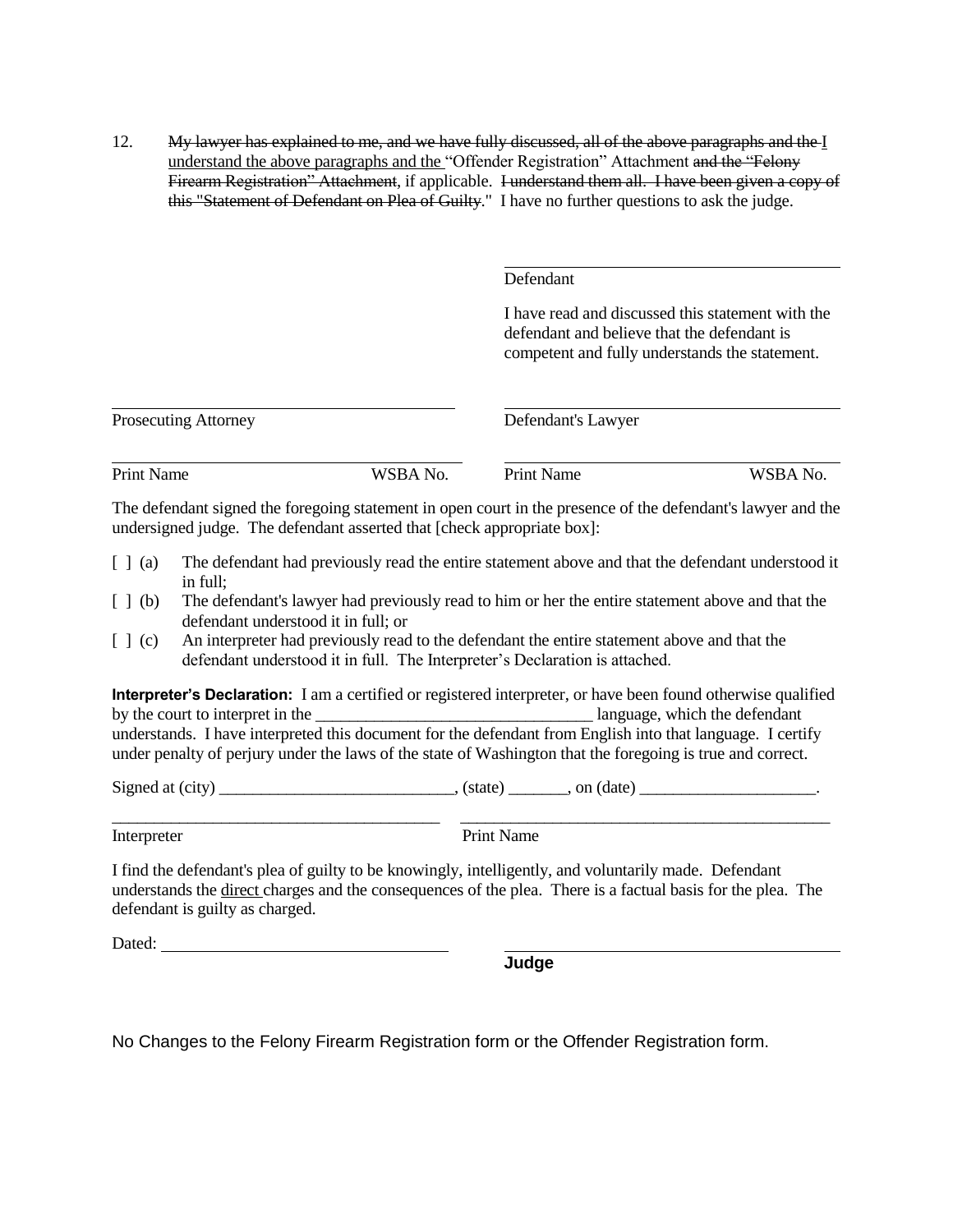# COPY OF CLEAN FORMS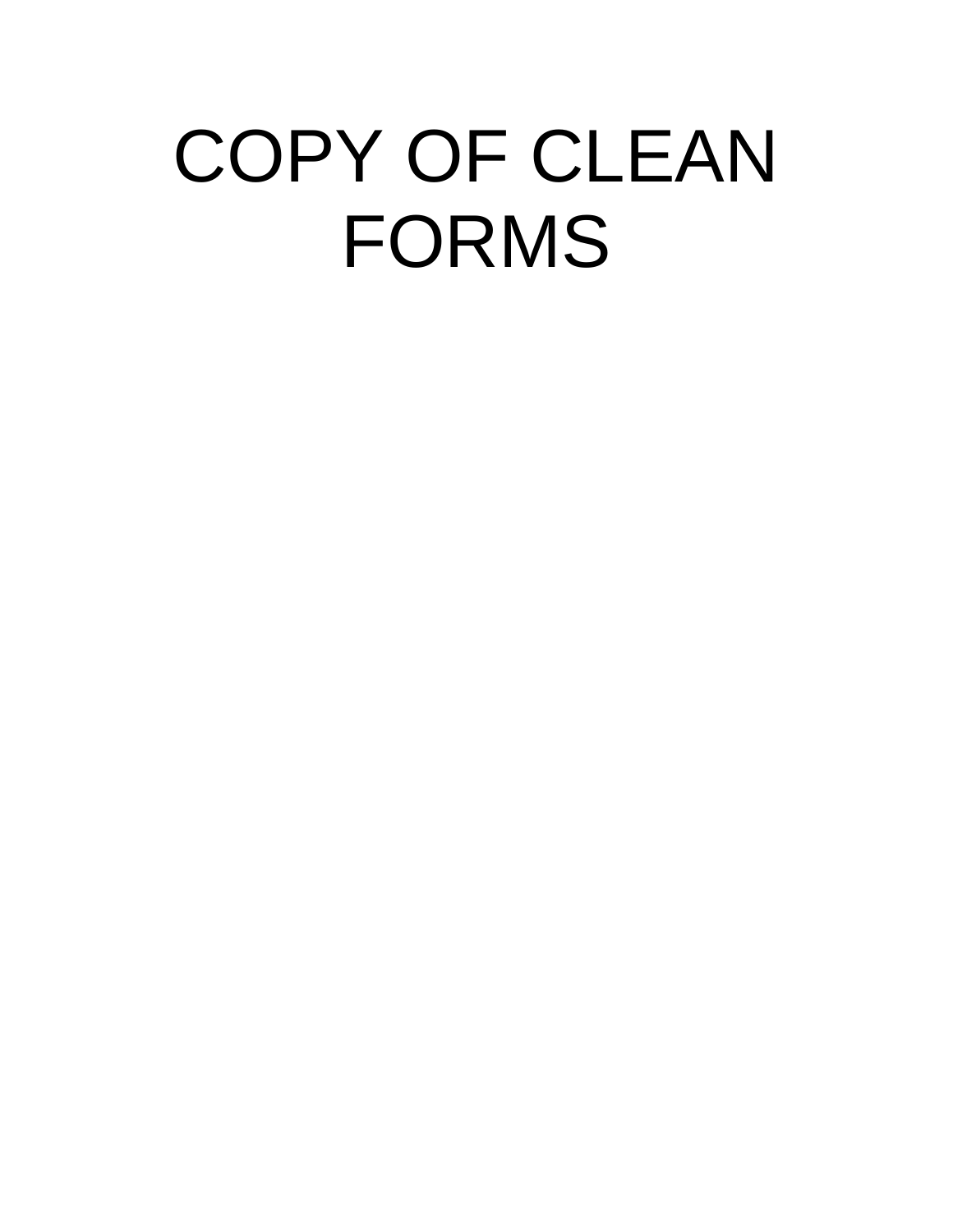| for                                                   |     | <b>Superior Court of Washington</b>                                                                                                     |                                                                                     |  |  |
|-------------------------------------------------------|-----|-----------------------------------------------------------------------------------------------------------------------------------------|-------------------------------------------------------------------------------------|--|--|
|                                                       |     |                                                                                                                                         | No.                                                                                 |  |  |
|                                                       |     | <b>State of Washington</b>                                                                                                              |                                                                                     |  |  |
| v.                                                    |     | Plaintiff                                                                                                                               | <b>Statement of Defendant on Plea of</b><br><b>Guilty to Non-Sex Offense</b>        |  |  |
|                                                       |     |                                                                                                                                         | (Felony)                                                                            |  |  |
|                                                       |     |                                                                                                                                         | (STTDFG)                                                                            |  |  |
|                                                       |     | Defendant                                                                                                                               |                                                                                     |  |  |
| 1.                                                    |     |                                                                                                                                         |                                                                                     |  |  |
| 2.                                                    |     | My age is: $\frac{1}{2}$                                                                                                                |                                                                                     |  |  |
| 3.                                                    |     |                                                                                                                                         | The last level of education I completed was: ___________________________________    |  |  |
| I Have Been Informed and Fully Understand That:<br>4. |     |                                                                                                                                         |                                                                                     |  |  |
|                                                       | (a) | I have the right to representation by a lawyer and if I cannot afford to pay for a<br>lawyer, one will be provided at no expense to me. |                                                                                     |  |  |
|                                                       | (b) |                                                                                                                                         |                                                                                     |  |  |
|                                                       |     |                                                                                                                                         |                                                                                     |  |  |
|                                                       |     |                                                                                                                                         |                                                                                     |  |  |
|                                                       |     |                                                                                                                                         |                                                                                     |  |  |
| 5.                                                    |     | I Understand I Give Up the Following Important Rights by Pleading Guilty:                                                               |                                                                                     |  |  |
|                                                       | (a) | crime was allegedly committed;                                                                                                          | The right to a speedy and public trial by an impartial jury in the county where the |  |  |
|                                                       | (b) | The right to remain silent before and during trial;                                                                                     |                                                                                     |  |  |
|                                                       | (c) | The right at trial to hear and question the witnesses who testify against me;                                                           |                                                                                     |  |  |
|                                                       | (d) | The right at trial to testify and to have witnesses testify in my defense;                                                              |                                                                                     |  |  |
|                                                       | (e) | reasonable doubt;                                                                                                                       | The right to be presumed innocent unless the State proves the charge beyond a       |  |  |
|                                                       | (f) | The right to appeal a finding of guilt after a trial.                                                                                   |                                                                                     |  |  |

٦

Г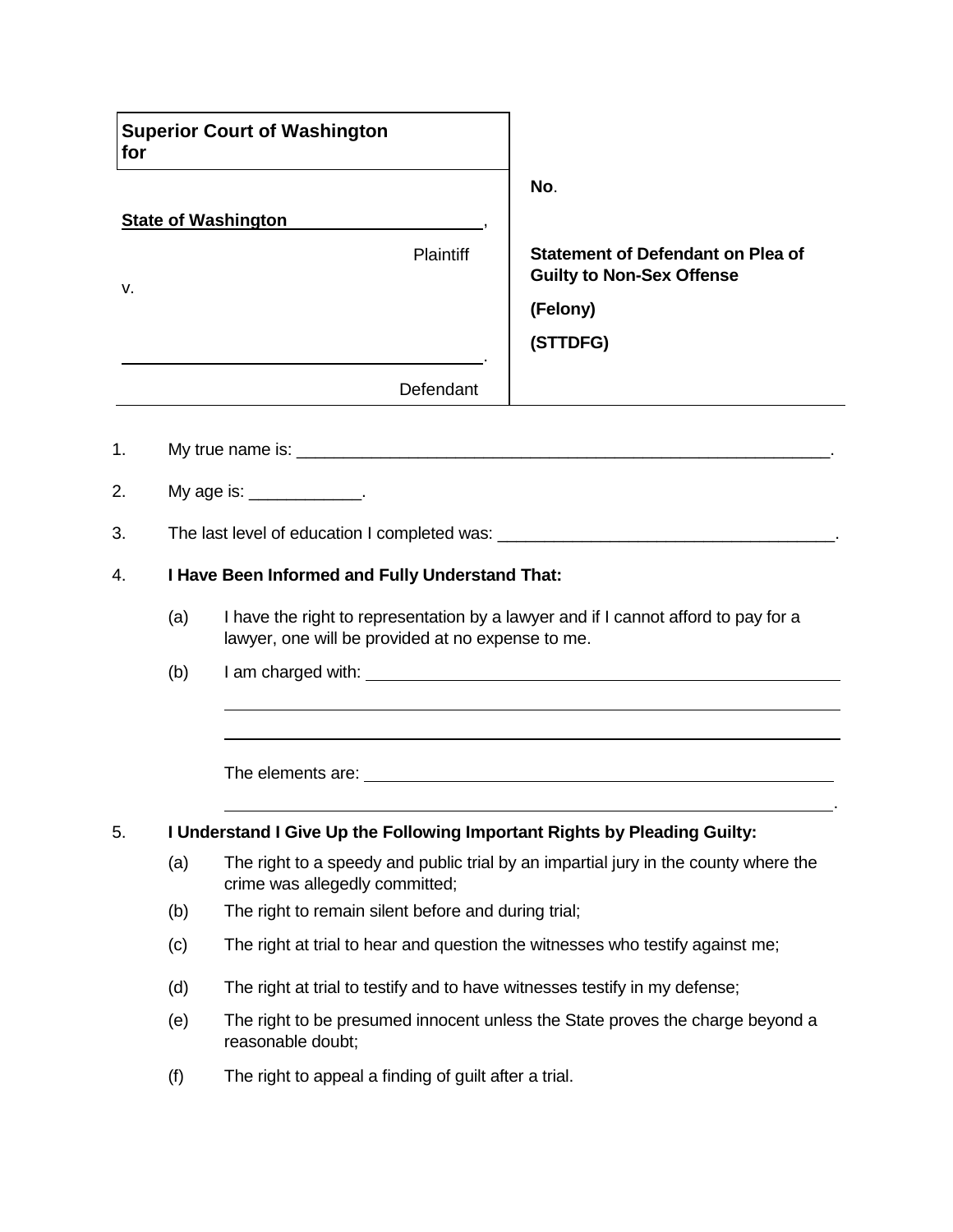# 6. **In Considering the Consequences of My Guilty Plea, I Understand That:**

- (b) My right to appeal is limited.
- (b) Each crime with which I am charged carries a maximum sentence, a fine, and a *Standard Sentence Range,* as follows:

| COUNT NO. | <b>OFFENDER</b><br><b>SCORE</b> | STANDARD RANGE<br><b>ACTUAL CONFINEMENT</b><br>(not including<br>enhancements) | <b>PLUS</b><br>Enhancements* | <b>COMMUNITY</b><br><b>CUSTODY</b> | MAXIMUM TERM AND<br><b>FINE</b> |
|-----------|---------------------------------|--------------------------------------------------------------------------------|------------------------------|------------------------------------|---------------------------------|
|           |                                 |                                                                                |                              |                                    |                                 |
| 2         |                                 |                                                                                |                              |                                    |                                 |
| 3         |                                 |                                                                                |                              |                                    |                                 |

\*The sentencing enhancement codes are: (RPh) Robbery of a pharmacy, (CSG) Criminal street gang involving minor, (AE) Endangerment while attempting to elude. The following enhancements will run consecutively to all other parts of my entire sentence, including other enhancements and other counts: (F) Firearm, (D) Other deadly weapon, (SM) Sexual motivation, RCW 9.94A.533(8), (SCF) Sexual conduct with a child for a fee, RCW 9.94A.533(9), (P16) Passenger(s) under age 16.

- (c) The standard sentence range is based on the crime charged and my criminal history. Criminal history includes prior convictions and juvenile adjudications or convictions, whether in this state, in federal court, or elsewhere.
- (d) The prosecuting attorney's statement of my criminal history is attached to this agreement. Unless I have attached a different statement, I agree that the prosecuting attorney's statement is correct and complete. If I have attached my own statement, I assert that it is correct and complete.
- (e) If I am convicted of any new crimes before sentencing, or if any additional criminal history is discovered, both the standard sentence range and the prosecuting attorney's recommendation may increase. If this occurs, I cannot change my mind and withdraw this guilty plea.
- (f) In addition to sentencing me to confinement, the judge will order me to pay \$500.00 as a victim's compensation fund assessment and any mandatory fines or penalties that apply to my case. If this crime resulted in injury to any person or damage to or loss of property, the judge may order me to make restitution. The amount of restitution may be up to double my gain or double the victim's loss. The judge may also order that I pay a fine, court costs, attorney fees, and the costs of incarceration.
- (g) I understand that a conviction for the crime(s) listed above will result in a term of community custody for \_\_\_\_\_\_\_\_\_\_\_\_\_\_\_\_\_\_\_ months under RCW \_\_\_\_\_\_\_\_\_\_\_\_\_\_\_\_\_\_\_\_\_\_\_\_. During the period of community custody, I will be under the supervision of the Department of Corrections (DOC). I may have restrictions and requirements placed upon me by the court and by the Department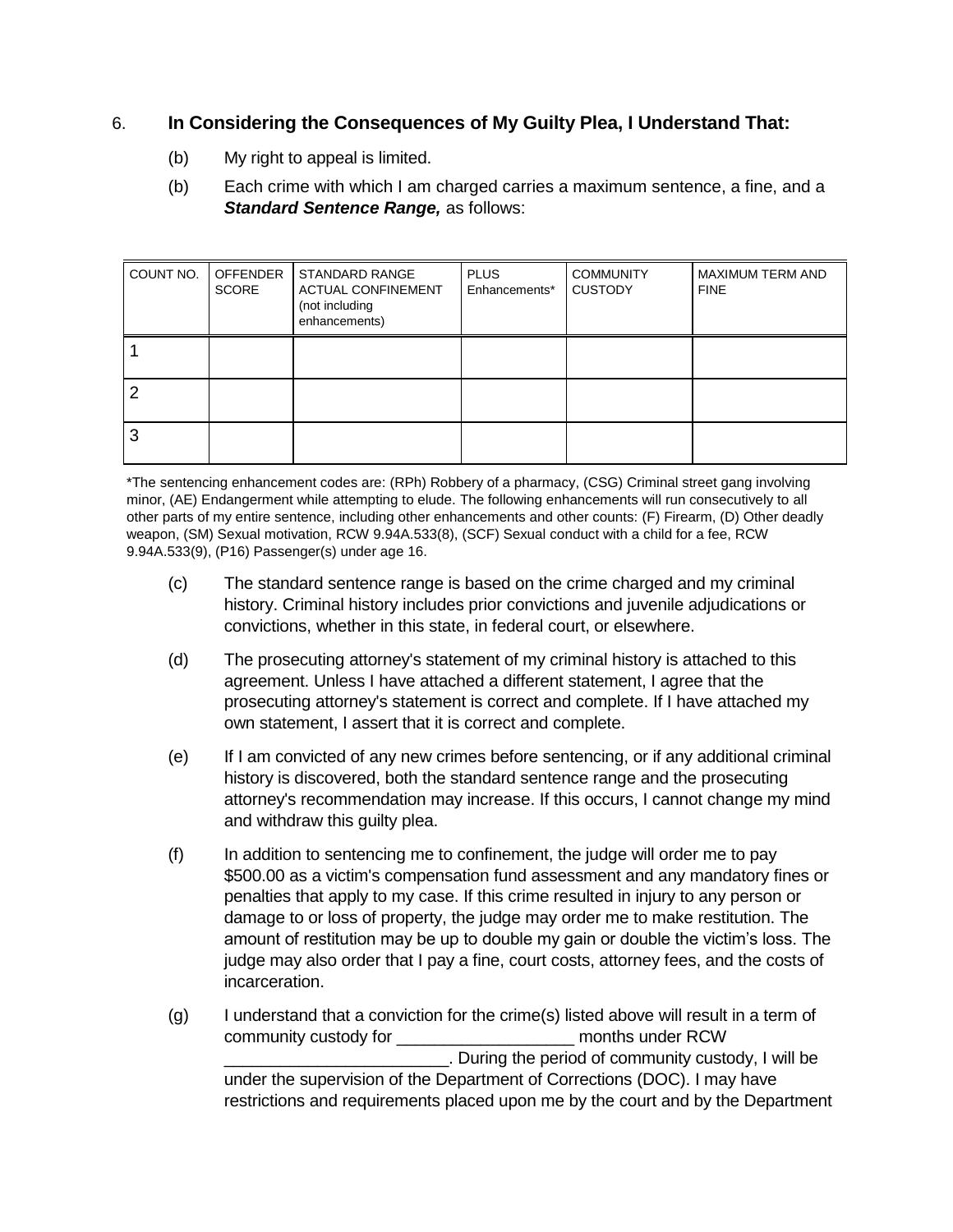of Corrections, depending on the crime and my individual circumstances. The conditions and requirements may include no drug or alcohol use without a valid prescription, treatment for a substance use disorder, urinalysis testing, treatment for mental health conditions, and compliance with a no contact order. If I violate the conditions of my community custody, the court may sanction me up to 60 days' confinement per violation. The DOC may sanction me up to 30 days' confinement per violation and/or revoke my earned early release, or the DOC may impose additional conditions or other stipulated penalties.

(h) The prosecuting attorney will make the following recommendation to the judge:

[ ] The prosecutor will recommend as stated in the plea agreement, which is incorporated by reference.

- (i) The judge does not have to follow anyone's recommendation as to sentence. The judge must impose a sentence within the standard range unless the judge finds substantial and compelling reasons not to do so or was under the age of 18 when I committed this crime. I understand the following regarding exceptional sentences:
	- (i) The judge may impose an exceptional sentence below the standard range if the judge finds mitigating circumstances supporting an exceptional sentence.
	- (ii) The judge may impose an exceptional sentence above the standard range if I am being sentenced for more than one crime and I have an offender score of more than 9.
	- (iii) The judge may also impose an exceptional sentence above the standard range if the State and I stipulate to an exceptional sentence.
	- (iv) If I am convicted of a crime and a sentencing enhancement that occurred when I was under the age of 18, the judge must consider mitigating circumstances related to my youth.

If the court imposes a standard range sentence, then no one may appeal the sentence. If the court imposes an exceptional sentence after a hearing, either the State or I can appeal the sentence.

- (j) If I am **not** a citizen of the United States, a plea of guilty to a crime under state law is grounds for deportation, exclusion from admission to the United States, or denial of naturalization under United States law.
- (k) As a result of this conviction, I must immediately surrender any concealed pistol license(s) and I may not possess a firearm or ammunition unless the right to do so is restored by a court of record.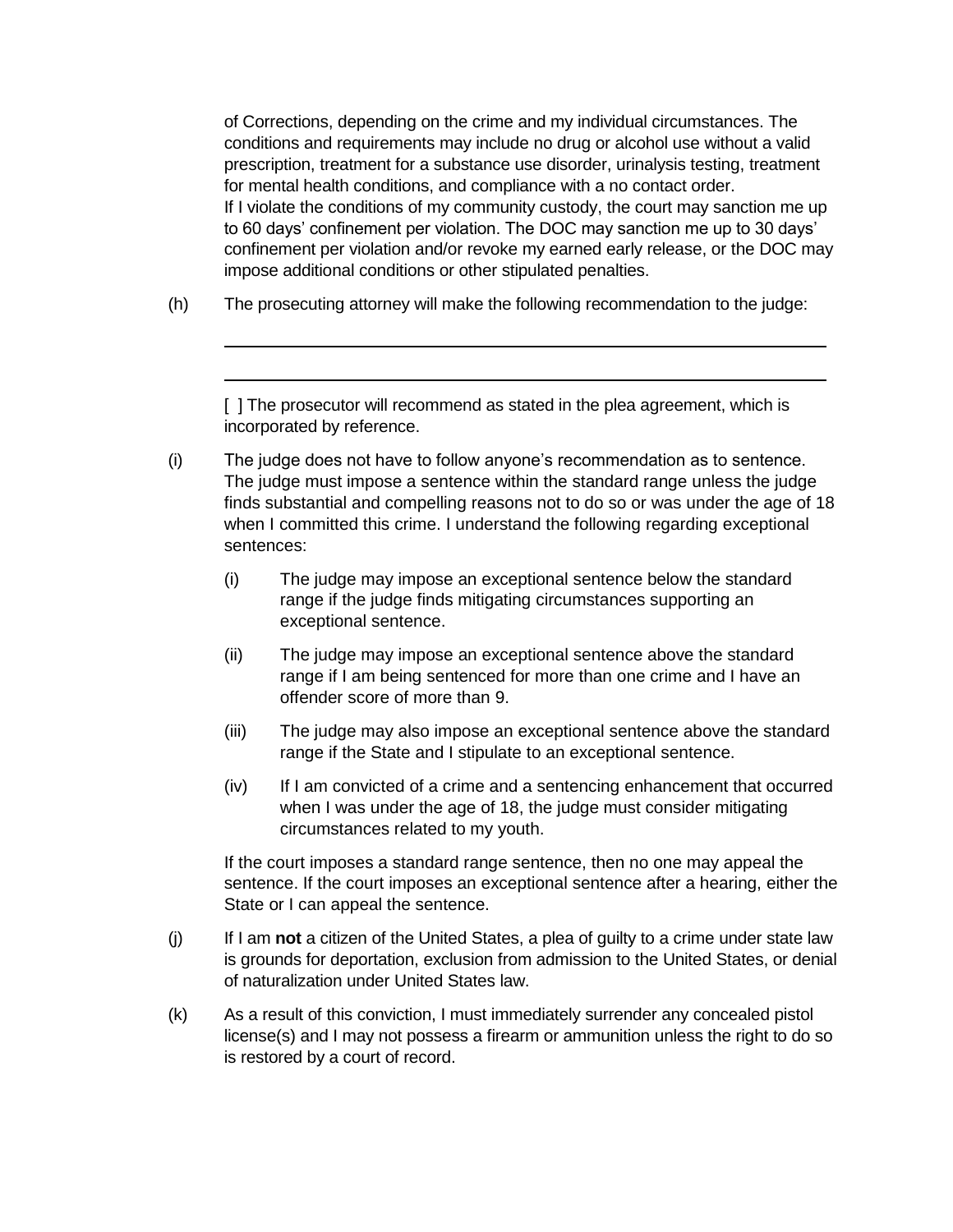- (*l*) I will be required to have a biological sample collected for purposes of DNA identification analysis. I will be required to pay a \$100.00 DNA collection fee, unless a DNA collection fee has previously been ordered.
- (m) The clerk of the court is required to report this conviction to various administrative entities and will result in civil consequences. I will lose the right to vote until the right is restored in the manner provided by law. Also, I may be ineligible to hold a driver's license or receive government assistance. Other consequences may apply based on my specific circumstances.

# **Notification Relating to Specific Crimes**: *If any of the following paragraphs DO NOT APPLY, counsel and the defendant shall strike them out. The defendant and the judge shall initial all paragraphs that DO APPLY.*

- $_$  (n) This offense is a most serious offense or "strike" as defined by RCW 9.94A.030, and if I have at least 2 prior convictions for most serious offenses, whether in this state, in federal court, or elsewhere, the crime for which I am charged carries a mandatory sentence of life imprisonment without the possibility of parole.
- \_\_\_\_\_ (o) The judge may sentence me as a first-time offender instead of giving a sentence within the standard range if I qualify under RCW 9.94A.650. This sentence could include as much as 90 days' confinement and up to 1 year of community custody. Additionally, the judge could require me to undergo treatment, to devote time to a specific occupation, and to pursue a prescribed course of study or occupational training.
- \_\_\_\_\_ (p) The judge may sentence me under the Parenting Sentencing Alternative, if I qualify under RCW 9.94A.655. The sentence will consist of 12 months of community custody and include conditions imposed by the court and by the DOC. At any time during community custody, the court may schedule a hearing to evaluate my progress in treatment or to determine if I have violated the conditions of the sentence. The court may modify the conditions of community custody, impose sanctions, and extend the length of the program by 6 months. The court may order me to serve a term of total confinement within the standard range for my offense if I violate a condition or requirement of the sentence.
- \_\_\_\_\_ (q) If this crime involves kidnapping or unlawful imprisonment involving a minor who is not my child, I will be required to register where I reside, study, or work. The specific registration requirements are set forth in the "Offender Registration" attachment.
- \_\_\_\_\_ (r) If this is a crime of domestic violence, I may be ordered to pay a domestic violence assessment of up to \$115.00. If I, or the victim of the offense, have a minor child, the court may order me to participate in a domestic violence perpetrator program approved under RCW 26.50.150. If I am convicted under RCW 26.50.110 for a violation of a domestic violence protection order issued under chapter 26.50 RCW, the court shall impose a mandatory fine of \$15.00.
- \_\_\_\_\_ (s) The judge may sentence me under the drug offender sentencing alternative (DOSA) if I qualify under RCW 9.94A.660. The judge may order that I be examined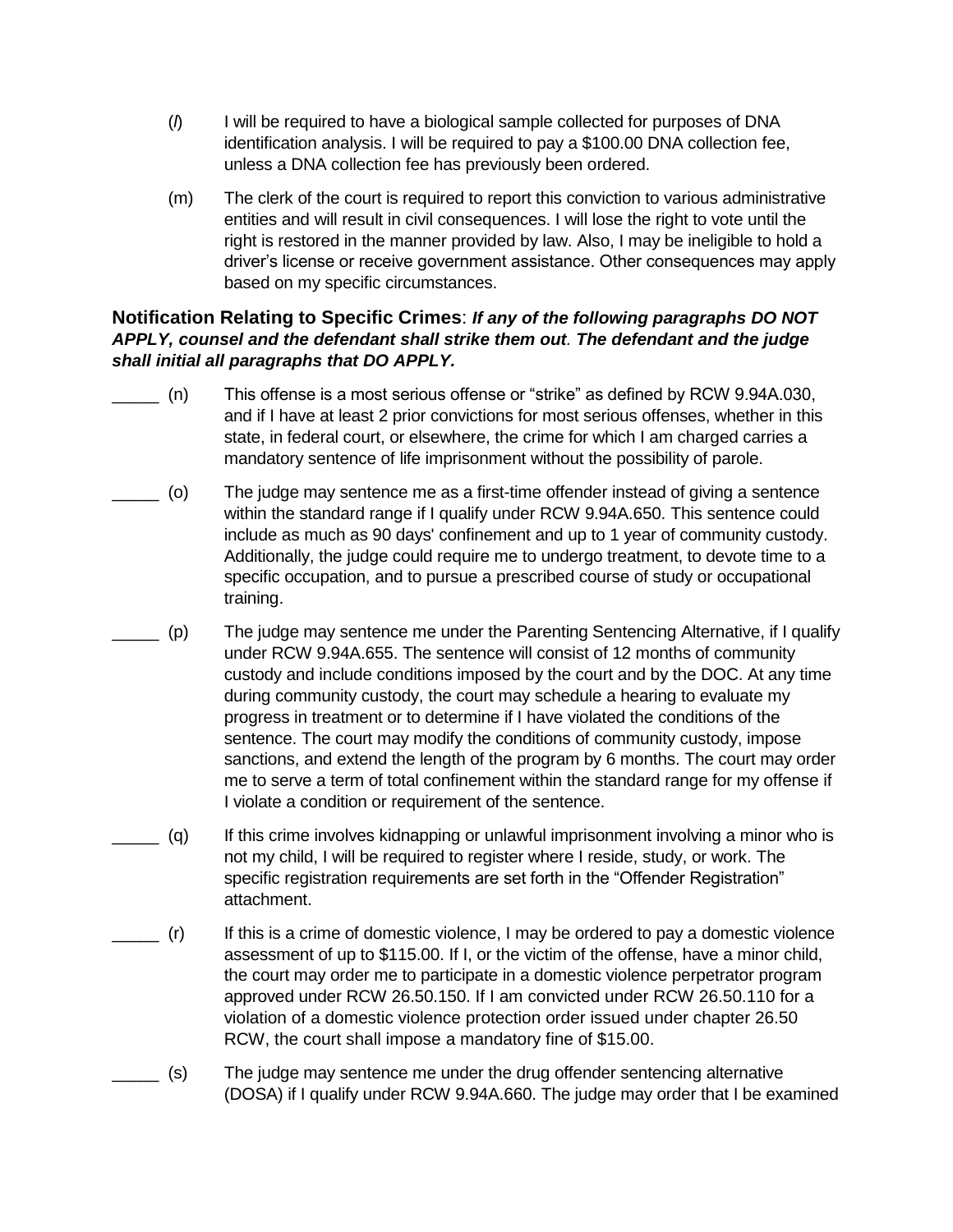by the DOC before deciding to impose a DOSA sentence. If the judge decides to impose a DOSA sentence, the judge may order me to participate in necessary treatment to address substance use disorder and domestic violence issues related to this offense. A DOSA sentence could be either a prison-based alternative or a residential substance use disorder treatment-based alternative.

During the term of community custody, the judge could order that I comply with conditions reasonably related to the offense. Additional costs could be imposed depending on the conditions ordered by the judge. The judge may order me to appear in court at any time during the term of community custody to determine if I have violated any of the conditions of my sentence.

If the judge imposes the **prison-based alternative**, the sentence will consist of a period of total confinement in a state facility for one-half of the midpoint of the standard range, or 12 months, whichever is greater. The judge will also impose a term of community custody of one-half of the midpoint of the standard range. If the judge finds that I have violated the conditions of the sentence or that I have failed to make satisfactory progress in treatment, the court may modify the terms of my community custody or order me to serve a term of total confinement within the standard range.

If the judge imposes the **residential substance use disorder treatment-based alternative**, the sentence will consist of a 2-year term of community custody and I will have to enter and remain in a certified residential substance use disorder treatment program for *up to 6 months*, as set by the court. The sentence may also include an indeterminate term of confinement of no more than 30 days while I wait for a direct transfer to a residential substance use disorder treatment facility. If the judge finds the I have failed to comply with treatment and monitoring requirements, the judge may modify the conditions of my community custody or order me to serve a term of total confinement equal to one-half of the midpoint of the standard sentence range, followed by a term of community custody under RCW 9.94A.701.

- \_\_\_\_\_ (t) The judge may sentence me under the mental health sentencing alternative (MHSA) if I qualify under RCW 9.94A.695. The sentence will be between 12 and 36 months of community custody and include conditions imposed by the court and by DOC. At any time during community custody, the court may schedule a hearing to evaluate my progress in treatment or to determine if I have violated the conditions of the sentence. At the review or termination hearing the court may impose different or additional conditions upon me, require me to serve a term of total or partial confinement, or revoke the sentencing alternative and impose a term of total or partial confinement.
- \_\_\_\_\_ (u) If I am subject to community custody and the judge finds that I have a substance use disorder that has contributed to the offense, the judge may order me to participate in rehabilitative programs or otherwise to perform affirmative conduct reasonably related to the circumstances of the crime for which I am pleading guilty.
- \_\_\_\_\_ (v) If this crime involves the manufacture, delivery, or possession with the intent to deliver methamphetamine, including its salts, isomers, and salts of isomers, or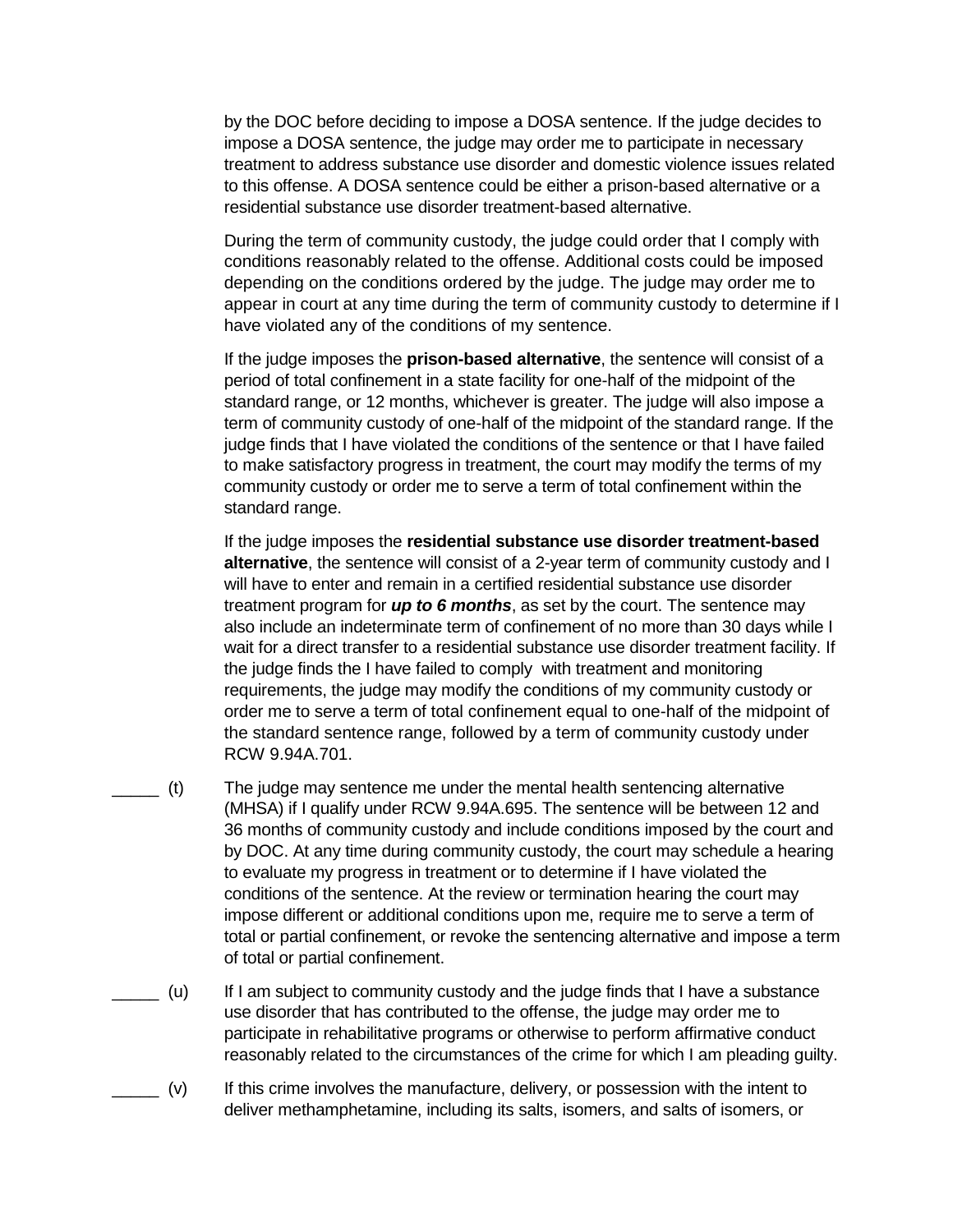amphetamine, including its salts, isomers, and salts of isomers, and if a fine is imposed, \$3,000 of the fine may not be suspended. RCW 69.50.401(2)(b).

- $L(w)$  I understand that I am pleading guilty to  $L_1$  and  $L_2$  which is a sentence enhancement under RCW enhancement adds months onto the end of my standard range sentence listed in Section 6(b). I understand that enhancements are mandatory, shall be served in total confinement (except for protected zone enhancements under RCW 9.94A.533(6)), and shall run consecutively to all other sentencing provisions.
- $($  x) If I am pleading guilty to felony driving under the influence or felony actual physical control of a motor vehicle while under the influence, I will be required to undergo alcohol or chemical dependency treatment services during incarceration. I may also be required to pay the costs of treatment.
- $\Box$  (y) I am pleading guilty to the crime of driving without a required ignition interlock device (RCW 46.20.740), or the crime of circumventing or tampering with a required ignition interlock device (RCW 46.20.750(1)), and the offense occurred on or after September 26, 2015. The sentence for that offense must be served consecutively with any other sentence imposed for violations of either of those statutes and with any sentence imposed under RCW 46.61.502 (DUI), RCW 46.61.504 (physical control under the influence), or RCW 46.61.5055. The sentence for violation of RCW 46.20.750(1) also must be served consecutively with any sentence imposed under RCW 46.61.520(1)(a) or 46.61.522(1)(b) (vehicular homicide/assault while under the influence of alcohol/drugs).
- $(2)$  For the crimes of felony driving under the influence of intoxicating liquor or any drug, for vehicular homicide while under the influence of intoxicating liquor or any drug, or vehicular assault while under the influence of intoxicating liquor or any drug, the court may order me to reimburse reasonable emergency response costs, up to \$2,500 per incident.
- \_\_\_\_\_ (aa) The crime of \_\_\_\_\_\_\_\_\_\_\_\_\_\_\_\_\_\_\_\_\_\_\_\_\_\_\_\_\_\_\_\_\_\_\_\_\_\_\_\_\_\_\_\_\_\_\_ has a mandatory minimum sentence of at least \_\_\_\_\_\_\_ years of total confinement. This law does not apply to crimes committed on or after July 24, 2005, by a juvenile who was tried as an adult after decline of juvenile court jurisdiction. The law does not allow any reduction of this sentence. This mandatory minimum sentence is not the same as the mandatory sentence of life imprisonment without the possibility of parole described in paragraph 6(q).
- (bb) I am being sentenced for 2 or more serious violent offenses arising from separate and distinct criminal conduct and the sentences imposed on counts \_\_\_\_\_ and will run consecutively unless the judge finds substantial and compelling reasons to do otherwise.
- \_\_\_\_\_ (cc) If I am pleading guilty to more than one count of unlawful possession of a firearm, felony theft of a firearm, or possession of a stolen firearm, I must serve each sentence consecutive to each other.
- (dd) If I am pleading guilty to the crime of unlawful practices in obtaining assistance as defined in RCW 74.08.331, no assistance payment shall be made for at least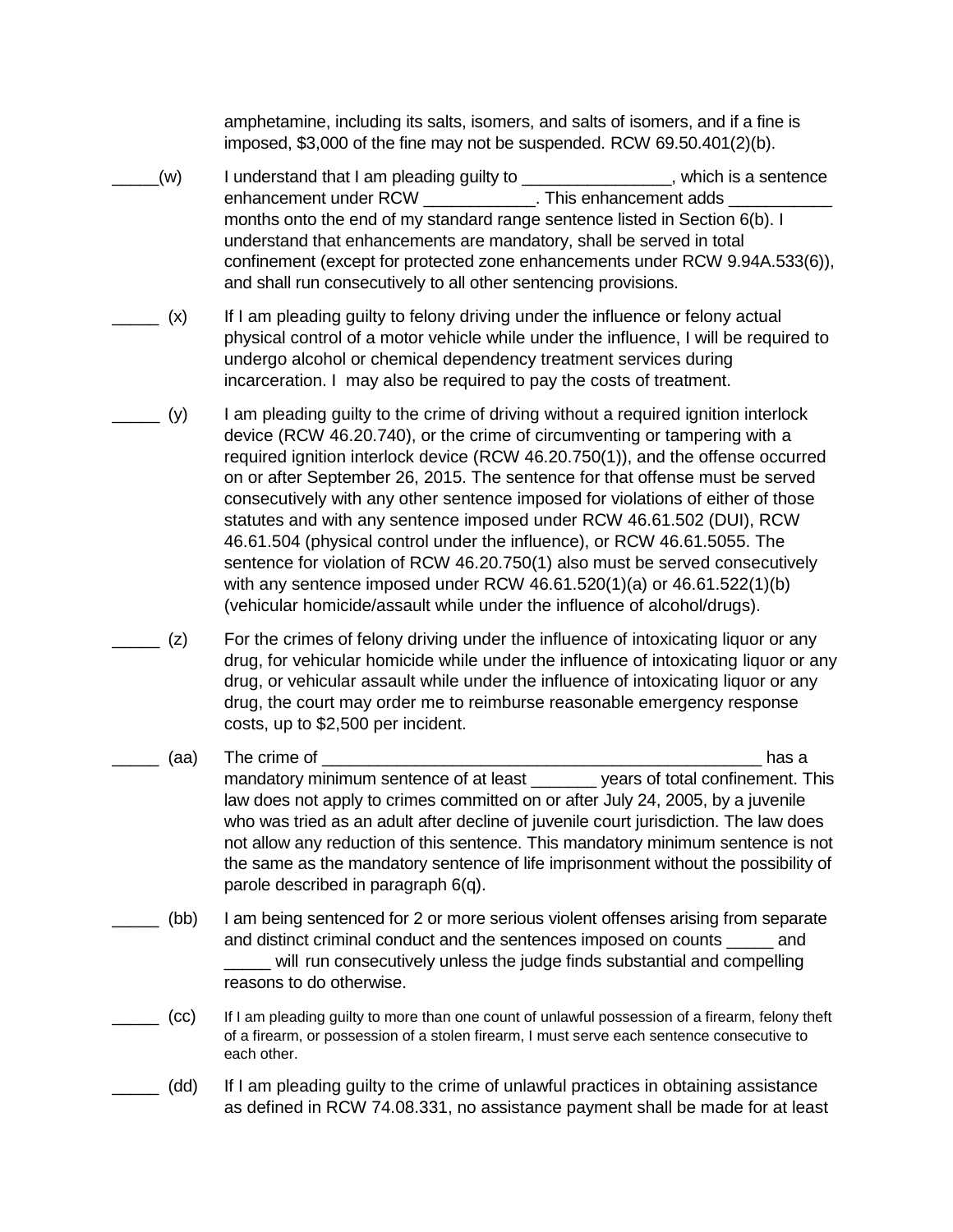6 months if this is my first conviction and for at least 12 months if this is my second or subsequent conviction. This suspension of benefits will apply even if I am not incarcerated. RCW 74.08.290.

- \_\_\_\_\_ (ee) The judge may sentence me under the theft or taking of a motor vehicle sentencing option, RCW 9.94A.711, if I am pleading guilty to a qualifying crime. My sentence would include 6 to 12 months of community custody and the sentence of confinement could not exceed the midpoint of the standard range reduced by onethird of the community custody term.
- \_\_\_\_\_ (ff) If I am pleading guilty to Animal Cruelty in the First Degree I will be permanently prohibited from owning, caring for, or residing with any animal. RCW 16.52.200.
- \_\_\_\_\_ (gg) If I am pleading guilty to aggravated murder in the first degree and I was under the age of 16 at the time of the offense, the judge will impose a maximum term of life and impose a minimum term of total confinement of 25 years for that crime. If I was at least 16 but less than 18 years old at the time of the offense, the judge will impose a maximum term of life and will impose a minimum term of total confinement that is at least 25 years.
- 7. I plead guilty to:

| count        |                                             |
|--------------|---------------------------------------------|
| count        |                                             |
| count        |                                             |
|              |                                             |
|              | Information. I have received a copy of that |
| Information. |                                             |

- 8. I make this plea freely and voluntarily.
- 9. No one has threatened harm of any kind to me or to any other person to cause me to make this plea.
- 10. No person has made promises of any kind to cause me to enter this plea, except as set forth in this statement.
- 11. The judge has asked me to state what I did in my own words that makes me guilty of this crime, including enhancements and domestic violence relationships, if they apply. This is my statement: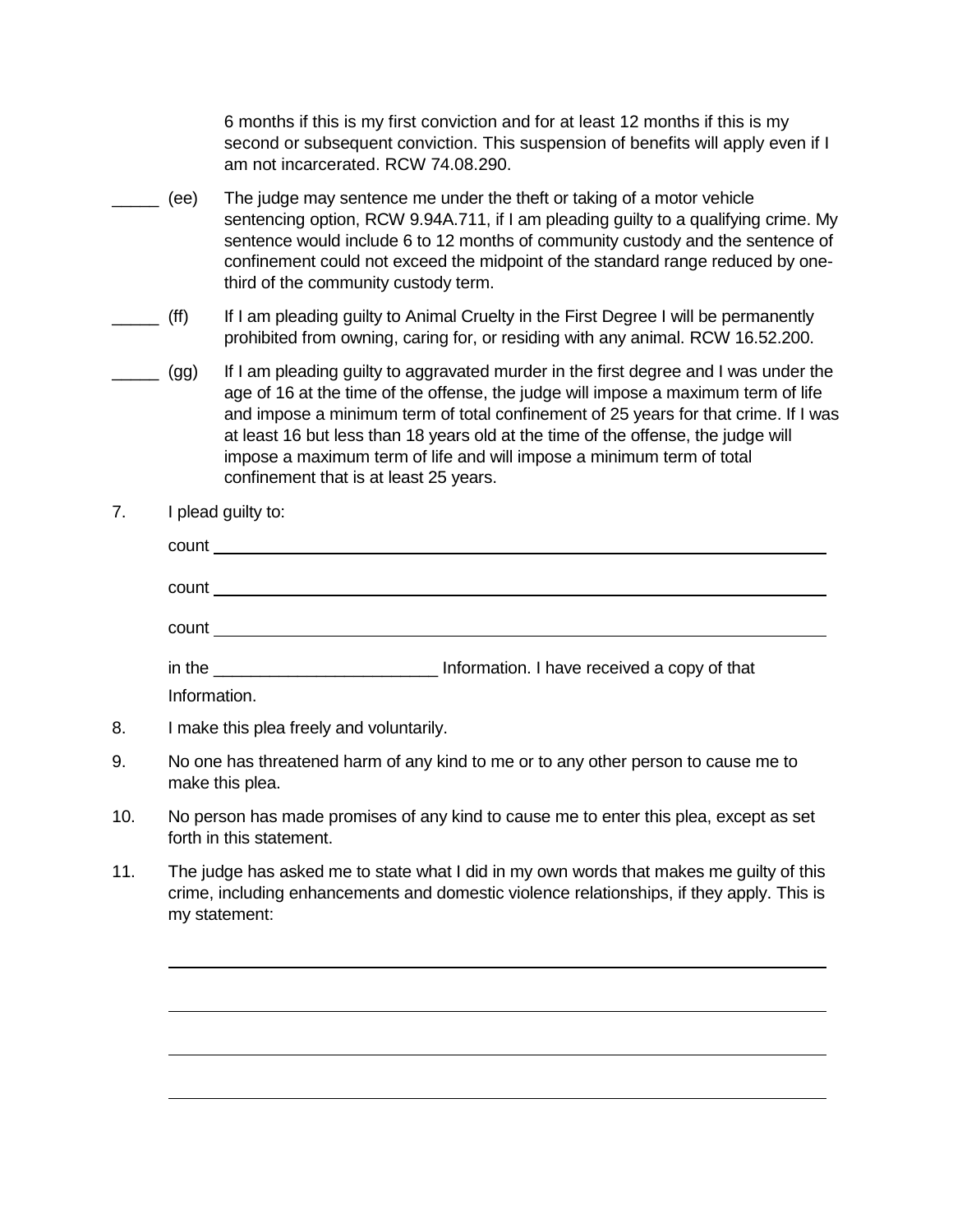[ ] Instead of making a statement, I agree that the court may review the police reports and/or a statement of probable cause, supplied by the prosecution, to establish a factual basis for the plea.

12. I understand the above paragraphs and the "Offender Registration" attachment, if applicable. I have no further questions to ask the judge.

Defendant

I have read and discussed this statement with the defendant. I believe that the defendant is competent and fully understands the statement.

| <b>Prosecuting Attorney</b>                                                           |          | Defendant's Lawyer |          |
|---------------------------------------------------------------------------------------|----------|--------------------|----------|
| <b>Print Name</b>                                                                     | WSBA No. | <b>Print Name</b>  | WSBA No. |
| The defendent pianed the feregoing statement. The defendent conorted that [aboal: the |          |                    |          |

The defendant signed the foregoing statement. The defendant asserted that [check the appropriate box]:

- [ ] (a) The defendant had previously read the entire statement above and that the defendant understood it in full;
- [ ] (b) The defendant's lawyer had previously read to him or her the entire statement above and that the defendant understood it in full; or
- [  $|$  (c) An interpreter had previously read the entire statement above to the defendant and that the defendant understood it in full. The Interpreter's Declaration is included below.

**Interpreter's Declaration:** I am a certified or registered interpreter, or have been found otherwise qualified by the court to interpret in the the set of the state of the language, which the defendant understands. I have interpreted this document for the defendant from English into that language. I certify under penalty of perjury under the laws of the state of Washington that the foregoing is true and correct.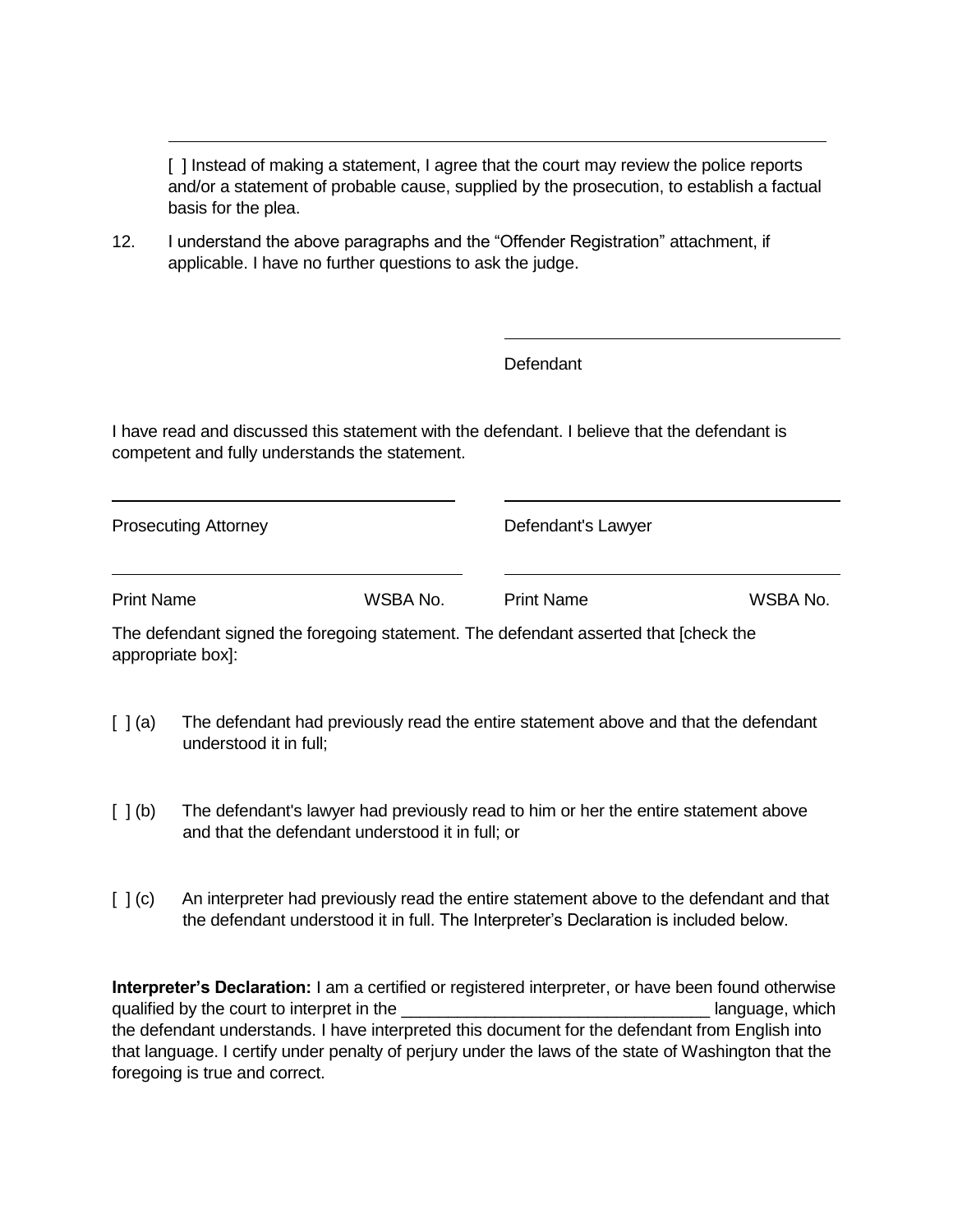| Signed at (city) | $(state)$ _______, on $(data)$ |  |
|------------------|--------------------------------|--|
|                  |                                |  |
|                  |                                |  |
|                  |                                |  |

Interpreter **Interpreter** Print Name

I find the defendant's plea of guilty to be knowingly, intelligently, and voluntarily made. Defendant understands the charges and the direct consequences of the plea. There is a factual basis for the plea. The defendant is guilty as charged.

**Judge**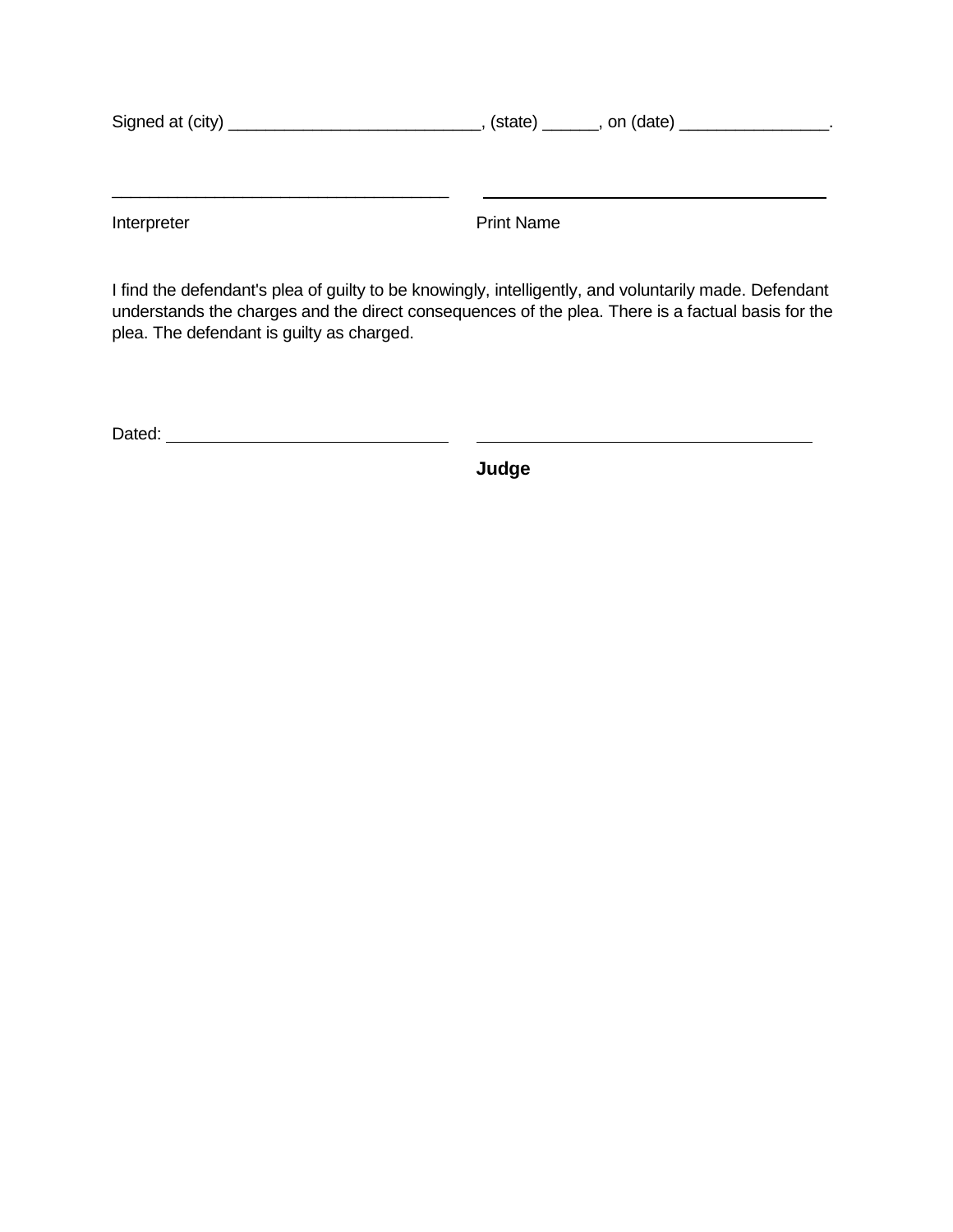| <b>Superior Court of Washington</b><br>for |           |                                                                   |
|--------------------------------------------|-----------|-------------------------------------------------------------------|
| <b>State of Washington</b>                 |           | No.                                                               |
|                                            | Plaintiff |                                                                   |
| V.                                         |           | Statement of Defendant on Plea of<br><b>Guilty to Sex Offense</b> |
|                                            |           | (Felony)                                                          |
|                                            | Defendant | (STTDFG)                                                          |
|                                            |           |                                                                   |

#### 1. My true name is:

2. My age is: \_\_\_\_\_\_\_\_\_\_\_\_\_\_\_\_\_\_\_\_\_\_\_\_\_\_\_\_\_\_\_\_\_\_\_.

3. The last level of education I completed was: \_\_\_\_\_\_\_\_\_\_\_\_\_\_\_\_\_\_\_\_\_\_\_\_\_\_\_\_\_\_\_\_\_\_.

#### 4. **I Have Been Informed and Fully Understand That:**

(a) I have the right to representation by a lawyer and if I cannot afford to pay for a lawyer, one will be provided at no expense to me.

 $\mathcal{L}_\text{max} = \mathcal{L}_\text{max} = \mathcal{L}_\text{max}$  , where  $\mathcal{L}_\text{max} = \mathcal{L}_\text{max}$ 

(b) I am charged with:  $\frac{1}{2}$  am charged with:  $\frac{1}{2}$  am charged with:  $\frac{1}{2}$  am charged with:  $\frac{1}{2}$  am charged with:  $\frac{1}{2}$  and  $\frac{1}{2}$  and  $\frac{1}{2}$  and  $\frac{1}{2}$  and  $\frac{1}{2}$  and  $\frac{1}{2}$  and  $\frac{1}{2$ 

.

.

The elements are:

5. **I Understand I Give Up the Following Important Rights by Pleading Guilty:**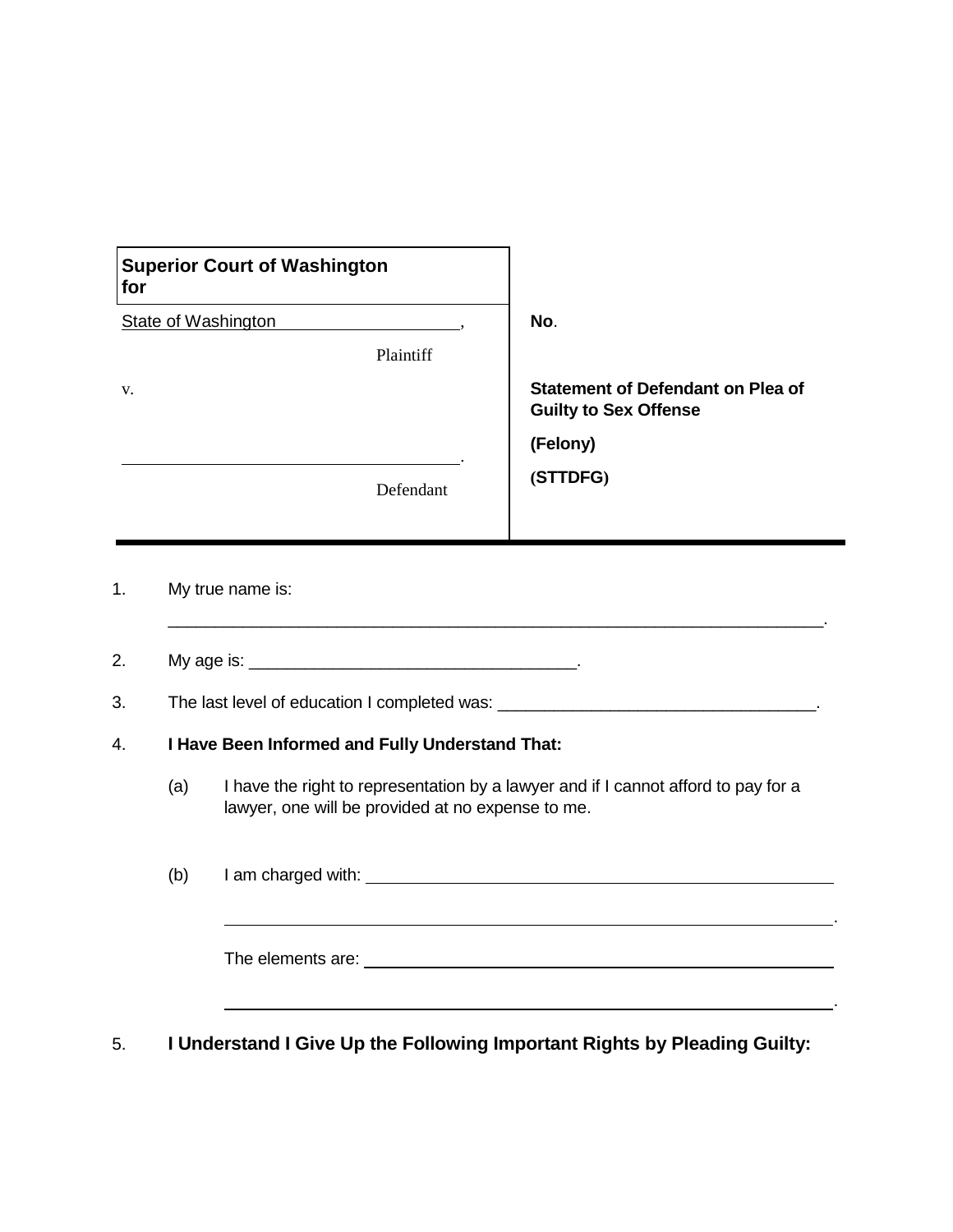- (a) The right to a speedy and public trial by an impartial jury in the county where the crime was allegedly committed;
- (b) The right to remain silent before and during trial;
- (c) The right at trial to hear and question the witnesses who testify against me;
- (d) The right at trial to testify and to have witnesses testify in my defense;
- (e) The right to be presumed innocent unless the State proves the charge beyond a reasonable doubt;
- (f) The right to appeal a finding of guilt after a trial.

# 6. **In Considering the Consequences of My Guilty Plea, I Understand That:**

- (b) My right to appeal is limited.
- (b) Each crime with which I am charged carries a maximum sentence, a fine, and a *Standard Sentence Range,* as follows:

| <b>COUNT</b><br>NO. | <b>OFFENDER</b><br><b>SCORE</b> | <b>STANDARD RANGE</b><br><b>ACTUAL CONFINEMENT</b><br>(not including<br>enhancements) | <b>PLUS</b><br>Enhancements* | <b>COMMUNITY CUSTODY</b> | <b>MAXIMUM TERM</b><br>AND FINE |
|---------------------|---------------------------------|---------------------------------------------------------------------------------------|------------------------------|--------------------------|---------------------------------|
|                     |                                 |                                                                                       |                              |                          |                                 |
| 2                   |                                 |                                                                                       |                              |                          |                                 |
| 3                   |                                 |                                                                                       |                              |                          |                                 |

\*The sentencing enhancement codes are: (RPh) Robbery of a pharmacy, (CSG) Criminal street gang involving minor, (AE) Endangerment while attempting to elude. The following enhancements will run consecutively to all other parts of my entire sentence, including other enhancements and other counts: (F) Firearm, (D) Other deadly weapon, (SM) Sexual motivation, RCW 9.94A.533(8), (SCF) Sexual conduct with a child for a fee, RCW 9.94A.533(9), (P16) Passenger(s) under age 16.

- (c) The standard sentence range is based on the crime charged and my criminal history. Criminal history includes prior convictions and juvenile adjudications or convictions, whether in this state, in federal court, or elsewhere.
- (d) The prosecuting attorney's statement of my criminal history is attached to this agreement. Unless I have attached a different statement, I agree that the prosecuting attorney's statement is correct and complete. If I have attached my own statement, I assert that it is correct and complete. If I am convicted of any additional crimes between now and the time I am sentenced, I am obligated to tell the sentencing judge about those convictions.
- (e) If I am convicted of any new crimes before sentencing, or if any additional criminal history is discovered, both the standard sentence range and the prosecuting attorney's recommendation may increase. If this occurs, I cannot change my mind and withdraw this guilty plea.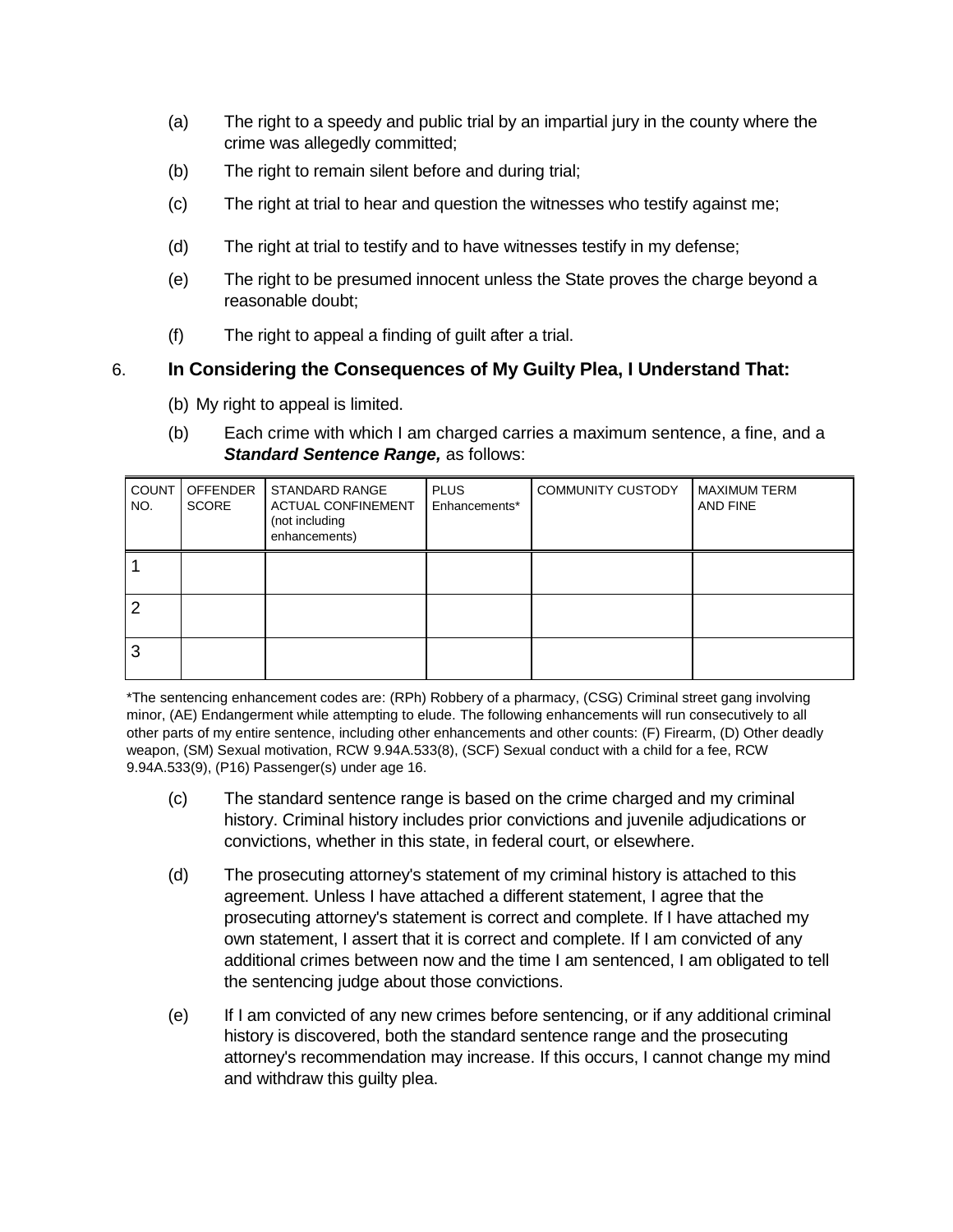- (f) In addition to sentencing me to confinement, the judge will order me to pay \$500.00 as a victim's compensation fund assessment and any mandatory fines or penalties that apply to my case. If this crime resulted in injury to any person or damage to or loss of property, the judge may order me to make restitution. The amount of restitution may be up to double my gain or double the victim's loss. The judge may also order that I pay a fine, court costs, attorney fees, and the costs of incarceration.
- (h) For sex offenses committed prior to September 1, 2001: In addition to sentencing me to confinement, the judge may order me to serve up to 1 year of community custody if the total period of confinement ordered is not more than 12 months. If the period of confinement is over one year, the judge will sentence me to community custody for 36 months. During the period of community custody to which I am sentenced, I will be under the supervision of the DOC, and I will have restrictions and requirements placed upon me.

For sex offenses committed on or after September 1, 2001: *(i)* Sentencing under RCW 9.94A.507: If this offense is any of the offenses listed in subsections *(aa)* or *(bb)* below, the judge will impose a maximum term of confinement consisting of the statutory maximum sentence of the offense and a minimum term of confinement either within the standard range for the offense or outside the standard range if an exceptional sentence is appropriate. The minimum term of confinement that is imposed may be increased by the Indeterminate Sentence Review Board if the Board determines by a preponderance of the evidence that it is more likely than not that I will commit sex offenses if released from custody. In addition to the period of confinement, I will be sentenced to community custody for any period of time I am released from total confinement before the expiration of the maximum sentence. During the period of community custody, I will be under the supervision of the DOC and I will have restrictions and requirements placed upon me, which may include electronic monitoring, and I may be required to participate in rehabilitative programs.

*(aa)* If the current offense is any of these offenses or an attempt to commit any of these offenses:

| Rape in the first degree                                                               | Rape in the second degree                                                             |
|----------------------------------------------------------------------------------------|---------------------------------------------------------------------------------------|
| Rape of a child in the first degree<br>committed when I was at least 18 years<br>old   | Rape of a child in the second degree<br>committed when I was at least 18 years<br>old |
| Child molestation in the first degree<br>committed when I was at least 18 years<br>old | Indecent liberties by forcible compulsion                                             |
| Any of the following offenses with a finding of sexual motivation:                     |                                                                                       |
| Murder in the first degree                                                             | Murder in the second degree                                                           |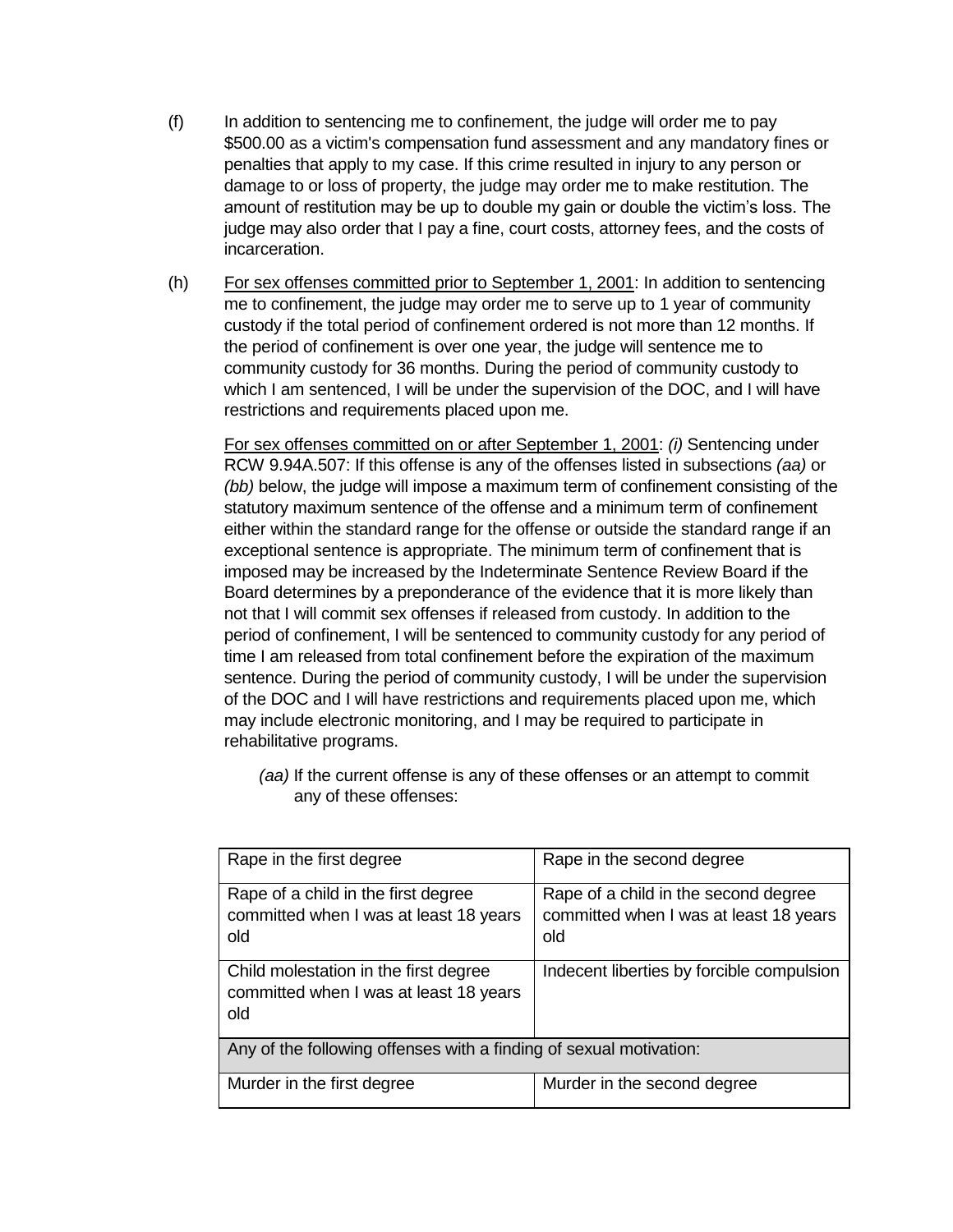| Homicide by abuse                       | Kidnapping in the first degree         |
|-----------------------------------------|----------------------------------------|
| Kidnapping in the second degree         | Assault in the first degree            |
| Assault in the second degree            | Assault of a child in the first degree |
| Assault of a child in the second degree | Burglary in the first degree           |

*(bb)* If the current offense is any sex offense and I have a prior conviction for any of these offenses or an attempt to commit any of these offenses:

| Rape in the first degree                                           | Rape in the second degree                 |
|--------------------------------------------------------------------|-------------------------------------------|
| Rape of a child in the first degree                                | Rape of a child in the second degree      |
| Child molestation in the first degree                              | Indecent liberties by forcible compulsion |
| Any of the following offenses with a finding of sexual motivation: |                                           |
| Murder in the first degree                                         | Murder in the second degree               |
| Homicide by abuse                                                  | Kidnapping in the first degree            |
| Kidnapping in the second degree                                    | Assault in the first degree               |
| Assault in the second degree                                       | Assault of a child in the first degree    |
| Assault of a child in the second degree                            | Burglary in the first degree              |

*(ii)* If this offense is a sex offense that is not listed in paragraph 6(i)*(i)* then, in addition to sentencing me to a term of confinement, the judge may order me to serve up to 1 year of community custody, if the total period of confinement ordered is not more than 12 months. If the period of confinement is over 1 year, or if my crime is failure to register as a sex offender, and this is my second or subsequent conviction of that crime, the judge will sentence me to community custody for 36 months. During the period of community custody to which I am sentenced, I will be under the supervision of the DOC, and I will have restrictions and requirements placed upon me, which may include electronic monitoring.

For sex offenses committed on or after March 20, 2006: For the following offenses and special allegations, the minimum term shall be either the maximum of the standard sentence range for the offense, or 25 years, whichever is greater:

 1) If the offense is rape of a child in the first degree, rape of a child in the second degree, or child molestation in the first degree and the offense includes a special allegation that the offense was predatory.

 2) If the offense is rape in the first degree, rape in the second degree, indecent liberties by forcible compulsion, or kidnapping in the first degree with sexual motivation, and the offense includes a special allegation that the victim of the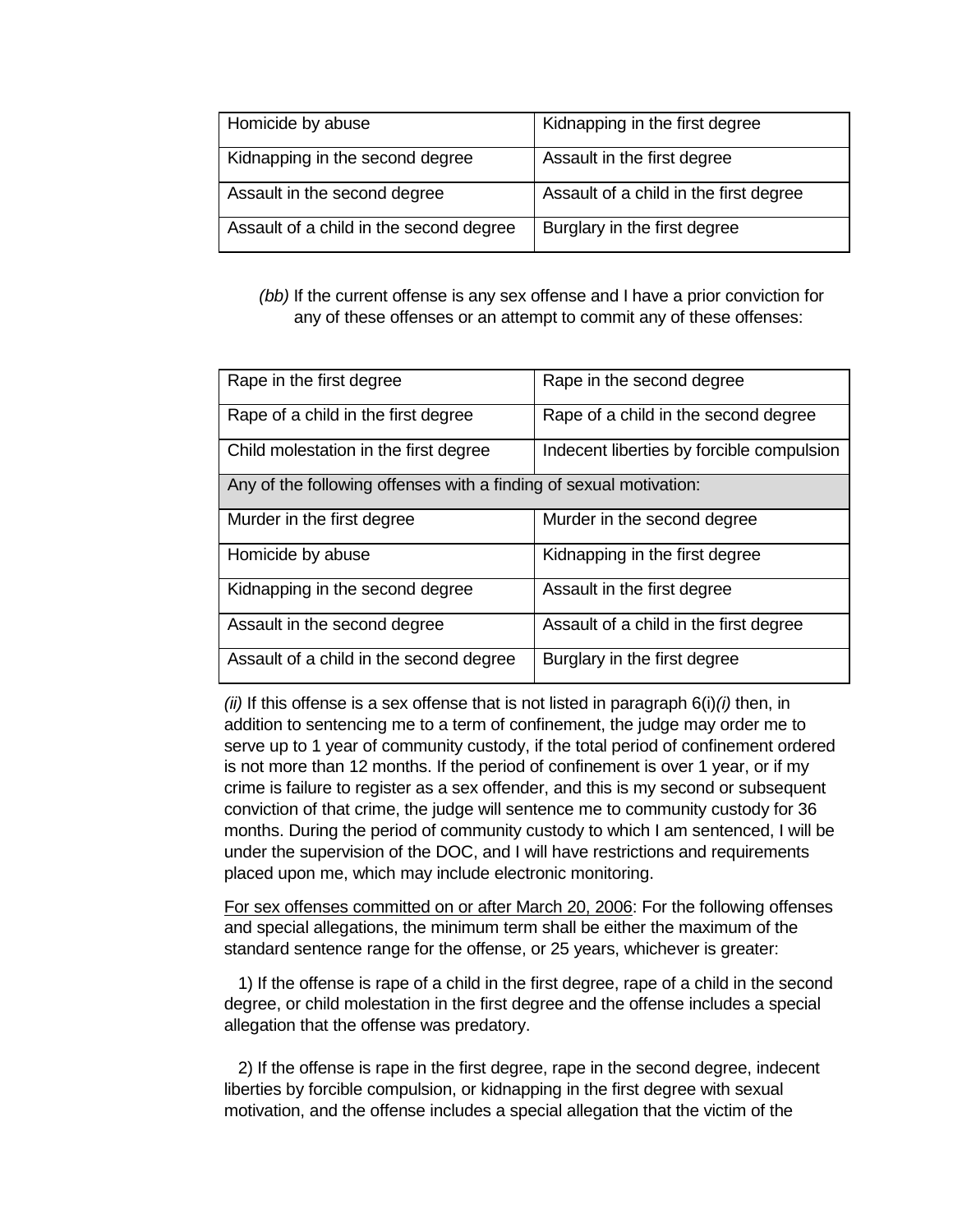offense was under 15 years of age at the time of the offense.

 3) If the offense is rape in the first degree, rape in the second degree with forcible compulsion, indecent liberties with forcible compulsion, or kidnapping in the first degree with sexual motivation, and this offense includes a special allegation that the victim of the offense was, at the time of the offense, developmentally disabled, mentally disordered, or a frail elder or vulnerable adult.

Community Custody Violation: If I violate the conditions of my community custody, the court may sanction me up to 60 days' confinement per violation. The DOC may sanction me up to 30 days' confinement per violation and/or revoke my earned early release, or the DOC may impose additional conditions or other stipulated penalties.

(i) The prosecuting attorney will make the following recommendation to the judge:

[] The prosecutor will recommend, as stated in the plea agreement, which is incorporated by reference.

- (j) The judge does not have to follow anyone's recommendation as to sentence. The judge must impose a sentence within the standard range unless the judge finds substantial and compelling reasons not to do so or if I was under the age of 18 when I committed this crime. I understand the following regarding exceptional sentences:
	- (i) The judge may impose an exceptional sentence below the standard range if the judge finds mitigating circumstances supporting an exceptional sentence.
	- (ii) The judge may impose an exceptional sentence above the standard range if I am being sentenced for more than one crime and I have an offender score of more than 9.
	- (iii) The judge may also impose an exceptional sentence above the standard range if the State and I stipulate to an exceptional sentence.
	- (iv) If I am convicted of a crime and a sentencing enhancement that occurred when I was under the age of 18, the judge must consider mitigating circumstances related to my youth.

If the court imposes a standard range sentence, then no one may appeal the sentence. If the court imposes an exceptional sentence after a hearing, either the State or I can appeal the sentence.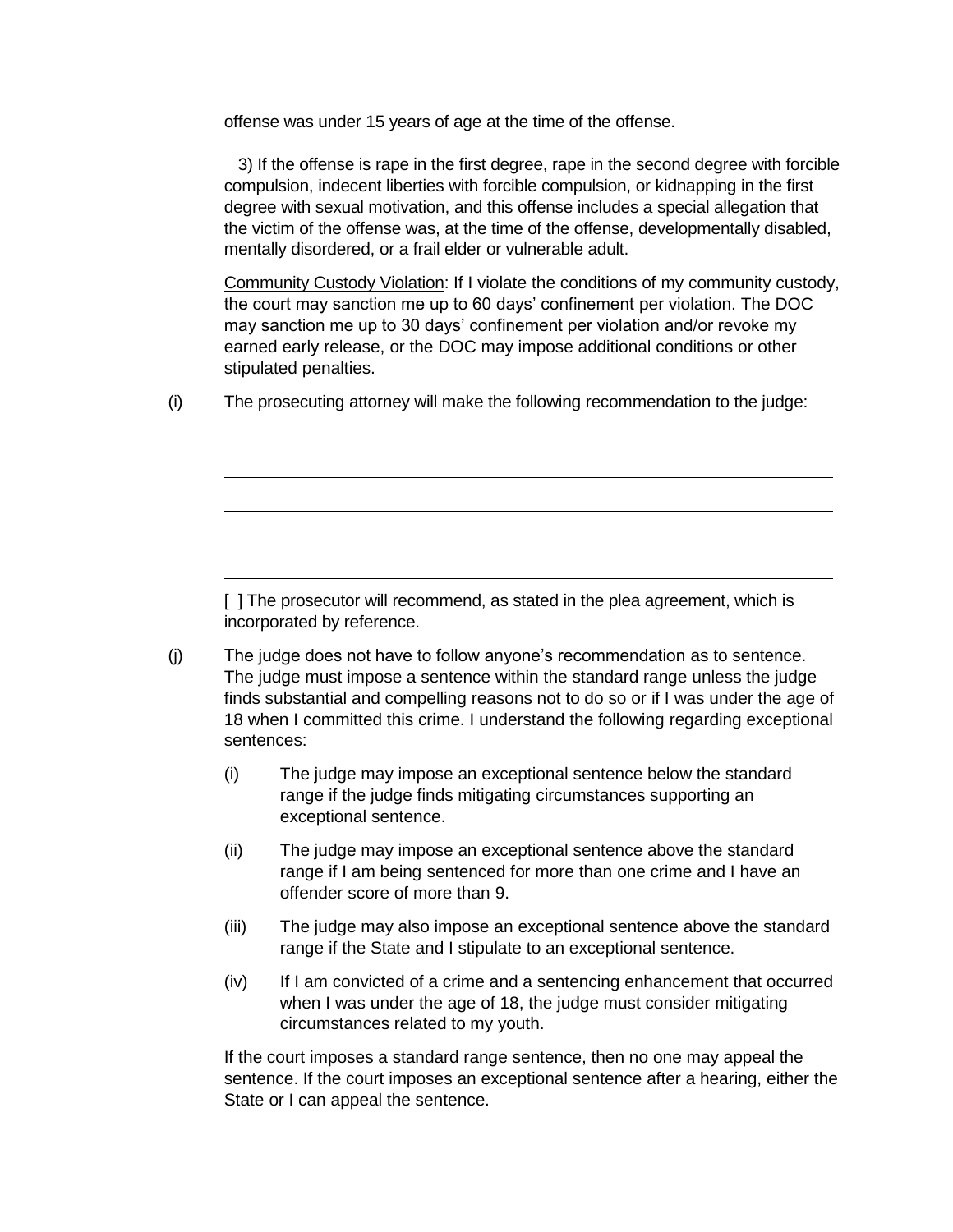- (k) If I am **not** a citizen of the United States, a plea of guilty to a crime under state law is grounds for deportation, exclusion from admission to the United States, or denial of naturalization under United States law.
- (l) As a result of this conviction, I must immediately surrender any concealed pistol license(s) and I may not possess a firearm or ammunition unless the right to do so is restored by a court of record.
- (m) I will be required to register where I reside, study, or work. The specific registration requirements are described in the "Offender Registration" attachment.
- (n) I will be required to have a biological sample collected for purposes of DNA identification analysis. I will be required to pay a \$100.00 DNA collection fee, unless a DNA collection fee has previously been ordered.
- (o) The clerk of the court is required to report this conviction to various administrative entities. This conviction will result in civil consequences. I will lose the right to vote until the right is restored in the manner provided by law. Also, I may be ineligible to hold a driver's license or receive government assistance. Other consequences may apply based on my specific circumstances.

# **Notification Relating to Specific Crimes: If any of the following paragraphs** *DO NOT APPLY,* **counsel and the defendant shall strike them out**. **The defendant and the judge shall initial all paragraphs that** *DO APPLY*.

- \_\_\_\_\_ (p) This offense is a most serious offense or "strike" as defined by RCW 9.94A.030, and if I have at least 2 prior convictions for most serious offenses, whether in this state, in federal court, or elsewhere, the crime for which I am charged carries a mandatory sentence of life imprisonment without the possibility of parole.
- \_\_\_\_\_ (q) **Special sex offender sentencing alternative:** In addition to other eligibility requirements under RCW 9.94A.670, to be eligible for the special sex offender sentencing alternative, I understand that I must voluntarily and affirmatively admit that I committed all of the elements of the crime(s) to which I am pleading guilty. I make a voluntary and affirmative admission in my statement in paragraph 11.

For offenses committed before September 1, 2001: The judge may suspend execution of the standard range term of confinement under the special sex offender sentencing alternative (SSOSA) if I qualify under former RCW 9.94A.120(8) (for offenses committed before July 1, 2001) or RCW 9.94A.670 (for offenses committed on or after July 1, 2001). If the judge suspends execution of the standard range term of confinement, I will be placed on community custody for the length of the suspended sentence or 3 years, whichever is greater; I will be ordered to serve up to 180 days of total confinement; I will be ordered to participate in sex offender treatment; I will have restrictions and requirements placed upon me; and I will be subject to all of the conditions described in paragraph 6(h). Additionally, the judge could require me to devote time to a specific occupation and to pursue a prescribed course of study or occupational training. If a violation of the sentence occurs during community custody, the judge may revoke the suspended sentence.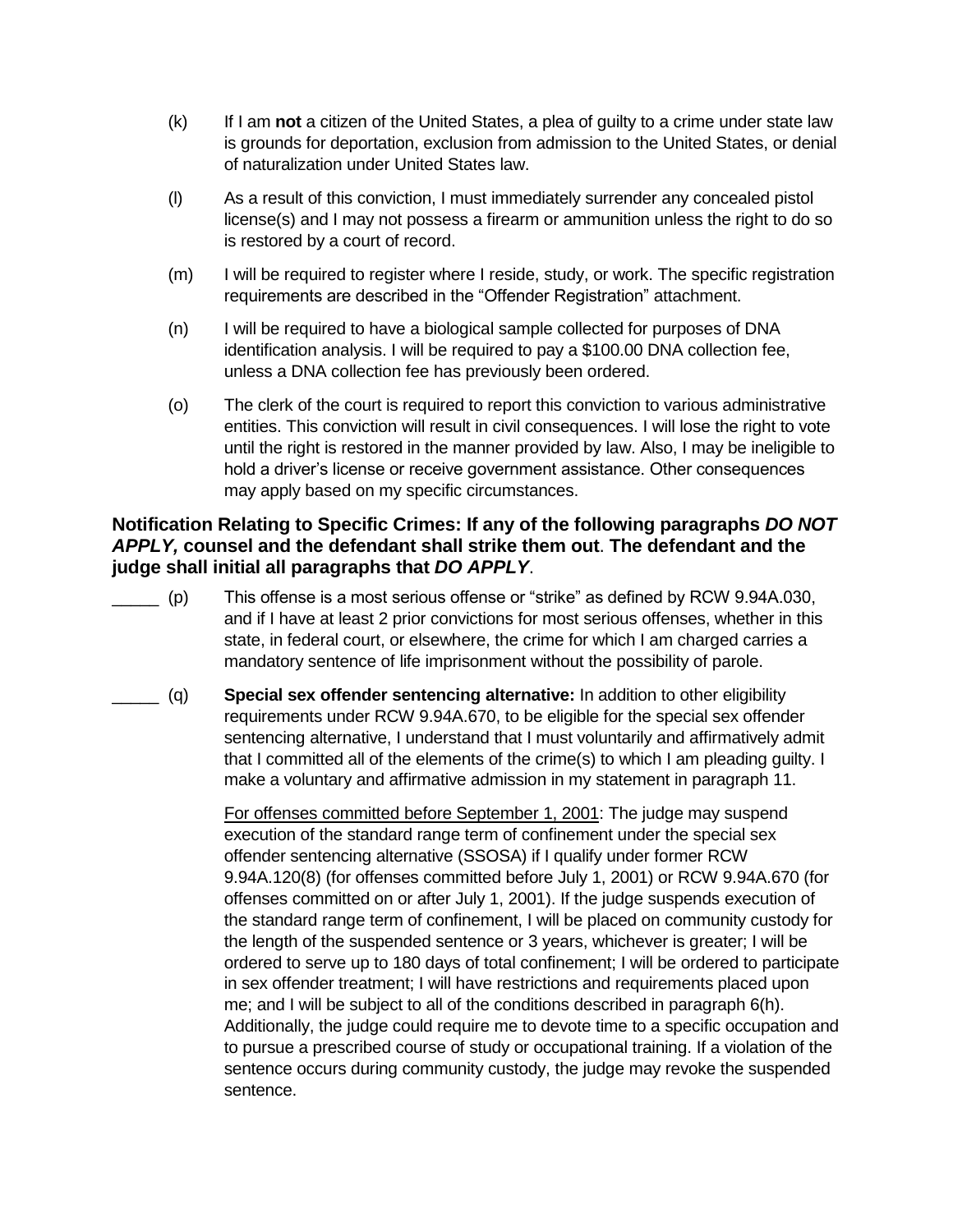For offenses committed on or after September 1, 2001: The judge may suspend execution of the standard range term of confinement or the minimum term of confinement under the special sex offender sentencing alternative (SSOSA) if I qualify under RCW 9.94A.670. If the judge suspends execution of the standard range term of confinement for a sex offense that is not listed in paragraph 6(i)*(i)*, I will be placed on community custody for the length of the suspended sentence or 3 years, whichever is greater. If the judge suspends execution of the minimum term of confinement for a sex offense listed in paragraph 6(i)*(i)*, I will be placed on community custody for the length of the statutory maximum sentence of the offense. In addition to the term of community custody, I will be ordered to serve up to 180 days of total confinement if I committed the crime prior to July 1, 2005, or up to 12 months with no early release if I committed the crime on or after July 1, 2005; I will be ordered to participate in sex offender treatment; I will have restrictions and requirements placed upon me, which may include electronic monitoring; and I will be subject to all of the conditions described in paragraph 6(h). Additionally, the judge could require me to devote time to a specific occupation and to pursue a prescribed course of study or occupational training. If a violation of the sentence occurs during community custody, the judge may revoke the suspended sentence.

- $_$  (r) If this is a crime of domestic violence, I may be ordered to pay a domestic violence assessment of up to \$115.00. If I, or the victim of the offense, have a minor child, the court may order me to participate in a domestic violence perpetrator program approved under RCW 26.50.150. If I am convicted under RCW 26.50.110 for a violation of a domestic violence protection order issued under chapter 26.50 CW, the court shall impose a mandatory fine of \$15.00.
	- \_\_\_\_\_ (s) If I am subject to community custody and the judge finds that I have a chemical dependency disorder that has contributed to the offense, the judge may order me to participate in rehabilitative programs or otherwise to perform affirmative conduct reasonably related to the circumstances of the crime for which I am pleading guilty.
	- \_\_\_\_\_ (t) If I am pleading guilty to felony driving under the influence or felony actual physical control of a motor vehicle while under the influence, I will be required to undergo alcohol or chemical dependency treatment services during incarceration. I may be required to pay the costs of treatment.
- \_\_\_\_\_(u) I understand that I am pleading guilty to \_\_\_\_\_\_\_\_\_\_\_\_\_\_\_\_\_\_\_\_\_\_\_\_\_, which is a sentence enhancement under RCW \_\_\_\_\_\_\_\_\_\_\_\_\_. This enhancement adds months to the end of my standard range sentence listed in Section 6(b). I understand that enhancements are mandatory, shall be served in total confinement (except for protected zone enhancements under RCW 9.94A.533(6)), and shall run consecutively to all other sentencing provisions.
- $\Box$  (v) I am pleading guilty to the crime of driving without a required ignition interlock device (RCW 46.20.740), or the crime of circumventing or tampering with a required ignition interlock device (RCW 46.20.750(1)), and the offense occurred on or after September 26, 2015. The sentence for that offense must be served consecutively with any other sentence imposed for violations of either of those statutes and with any sentence imposed under RCW 46.61.502 (DUI), RCW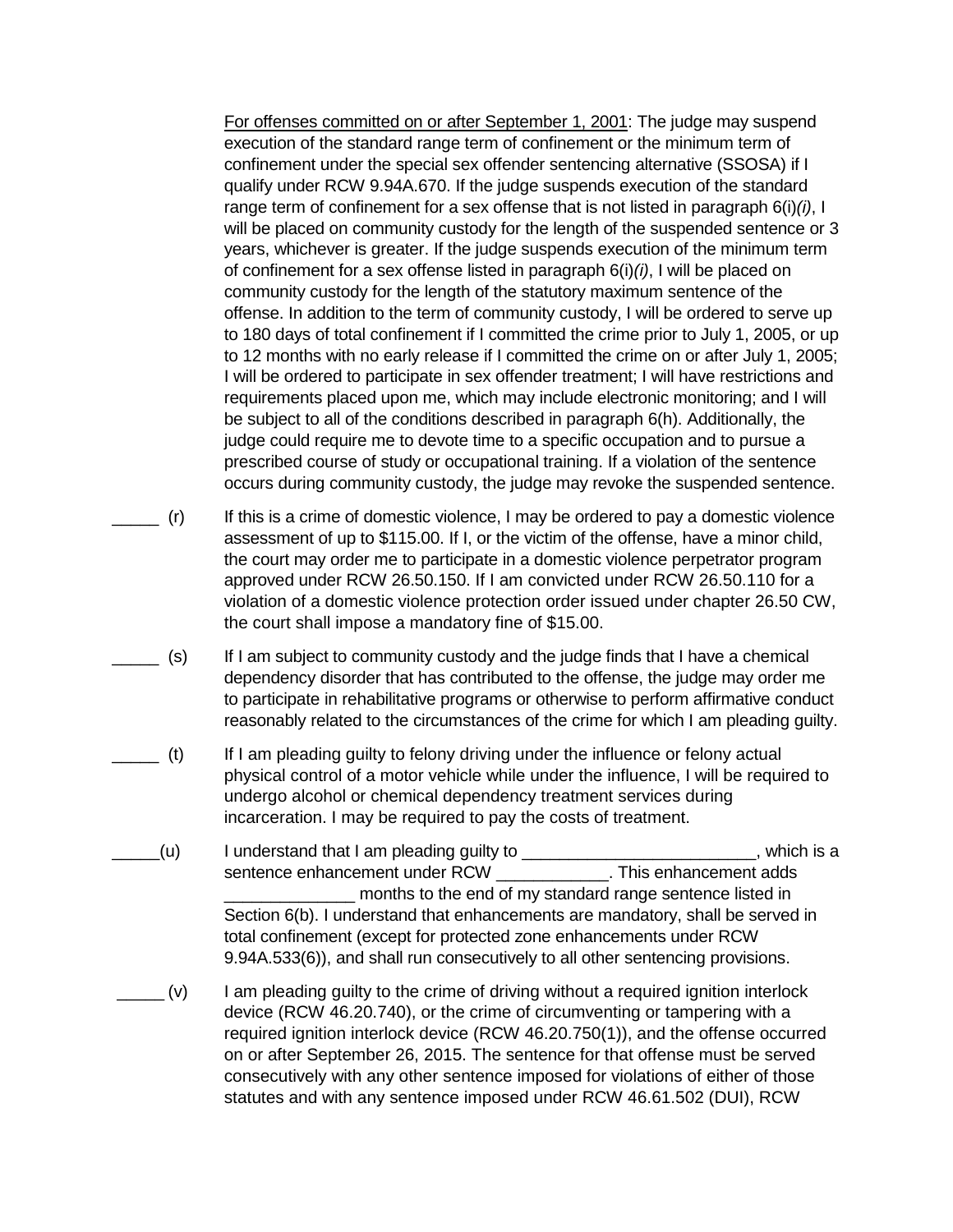46.61.504 (physical control under the influence), or RCW 46.61.5055. The sentence for violation of RCW 46.20.750(1) also must be served consecutively with any sentence imposed under RCW 46.61.520(1)(a) or 46.61.522(1)(b) (vehicular homicide/assault while under the influence of alcohol/drugs).

- \_\_\_\_\_ (w) For the crimes of felony driving under the influence of intoxicating liquor, or any drug, for vehicular homicide while under the influence of intoxicating liquor, or any drug, or vehicular assault while under the influence of intoxicating liquor, or any drug, the court may order me to reimburse reasonable emergency response costs, up to \$2,500 per incident.
- \_\_\_\_\_ (x) The crime of \_\_\_\_\_\_\_\_\_\_\_\_\_\_\_\_\_\_\_\_\_\_\_\_\_\_\_\_\_\_\_\_\_\_\_\_\_\_\_\_\_\_\_\_\_\_\_\_\_\_\_ has a mandatory minimum sentence of at least \_\_\_\_\_\_\_ years of total confinement. This law does not apply to crimes committed on or after July 24, 2005, by a juvenile who was tried as an adult after decline of juvenile court jurisdiction. The law does not allow any reduction of this sentence. This mandatory minimum sentence is not the same as the mandatory sentence of life imprisonment without the possibility of parole described in paragraph 6(s).
- \_\_\_\_\_ (y) I am being sentenced for 2 or more serious violent offenses arising from separate and distinct criminal conduct and the sentences imposed on counts \_\_\_\_\_ and will run consecutively unless the judge finds substantial and compelling reasons to do otherwise.
- (z) The offense(s) I am pleading guilty to include a deadly weapon, firearm, or sexual motivation enhancement. Deadly weapon, firearm, or sexual motivation enhancements are mandatory, they must be served in total confinement, and they must run consecutively to any other sentence and to any other deadly weapon, firearm, or sexual motivation enhancements.
- \_\_\_\_\_ (aa) If I am pleading guilty to patronizing a prostitute or commercial sexual abuse of a minor, a condition of my sentence will be that I not be subsequently arrested for patronizing a prostitute or commercial sexual abuse of a minor. The court will impose crime-related geographical restrictions on me, unless the court finds they are not feasible. If this is my first offense, the court will order me to attend a program designed to educate me about the negative costs of prostitution.
- \_\_\_\_\_ (bb) If I am pleading guilty to possession of depictions of a minor engaged in sexually explicit conduct in the first or second degree, the court will impose a fee of \$1,000 for each depiction or image that is a separate conviction.
- \_\_\_\_\_ (cc) If I am pleading guilty to aggravated murder in the first degree and I was under the age of 16 at the time of the offense, the judge will impose a maximum term of life and impose a minimum term of total confinement of 25 years for that crime. If I was at least 16 but less than 18 years old at the time of the offense, the judge will impose a maximum term of life and will impose a minimum term of total confinement that is at least 25 years.
- 7. I plead guilty to:

count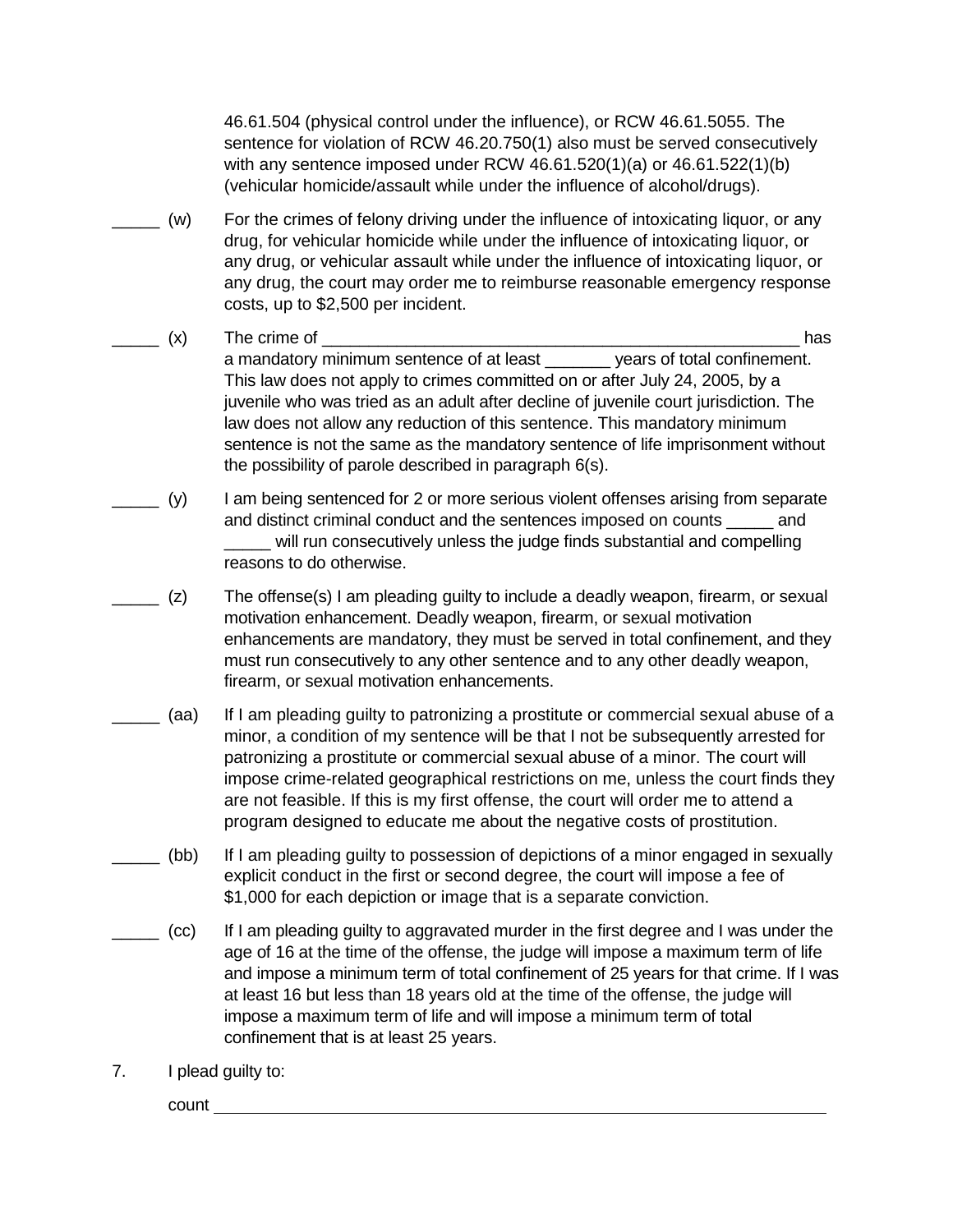|                                          | in the <b>contract of the contract of the contract of the contract of the contract of the contract of the contract of the contract of the contract of the contract of the contract of the contract of the contract of the contra</b> |
|------------------------------------------|--------------------------------------------------------------------------------------------------------------------------------------------------------------------------------------------------------------------------------------|
| Information.                             |                                                                                                                                                                                                                                      |
| I make this plea freely and voluntarily. |                                                                                                                                                                                                                                      |
| make this plea.                          | No one has threatened harm of any kind to me or to any other person to cause me to                                                                                                                                                   |
| forth in this statement.                 | No person has made promises of any kind to cause me to enter this plea, except as set                                                                                                                                                |
| my statement:                            | The judge has asked me to state what I did in my own words that makes me guilty of this<br>crime, including enhancements and domestic violence relationships, if they apply. This is                                                 |
|                                          |                                                                                                                                                                                                                                      |
|                                          |                                                                                                                                                                                                                                      |
|                                          |                                                                                                                                                                                                                                      |
|                                          |                                                                                                                                                                                                                                      |

12. I understand the above paragraphs and the "Offender Registration" attachment, if applicable. I have no further questions to ask the judge.

**Defendant** 

I have read and discussed this statement with the defendant. I believe that the defendant is competent and fully understands the statement.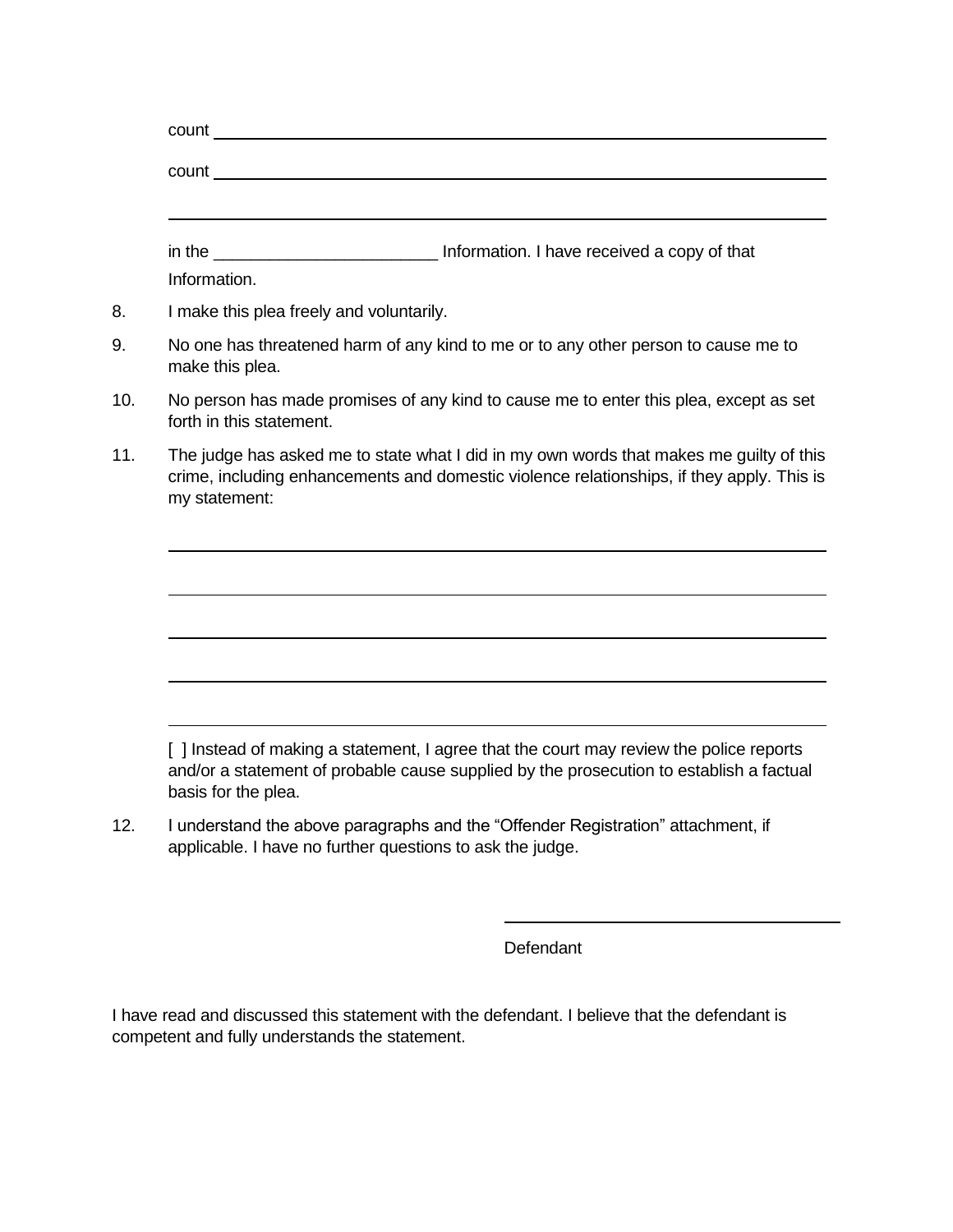Prosecuting Attorney **Defendant's Lawyer** 

Print Name **WSBA No.** Print Name WSBA No.

The defendant signed the foregoing statement. The defendant asserted that (check appropriate box):

- [ ] (a) The defendant had previously read the entire statement above and that the defendant understood it in full;
- [ ] (b) The defendant's lawyer had previously read to him or her the entire statement above and that the defendant understood it in full; or
- [ ] (c) An interpreter had previously read to the defendant the entire statement above and that the defendant understood it in full. The Interpreter's Declaration is included below.

**Interpreter's Declaration:** I am a certified or registered interpreter, or have been found otherwise qualified by the court to interpret in the **we are all and the language** which the defendant understands. I have interpreted this document for the defendant from English into that language. I certify under penalty of perjury under the laws of the state of Washington that the foregoing is true and correct.

Signed at (city) \_\_\_\_\_\_\_\_\_\_\_\_\_\_\_\_\_\_\_\_\_\_\_\_\_\_\_\_\_\_\_\_, (state) \_\_\_\_\_\_\_\_, on (date) \_\_\_\_\_\_\_\_\_\_\_\_\_\_\_\_\_\_\_.

\_\_\_\_\_\_\_\_\_\_\_\_\_\_\_\_\_\_\_\_\_\_\_\_\_\_\_\_\_\_\_\_\_\_ \_\_\_\_\_\_\_\_\_\_\_\_\_\_\_\_\_\_\_\_\_\_\_\_\_\_\_\_\_\_\_\_\_\_\_\_

Interpreter **Print Name** 

I find the defendant's plea of guilty to be knowingly, intelligently, and voluntarily made. Defendant understands the charges and the direct consequences of the plea. There is a factual basis for the plea. The defendant is guilty as charged.